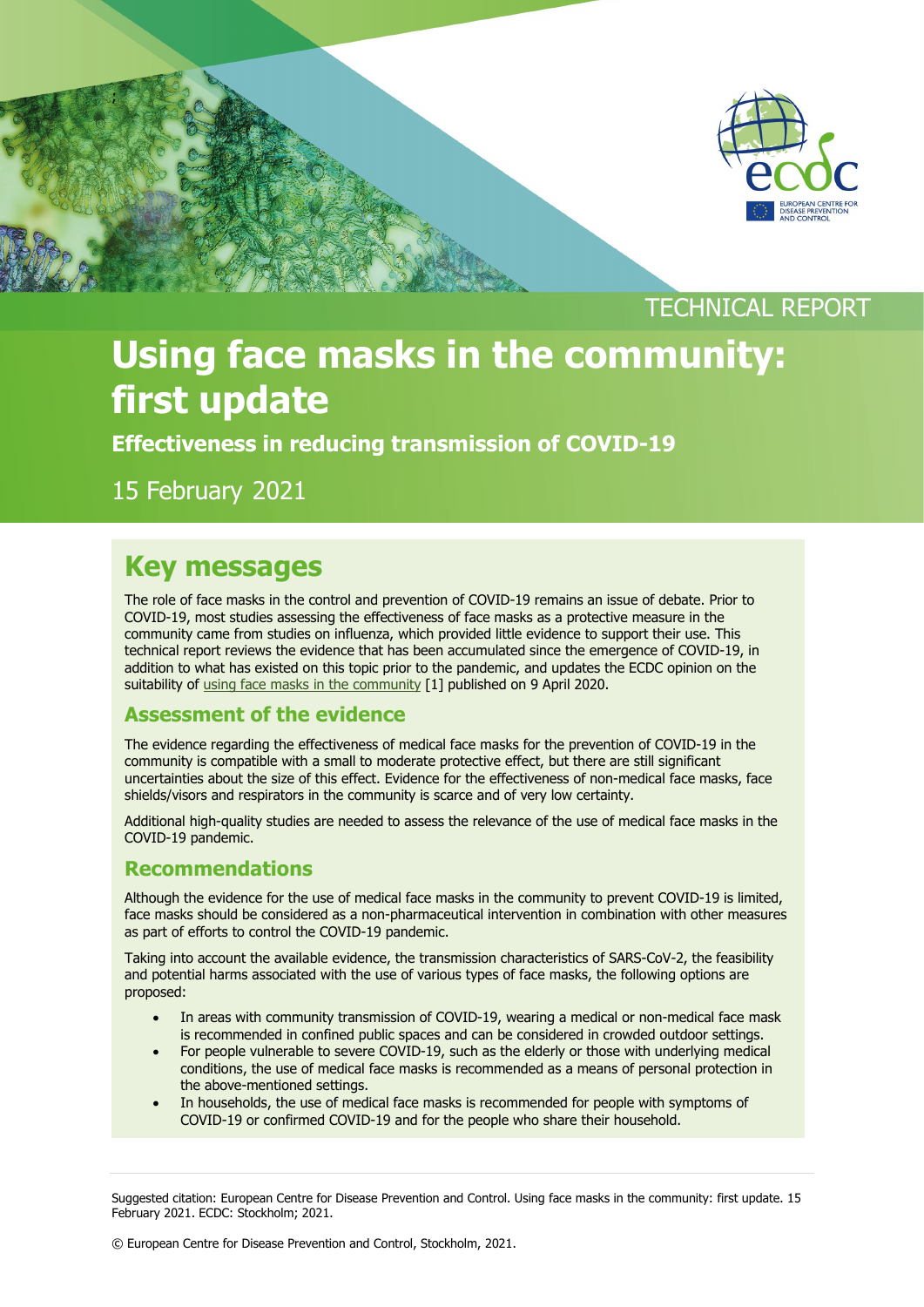- Based on the assessment of the available scientific evidence, no recommendation can be made on the preferred use of medical or non-medical face masks in the community.
- When non-medical face masks are used, it is advisable that masks that comply with available guidelines for filtration efficacy and breathability are preferred.

The very limited scientific evidence regarding the use of respirators in the community does not support their mandatory use in place of other types of face masks in the community. Although respirators would not be expected to be inferior to non-medical or medical face masks, the difficulties to ensure their appropriate fitting and use in community settings as well as potential adverse effects related to lower breathability should be taken into account.

The use of face masks in the community should complement and not replace other preventive measures such as physical distancing, staying home when ill, teleworking if possible, respiratory etiquette, meticulous hand hygiene and avoiding touching the face, nose, eyes and mouth.

The appropriate use of face masks and promoting compliance with their use when recommended as public health measures are key to the effectiveness of the measure and can be improved through education campaigns.

# **Scope of this document**

This document provides an update to and replaces the ECDC opinion on the suitability of using [face masks in the](https://www.ecdc.europa.eu/en/publications-data/using-face-masks-community-reducing-covid-19-transmission)  [community](https://www.ecdc.europa.eu/en/publications-data/using-face-masks-community-reducing-covid-19-transmission) [1] published on 9 April 2020. The aim was to review whether the scientific evidential basis has changed since April 2020. This document therefore builds on the evidence available in the literature and presents the main findings and recommendations for public health measures. The use of face masks by healthcare workers for the prevention of COVID-19 is out of the scope of this document and is covered in the latest update to the technical report [Infection prevention and control and preparedness for COVID-19 in healthcare settings',](https://www.ecdc.europa.eu/en/publications-data/infection-prevention-and-control-and-preparedness-covid-19-healthcare-settings) published on 9 February 2021.

# **Target audience**

Public health authorities and the public in Member States of the European Union (EU) and European Economic Area (EEA).

#### **Figure 1. Types of face mask and shield**









**Medical face mask https://www.medical/'community' face mask Respirator Respirator Face shield/visor <b>Respirator** 

# **Glossary**

**Face mask** is an overarching term used for any device (i.e. a non-medical, medical face mask or a respirator) that is worn over the mouth and nose to prevent the inhalation of harmful substances such as infectious respiratory droplets or the release of infectious respiratory droplets produced by breathing, speaking, coughing or sneezing in the environment

**Source control:** When face masks are used to prevent the release of infectious respiratory particles such as droplets or aerosols by SARS-CoV-2-positive people into the environment to decrease the likelihood that these particles are inhaled by another healthy person or deposited on mucous membranes (i.e. protection of others).

**Wearer protection:** When face masks are intended to prevent SARS-CoV-2-containing infectious splashes and respiratory droplets, including aerosols from the environment to be inhaled or deposited on mucous membranes.

**Non-medical face masks (also known as 'community' masks)** include various forms of self-made and commercial masks, including re-usable face covers made of cloth, other textiles and other disposable materials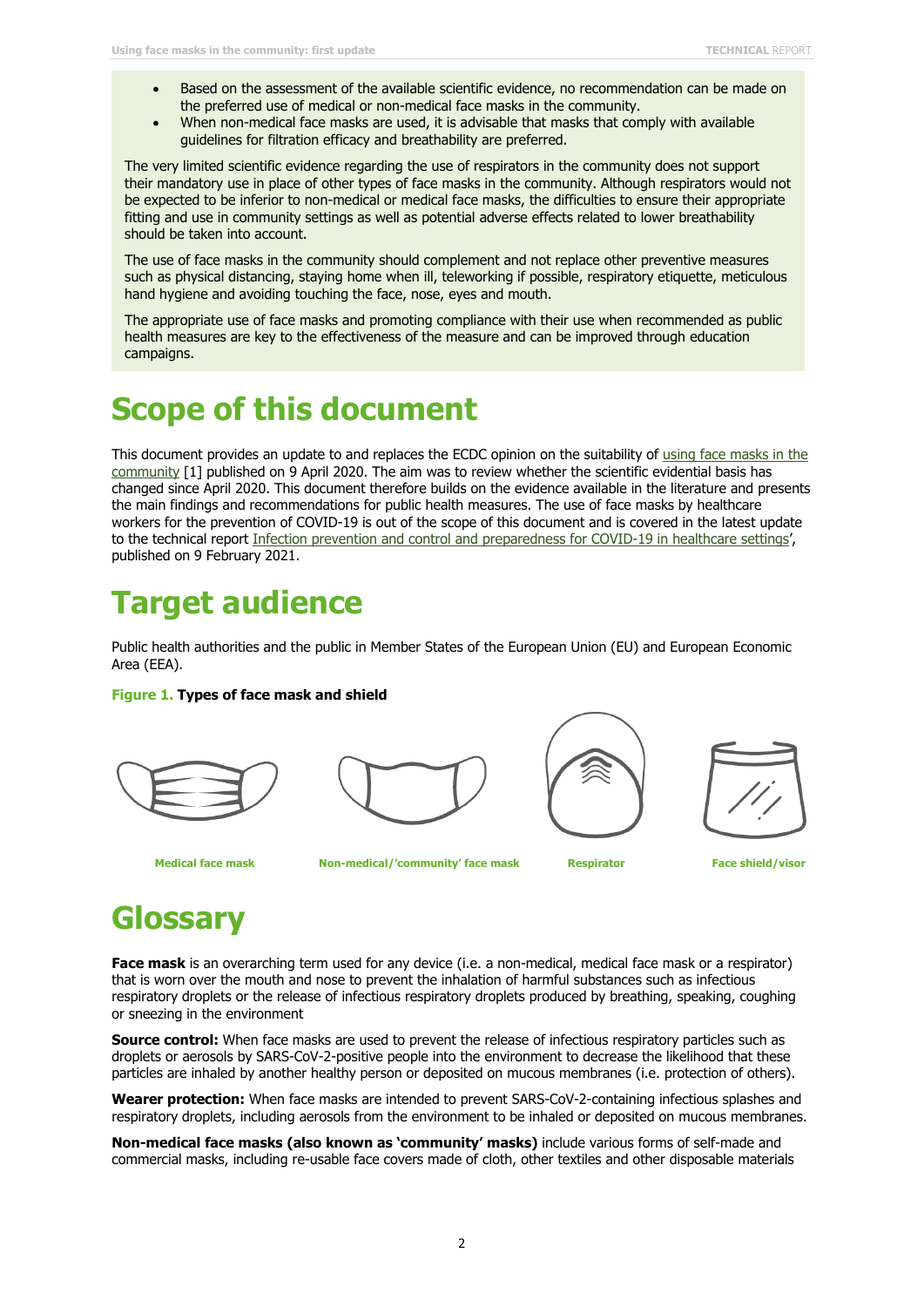such as paper. They are not standardised and are not intended to be used in healthcare settings or by healthcare workers.

**A medical face mask (also known as surgical or procedure mask)** is a disposable medical device used by healthcare workers to prevent large respiratory droplets and splashes reaching the mouth and nose of the wearer, and as a means of source control to stop the spread of large respiratory droplets by the person wearing them [2]. Requirements for medical face masks, including the duration of use, are defined in the European Committee for Standardization's published standards [3]. Medical face masks are not defined as personal protective equipment in [Regulation \(EU\) 2016/425 of 9 March 2016](https://eur-lex.europa.eu/legal-content/EN/TXT/?uri=CELEX:32016R0425) or Directive 89/656/EEC on personal protective equipment [4]. However, for the purpose of this document and in accordance with guidance on infection prevention and control in the context of COVID-19 by the World Health Organization (WHO) [5] and on transmission-based precautions [6], medical face masks are considered to provide protection against infections transmitted by droplets.

**A respirator (also known as a filtering face piece (FFP) mask or filtering half mask)** is a device designed to protect the wearer from exposure to airborne contaminants (e.g. from inhaling dust or infectious particles). Requirements for respirators, including the intended duration of use, are specified in the European Committee for Standardization's published standards [7], and respirators are classified as personal protective equipment [2]. **An N95/N99 respirator** is the United States' equivalent of FFP2/FFP3 respirators as defined by U.S. standard NIOSH 42 CFR, part 84 [8].

FFP2 respirators have a filtering capacity of at least 94% for 0.3 μm particles, while FFP3 respirators have a filtering capacity of at least 99% for 0.3 μm particles. Respirators are mainly used by workplace users, including healthcare professionals, to protect themselves, especially during dust- and aerosol-generating procedures, and require a fitting test to ensure proper protection.

**A face shield or visor** is a device used to protect the face from hazards such as splashes. It is used by healthcare workers as part of droplet precautions for face and eye protection against large infectious droplets and splashes.

# **Background**

In most instances, SARS-CoV-2 is believed to be transmitted from person to person primarily via large respiratory droplets and aerosols produced when breathing, talking or coughing, either by being inhaled or deposited on mucous membranes. People with mild or no symptoms at the pre-symptomatic and early stages of infection contribute to the spread of COVID-19 [9]. People with asymptomatic infection contribute to transmission, although to a lesser extent compared with symptomatic patients [9].

SARS-CoV-2 transmission has been mainly reported in crowded, confined indoor spaces such as workplaces (offices, factories), churches, restaurants, resorts, weddings, parties, shopping centres, worker dormitories, dance classes, cruise ships and vehicles [10]. Outdoor events, such as carnival celebrations [11] and football matches [12], have also been implicated in the spread of COVID-19, indicating a risk associated with crowding during outdoor events. However, such events are also linked to concurrent crowding in related indoor spaces, such as restaurants and bars, making it difficult to assess the contribution of outdoor spaces to transmission.

Medical face masks have been used in healthcare settings for both personal protection and source control. Prior to the COVID-19 pandemic, medical face masks have been recommended in the community as a mean of source control for people who are symptomatic for other diseases, in order to prevent the spread of respiratory droplets produced by coughing or sneezing. The use of medical face masks has been recommended for the reduction of transmission of other diseases, such as tuberculosis [13] and influenza [14].

A medical face mask may help reduce the spread of COVID-19 in the community by reducing the release of respiratory droplets from infected individuals who may not be aware they are infected (asymptomatic) and before they develop any symptoms (presymptomatic) or when they have mild non-specific symptoms.

Due to past shortages in the availability of medical face masks and the fact that they were prioritised for use in healthcare settings, non-medical face masks have also been extensively used in an attempt to reduce the spread of COVID-19 in the community. Non-medical face masks can be made from a range of materials, such as cotton or synthetics, and are either commercially available or home-made.

During the course of the pandemic and as of 12 February 2021, all EU/EEA countries have implemented various recommendations regarding the use of medical and non-medical face masks as a complementary nonpharmaceutical intervention in closed places (including retail and public transportation) as well as in public places where physical distancing is not always possible. In the vast majority of these countries, the use of medical or non-medical face masks has been or continues to be mandatory. For more details on the current national recommendations, please see the [ECDC-Joint Research Centre response measures database](https://covid-statistics.jrc.ec.europa.eu/RMeasures) [15] or [ECDC's](https://www.ecdc.europa.eu/en/covid-19/country-overviews)  [weekly Country Overview](https://www.ecdc.europa.eu/en/covid-19/country-overviews) [16].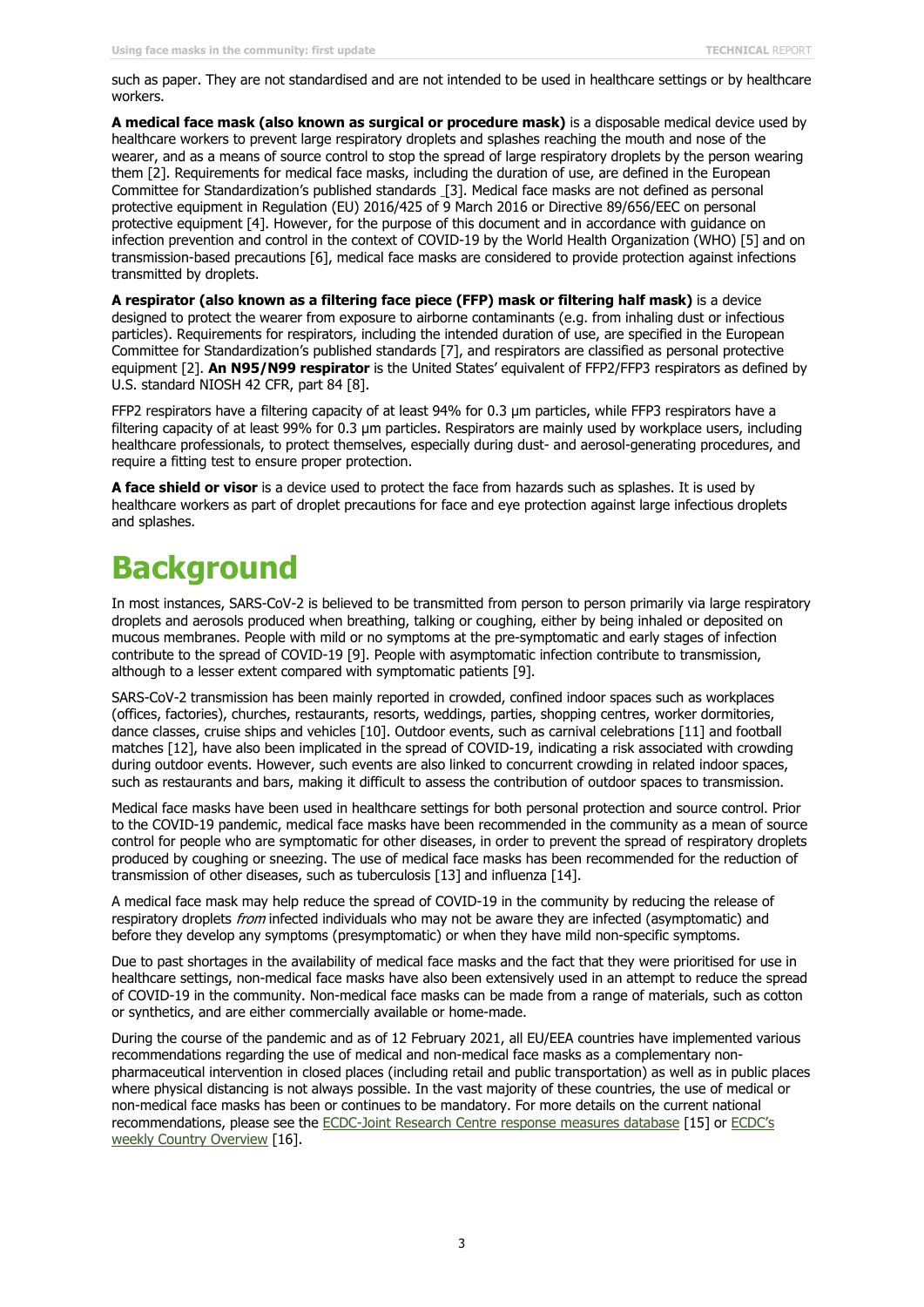## **Methodological approach**

This technical report draws upon evidence from a systematic literature search on the effectiveness of different types of face masks. Our primary question for the literature search was 'What is the effectiveness of face masks in preventing the spread of COVID-19 in the community?' We searched for different types of study designs (e.g. interventional and observational studies) that looked at the effectiveness of wearing face masks, either for personal protection or source control or both, for preventing the spread of COVID-19. Indirect evidence from other settings, such as households and healthcare settings, was also considered, as was evidence from other respiratory viral infections with similar modes of transmission to COVID-19 and potential for pandemic spread, such as influenza and SARS. We also searched for indirect evidence from experimental studies and for evidence on adverse effects of face mask use. Searches were run in the databases PubMed, Embase, Scopus, and CENTRAL on 10 November 2020, and re-run on 11 December 2020. Daily email search alerts for the above listed databases were established to keep the review team informed of any new studies published after 11 December 2020 and until 18 January 2021. The reference lists of identified reviews were searched for additional primary studies. Records were screened by two independent reviewers in two steps on the level of title and abstracts and on the level of full texts, using pre-defined selection criteria. Discrepancies between reviewers were resolved by consensus. Data were extracted using a pre-determined and tested extraction form. For the sake of time, the references were distributed between reviewers and each study was extracted and summarised by a single reviewer, together with the quality and risk of bias assessment. Details on the methodology of the systematic review can be found in the **[supplementary material](https://www.ecdc.europa.eu/sites/default/files/documents/covid-19-supplementary-material-face-masks-in-community.pdf)**.

The body of this document summarises the main findings. ECDC experts assessed the evidence according to the Grading of Recommendations, Assessment, Development and Evaluation (GRADE) criteria [17], as well as the certainty/confidence of evidence (Table 1, Annex). Confidence in evidence was deemed to be lower where, for instance, inconsistencies in the findings were found or the literature only indirectly addressed the topic in question, i.e. other settings than community settings or other viral infections than COVID-19.

| <b>Rating</b>   | <b>Definition</b>                                                                                                                                                                                                                    |
|-----------------|--------------------------------------------------------------------------------------------------------------------------------------------------------------------------------------------------------------------------------------|
| <b>High</b>     | This research provides a very good indication of the likely effect. The likelihood that the<br>effect will be substantially different is low.                                                                                        |
| <b>Moderate</b> | This research provides a good indication of the likely effect. The likelihood that the effect<br>will be substantially different is moderate.                                                                                        |
| Low             | This research provides some indication of the likely effect. However, the likelihood that it<br>will be substantially different (a large enough difference that it might have an effect on a<br>decision) is high.                   |
| <b>Very low</b> | This research does not provide a reliable indication of the likely effect. The likelihood that<br>the effect will be substantially different (a large enough difference that it might have an<br>effect on a decision) is very high. |

| Table 1. GRADE definitions for the ratings of the overall confidence of evidence [17] |  |  |  |  |  |  |  |  |
|---------------------------------------------------------------------------------------|--|--|--|--|--|--|--|--|
|---------------------------------------------------------------------------------------|--|--|--|--|--|--|--|--|

In addition, the effect estimates of the studies were assessed to provide information on the magnitude of the effects observed in the studies. Due to the large heterogeneity in the methodologies and the reported effect estimates, it was not possible to perform a meta-analysis. We therefore summarised the effect estimates qualitatively based on the sample size, direction of effect (favourable or unfavourable), magnitude and statistical significance [18]. The summary of the effect estimates and certainty of the evidence from the interventional and observational studies is provided in the Annex.

It is important to note that this document was not developed as a formal GRADE process. However, given the rapidly growing evidence surrounding SARS-CoV-2 and COVID-19, it was deemed important to attempt to provide such an assessment of the available scientific evidence.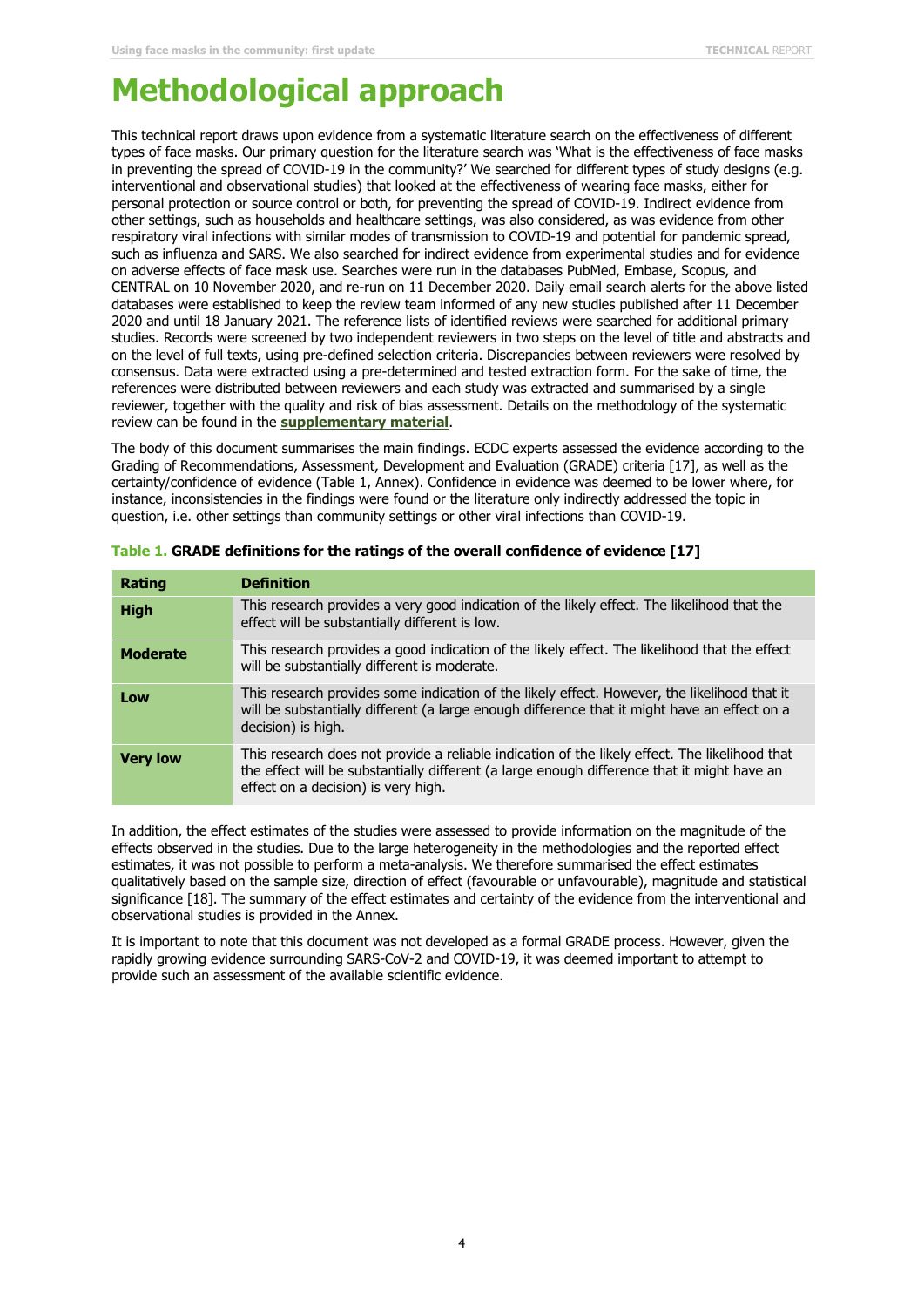## **Scientific evidence for the use of face masks in the community**

In this section, the scientific evidence for the effectiveness of face masks is presented. It is divided into four sections, namely medical face masks; non-medical face masks; visors and transparent face masks; and respirators. The key messages of each section are highlighted in a summary box.

### **Effectiveness of medical face masks for the prevention of COVID-19 in the community**

#### **Summary**

There is evidence of low to moderate certainty for the use of medical face masks providing a small to moderate protective effect against COVID-19 in the community, both in terms of personal protection as well as source control (protection of others).

Most, but not all, studies show a favourable effect for medical face masks for protecting against COVID-19. However, this effect was not statistically significant in several studies, and the quality of the evidence was assessed as low in several studies, so the results should be interpreted with caution.

Looking at the evidence from studies in healthcare settings or other diseases than COVID-19 (i.e. influenza and other respiratory viral infections) did not improve the certainty of the evidence. Some of these studies show a statistically significant favourable effect and others a non-statistically significant favourable effect, while a few studies show an unfavourable effect for the use of medical face masks. In addition, these findings may not be directly extrapolated to COVID-19 and community settings, thus making it difficult to draw conclusions from these studies for the prevention of COVID-19 in the community.

The large heterogeneity in the methodology of the different studies makes it difficult to generalise results to all community settings as well as to compare different studies or settings. Additional high-quality studies are needed to investigate the relevance of medical face masks in the COVID-19 pandemic.

|                                                                                               | l Effect estimate ' | <b>Certainty of</b><br>evidence |
|-----------------------------------------------------------------------------------------------|---------------------|---------------------------------|
| <b>Effectiveness of medical face masks for the</b><br>prevention of COVID-19 in the community | Small to moderate   | Low to moderate                 |

**Community settings:** There is limited evidence on the effectiveness of medical face masks for the prevention of COVID-19 in the community. We identified only one randomised controlled trial (RCT), with around 3 000 participants in each of the intervention (medical face mask) and the control group [19]. The study showed an 18% decrease in the incidence of COVID-19 among people in the intervention group compared to the control group; however, this difference was not statistically significant. Although this study was conducted at a time of low incidence of COVID-19, leading to a relatively low number of events, the results support a relative reduction of risk lower than 50%. There was a risk of bias due to suboptimal compliance with the use of masks in the intervention group. No conclusion can be drawn from this study on the effectiveness of medical face mask use as source control (transmission to others), as the study was not designed to assess this. The evidence from this study is compatible with low or no effect of medical face masks for personal protection in the community, and the certainty of the evidence is moderate due to risk of bias.

Our search further identified one case-control [20] and four cross-sectional studies [21-24] that assessed the effectiveness of face masks for the prevention of COVID-19 in the community. These studies did not distinguish between medical face masks, non-medical face masks and respirators. With only one exception, these studies showed a very favourable statistically significant effect of face masks (OR range 0.16-0.3). The remaining study a cross-sectional study -also showed a favourable effect, but it was not statistically significant. Despite the consistent favourable effect of face masks for the prevention of COVID-19, the certainty of evidence was considered low due to serious risk of bias and indirectness in some studies (one study was performed on a U.S. Navy ship and another in a school).

Furthermore, the literature search identified 11 ecological studies. These either compared various measures of the incidence of COVID-19 before and after the introduction of face mask use recommendations or mandates, or conducted comparisons between countries or regions with and without recommended or mandated face mask use in the community [25-35]. Nine studies showed a reduction in the number of COVID-19 cases after the introduction of the use of face masks, ranging from a reduction of 6% to 82% while one study resulted in a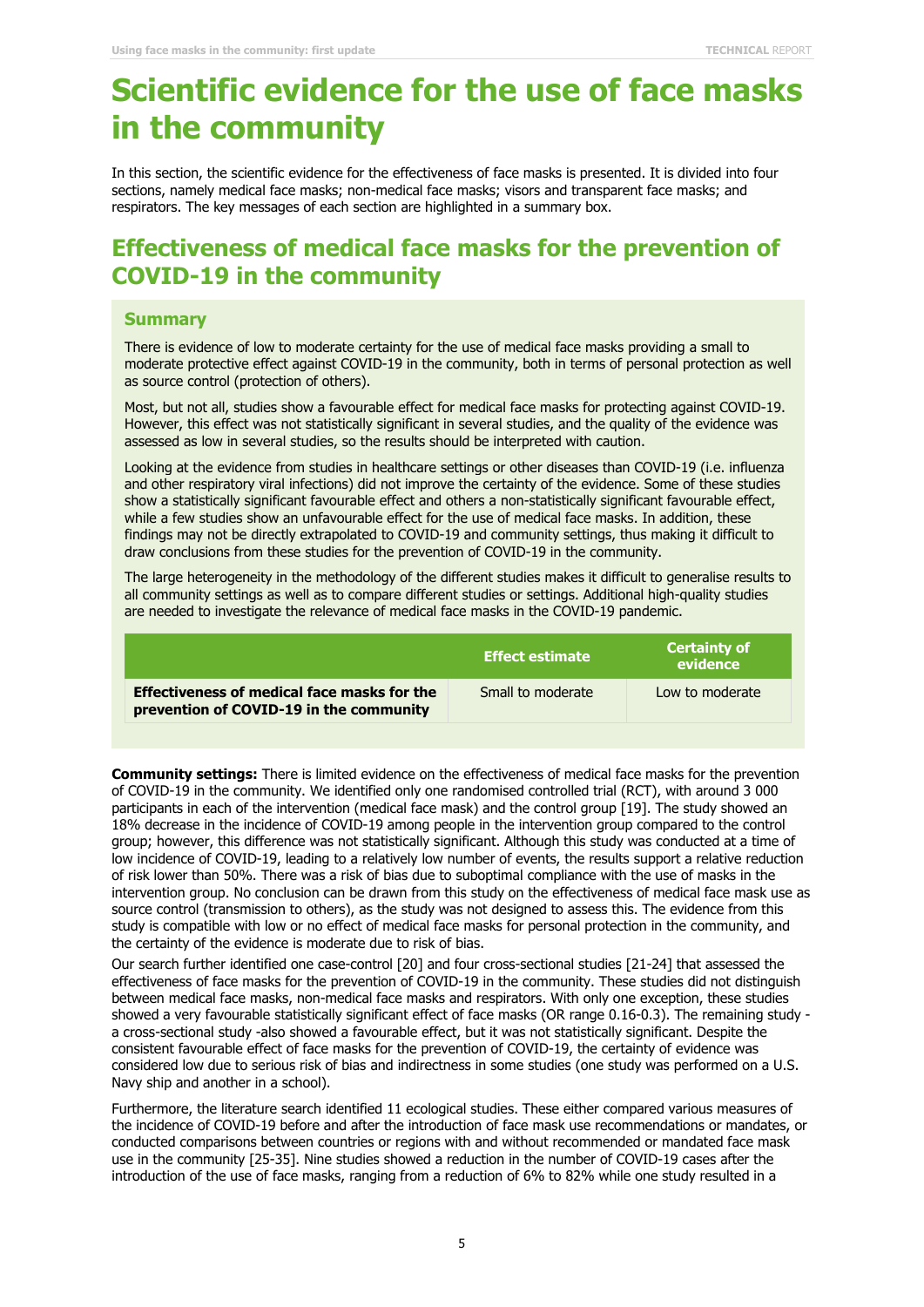significant reduction in the number of deaths due to COVID-19 (p<0.001). Finally, one study did not find a significant decrease in the number of new daily COVID-19 cases in the month before  $\kappa s$ , after the mandatory use of face masks. Nevertheless, potential confounding factors associated with the evolution of the COVID-19 pandemic and the concurrent application of other control interventions limit the certainty of the evidence from these ecological studies. Furthermore, in these studies both medical and non-medical face masks were used in the community, making it difficult to distinguish the effect of each type of face mask.

**Healthcare settings:** Due to the limited evidence on the effectiveness of the use of medical face masks for personal protection from COVID-19 in the community, we also assessed evidence from studies performed in healthcare settings. Two case-control studies [36,37] and five cross-sectional studies [38-42] in healthcare settings assessed the protective effect of medical face masks against COVID-19 for healthcare workers. Both case-control studies showed a statistically significant favourable effect of medical face masks. However, both studies had a serious risk of bias due to selection bias, confounding and recall bias, which must be considered when interpreting the results. Four of the five cross-sectional studies showed a favourable effect, some statistically significant and some not. The remaining cross-sectional study found a higher risk of COVID-19 among healthcare workers wearing medical face masks than among healthcare workers wearing N95 respirators or no mask. Overall, there was large heterogeneity in the methodologies, the types of face mask used (medical face mask or respirator) and the study outcomes (seropositivity or PCR-confirmed infection). The risk of bias was also assessed as serious. The certainty of the evidence from these studies was assessed as low due to the risk of bias and indirectness, since these studies were performed in healthcare settings and the results may not be directly extrapolated to the community.

### **Use of medical face masks for the prevention of influenza, SARS and other respiratory viral infections**

To complement the evidence from studies on COVID-19, our search also included evidence on the effectiveness of face masks in preventing influenza, SARS and other respiratory viral infections.

**Community:** Eight cluster randomised controlled trials (RCTs) studied the effectiveness of the use of medical face masks in preventing influenza and other respiratory tract infections in households when a member of the household is ill [43-49]. These RCTs showed inconsistent non-statistically significant results. In two of the RCTs, a statistically significant favourable effect was found in the subgroup that included use of a medical face mask within 36 hours from symptom onset [45,49]. In most of these RCTs, medical face masks were used both by the person that was ill and their contracts. It is therefore difficult to distinguish the part of the effect that is related to personal protection from that due to source control.

Two cluster RCTs studied the effect of medical face masks for the prevention of influenza and other viral respiratory infections in other community settings; one during Hajj pilgrimage [50] and one in university residence halls [51]. The first RCT showed a non-statistically significant unfavourable effect of the use of medical face masks for the prevention of viral respiratory infections. Compliance was low in the intervention group and even several participants in the control group were using medical face masks. The RCT in university residence halls showed a non-statistically significant favourable effect of the use of medical face masks.

The cluster RCTs were characterised by large heterogeneity due to variable settings, studied outcomes and effect measures, making the synthesis and comparison of results challenging. Furthermore, deviations from interventions were very common in the included RCTs. Commonly, there was moderate compliance in the intervention group while in several studies individuals in the control group were also applying the intervention.

Two case-control studies of the transmission of SARS in the community showed a large statistically significant favourable effect for the use of face masks with a range of OR 0.3-0.36 [52,53]. A cross-sectional study showed a favourable but not statistically significant effect [54].

**Healthcare settings:** One small RCT in a healthcare setting did not identify any effect of wearing a medical face mask at work for the prevention of clinical respiratory infection [55]. The sample size was very small and the study did not adjust for exposure of the participants out of the workplace.

Five case-control studies [53,56-59] and two cross-sectional studies [60] investigated the role of medical face masks in preventing the transmission of SARS. Four out of the five case-control studies showed a very favourable statistically significant effect (range of aOR: 0.08-0.29) and one study showed a favourable but non-statistically significant effect (there were very few participants without any face mask in this study). One cross-sectional study also showed a large statistically significant favourable effect when comparing wearing any face mask (including N95 respirators and medical face masks) to not wearing any mask. However, when only comparing wearing a medical face mask to not wearing any mask, the effect was favourable but not statistically significant (the number of participants wearing a medical face mask was small and most of the exposure occurred during aerosol generating procedures). The second cross-sectional study showed favourable not significant effect for wearing either a medical face mask or a N95 respirator. The certainty of the evidence derived from these studies was assessed as low due to risk of bias and indirectness.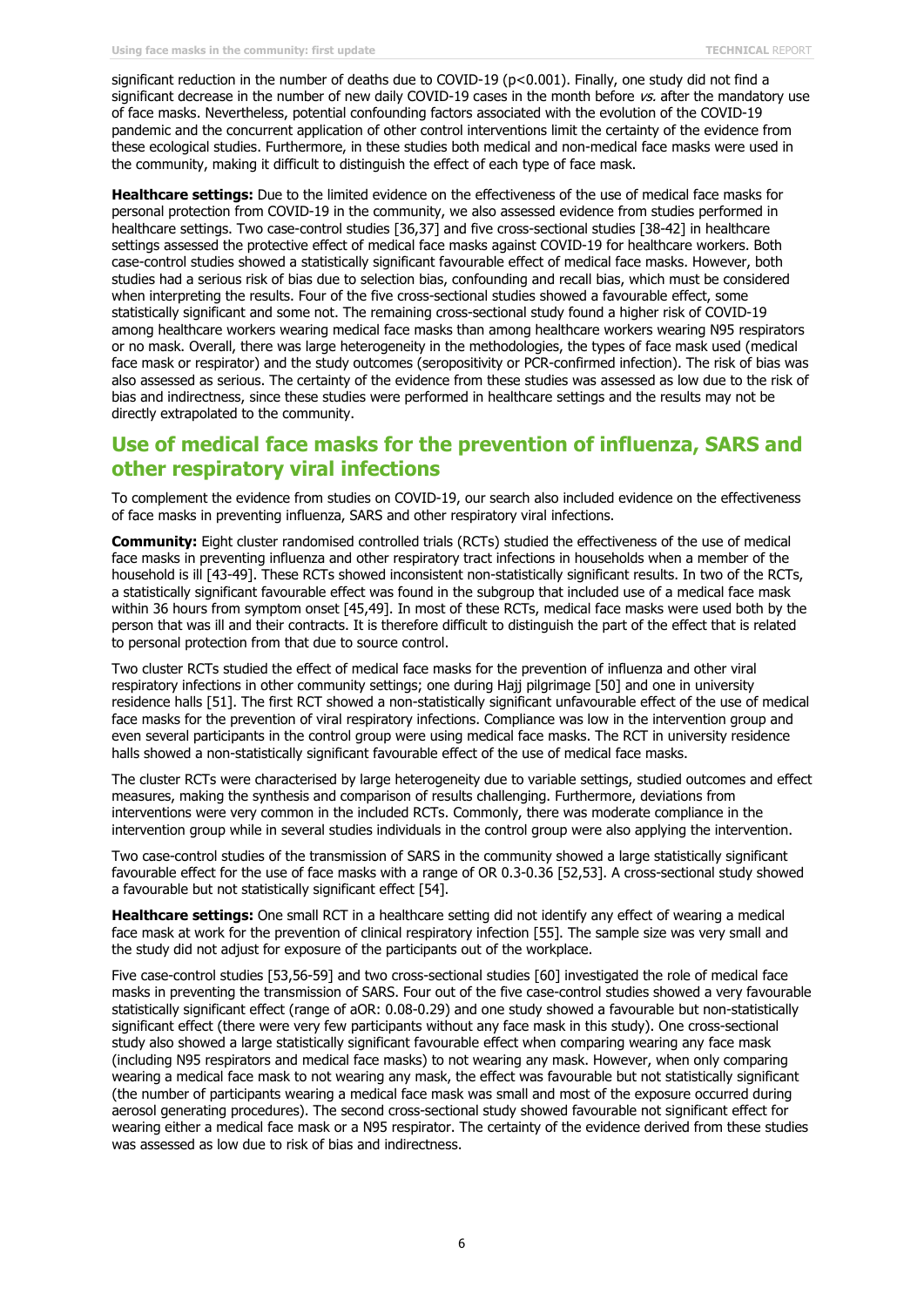#### **Medical face masks for source control**

Only a few of the identified studies specifically examined the effectiveness of medical face masks as source control for the prevention of COVID-19 and other respiratory tract infections. We identified only one such retrospective study, which estimated a COVID-19 incidence of 8.1% among contacts of presymptomatic index cases who were wearing a face mask compared to 19% among contacts of presymptomatic index cases who were not wearing a face mask [23].

One of the clustered RCTs showed a small non-statistically significant decrease in clinical respiratory illness and laboratory-confirmed viral respiratory infection [61]. In the other identified cluster RCTs of the use of medical face masks for the prevention of influenza and other respiratory tract infections in households and other community settings, medical face masks were used both by index cases with infection and their contacts making it difficult to distinguish the effect of medical face masks when used for personal protection from the effect when used for source control. However, these studies, as described above, had inconsistent non-statistically significant results with the exception of a statistically significant favourable effect in the subgroup that only included early use (within 36 hours from the onset of symptoms) of a medical face mask. A prospective interventional beforeafter study that specifically assessed the effectiveness of medical face masks when used as source control by healthcare workers in an haematopoietic stem cell transplantation unit showed a decrease in the incidence of respiratory viral infections in patients, from 10.3% to 4.4%, after the introduction of a universal masking policy among healthcare workers [62].

Several experimental studies have shown that face masks decrease the amount or otherwise limit the release and spread of respiratory droplets during activities such as breathing, speaking and coughing [63-65]. These studies also show an additive effect when both the source and the exposed wear a face mask. An experimental study in an animal model (hamsters) showed a decrease of transmission from 66.7% (10/15) when a medical face mask partition was not used between the cages to 25% (6/24, P = .018) when a medical face mask partition was used as a protection of the naïve animals, and to 16.7% (2/12,  $P = .019$ ) when a medical face mask partition was used as source control on the side of the partition of the infected index animals [66].

### **Effectiveness of non-medical face masks for the prevention of COVID-19 in the community**

#### **Summary**

Evidence regarding the effectiveness of non-medical face masks for the prevention of COVID-19 is scarce. We did not identify any interventional or observational study directly comparing the effectiveness of nonmedical face masks with that of medical face masks and no masks.

As non-medical masks can consist of different types of material and be constructed in different ways, the filtration effectiveness varies between types of non-medical face mask.

Experimental studies on non-medical face masks conducted in the laboratory show inconsistent results with large variability in their effectiveness.

Limited indirect evidence from experimental studies showed that non-medical face masks may decrease the release to the environment of respiratory droplets, although there was conflicting evidence about the relative efficiency of medical versus non-medical face masks.

|                                                                                                      | <b>Effect estimate</b> | <b>Certainty of</b><br>evidence |
|------------------------------------------------------------------------------------------------------|------------------------|---------------------------------|
| <b>Effectiveness of non-medical face masks</b><br>for the prevention of COVID-19 in the<br>community | Small to moderate      | Very low                        |

We did not find any interventional or observational studies directly comparing the effectiveness of non-medical face masks with that of medical face masks for the prevention of COVID-19.

One cluster RCT compared cloth non-medical masks with medical face masks in healthcare workers and found a statistically significant increase in the incidence of clinical respiratory infection and of influenza-like illness among the healthcare workers in the wards randomised to cloth mask use. However, the results of this study have not been replicated and the cloth non-medical masks used were not representative of non-medical face masks [67].

Several ecological studies have either compared various measures of the incidence of COVID-19 before and after the introduction of recommendations or mandates on the use of face masks, or conducted comparisons between countries or regions with and without recommended or mandated use of face masks in the community [25-35]. As in most cases the requirements for face masks in the community have not distinguished between medical and non-medical face masks, these studies only provide indirect evidence of the effect of non-medical face masks.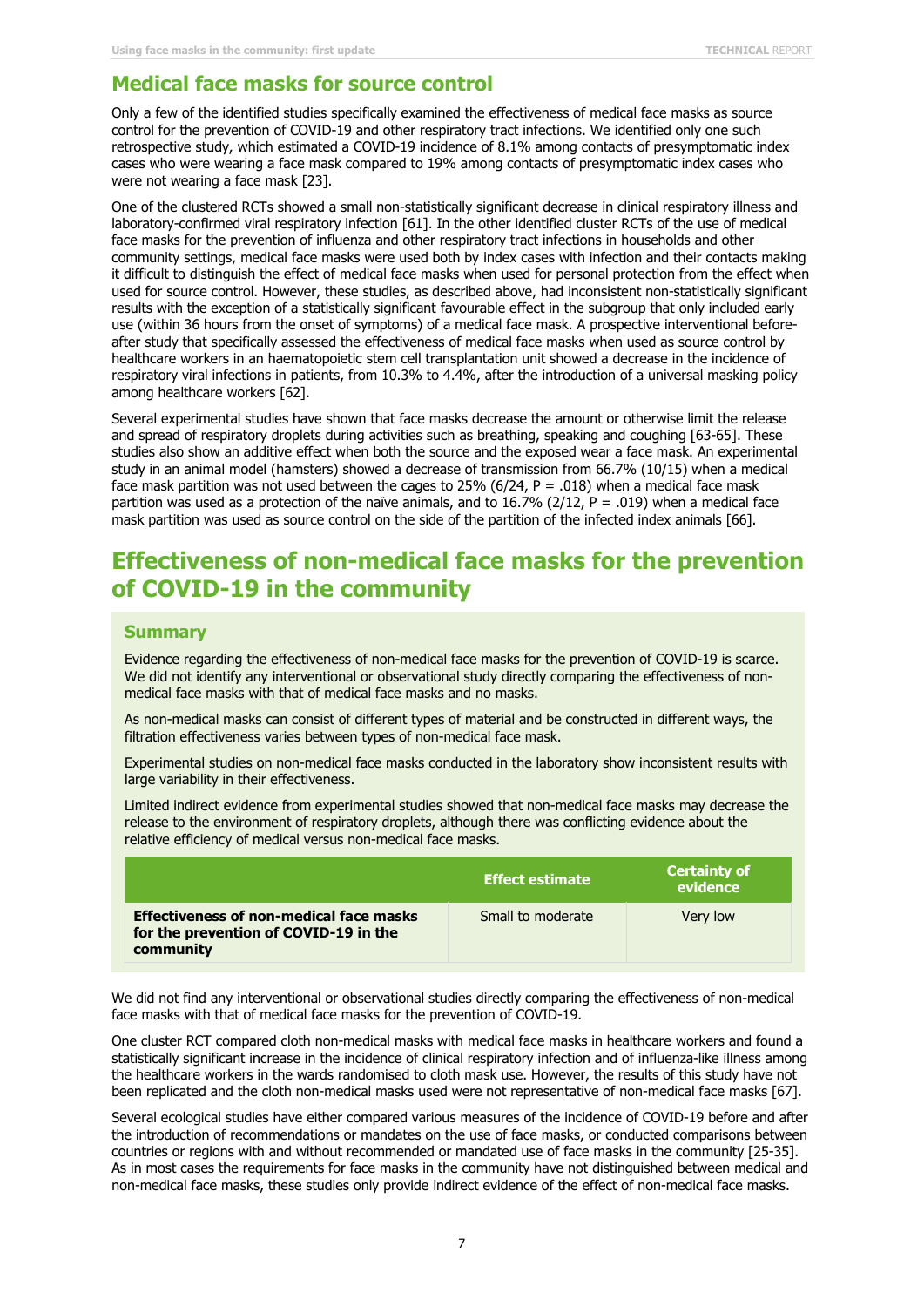The results of these ecological studies are summarised in the section on effectiveness of medical face masks (see above).

Overall, experimental studies have shown inconsistent results with large variability in the efficiency of various non-medical face masks. Several experimental studies showed that non-medical face masks can have filtering properties comparable to that of medical face masks [63-66,68-104]. The filtration efficiency depends on the material and the construction of the face mask, including thickness and layering (from three to 16 layers [90]) and the combination of materials. However, results are often inconsistent, probably due to the large heterogeneity of applied experimental methodologies and conditions, and it is difficult to draw general conclusions from the results. To date, no interventional or observational study has directly evaluated the effect of non-medical face masks on the transmission of SARS-CoV-2. The European Committee for Standardization (CEN) and other standardisation agencies have established guidelines for the filtration characteristics and the breathability of non-medical face masks [105,106]. Factors such as the difficulty of breathing linked to various commonly available materials, especially when layered, must be taken into account when assessing the suitability of materials for non-medical face masks.

There is indirect evidence from experimental studies that non-medical face masks made from various materials may decrease the release to the environment of respiratory droplets produced by breathing, speaking and coughing, although there is conflicting evidence about the relative efficiency of medical versus non-medical face masks in this respect [64,65,107]. One of the advantages of non-medical face masks made of cloth or other textiles is that they can be easily made and can also be washed and reused.

Non-medical face masks with a transparent window are proposed to address communication impairment linked to face masks. We did not find any studies on the efficacy or effectiveness of such face masks to prevent exposure to respiratory droplets, but they would be expected to work similarly to other non-medical face masks if properly fit on the face of the wearer.

### **Effectiveness of face shields/visors for the prevention of COVID-19 in the community**

#### **Summary**

There is a lack of scientific evidence on the effectiveness of face shields/visors and transparent face masks for the prevention of COVID-19.

One simulation study showed that face shields can reduce the short-term exposure to large respiratory droplets, although this was less effective for smaller droplets.

|                                                                                                                              | <b>Effect estimate</b> | <b>Certainty of</b><br>evidence |
|------------------------------------------------------------------------------------------------------------------------------|------------------------|---------------------------------|
| <b>Effectiveness of face shields/visors and</b><br>transparent face masks for the prevention<br>of COVID-19 in the community | Cannot be assessed     | Very low                        |

Face shields and visors have been proposed to be worn by the general public instead of face masks for the prevention of COVID-19 transmission. There is a lack of interventional and observational studies to address the question of their effectiveness. One experimental study using a coughing patient simulator and a breathing healthcare worker simulator showed that face shields can reduce the short-term exposure to large respiratory droplets by up to 96%, but are less effective against smaller droplets that tend to be suspended in the air (68−80% reduction) [108]. Other experimental studies have also shown that face shields block the jet cloud released in the forward direction through simulated sneezing [65]. In one observational study that examined the protective effect of face shields, the face shields were used in combination with medical face masks [109]. It is therefore difficult to determine the size of protective effect provided by the face shield alone.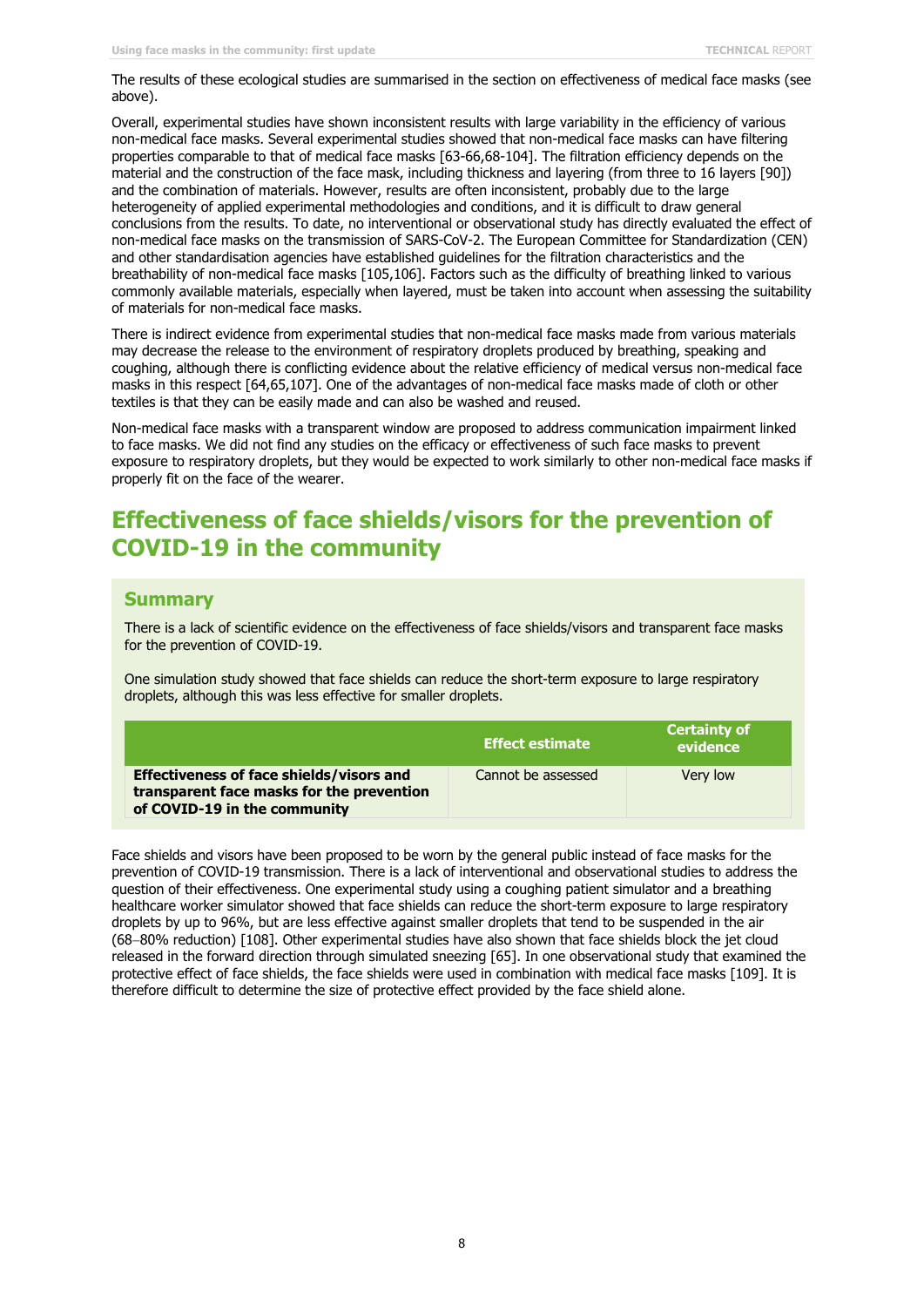### **Effectiveness of respirators for the prevention of COVID-19 in the community**

#### **Summary**

Respirators, e.g. FFP2 masks, have a higher filtration efficacy than medical face masks as defined by standardised specifications.

Evidence regarding the effectiveness of respirators in community settings remains very limited. While two experimental studies have shown favourable results when compared to medical face masks, a household study did not find any difference between respirators and medical face masks.

The identified studies comparing medical face masks with respirators in healthcare settings showed conflicting results, some in favour and others not in favour of respirators.

Due to difficulties to ensure appropriate use and fitting of respirators when used in the community, any possible added value of respirators in preventing respiratory infections is expected to be lower in the community than in healthcare.

|                                                                                        | <b>Effect estimate</b> | <b>Certainty of</b><br>evidence |
|----------------------------------------------------------------------------------------|------------------------|---------------------------------|
| <b>Effectiveness of respirators for the</b><br>prevention of COVID-19 in the community | Small to moderate      | Low                             |

Due to their better filtration efficiency, respirators have been considered for use in the community, in particular since the emergence of more transmissible new variants of SARS-CoV-2. We did not identify any RCT of the impact of respirators on community transmission of any respiratory infection in a pandemic.

One study in household settings, comparing respirators with medical face masks and with no mask for the prevention of influenza, did not show any difference in the incidence of infection between the groups using respirators and medical face masks [44].

Studies in healthcare settings comparing respirators with medical face masks have shown conflicting results. Two RCTs found small non-statistically significant differences in laboratory-confirmed influenza either in favour of or not in favour of respirators [110,111]. Two other RCTs found a statistically significant favourable difference for clinical respiratory infection, but the difference between healthcare workers wearing medical face masks and those using respirators was not statistically significant for influenza-like illness and for laboratory-confirmed influenza [112,113].

Respirators have a higher filtration efficacy than medical masks as defined by standardised specifications. An experimental study showed that, when coughing through the medical face mask or respirator at a distance of 20 cm from a Petri dish, respirators were more effective than medical face masks in limiting the release of infectious respiratory droplets containing SARS-CoV-2 from patients with COVID-19 [63]. Another experimental study applying a cough simulator also showed that respirators were more efficient than medical face masks when worn by the coughing mannequin and when worn by the exposed mannequin [64]. The efficacy was higher when the respirator was worn by the coughing mannequin and when the respirator was tightly fit. Efficacy was also dependent on distance and viral load.

The choice of suitable respirator for the shape of a user's face (type and size) and training to ensure that the user knows how carry out a pre-use seal check are crucial requirements for respirators to be effective [114]. The seal check should be repeated every time a user dons the respirator. Therefore, due to difficulties to ensure appropriate use and fitting of respirators when used in the community, any possible added value of respirators in preventing respiratory infections is expected to be lower in the community than in healthcare.

## **Considerations for implementation of face mask policies in the community**

The proper use of face masks is key to their effectiveness and can be improved by clear guidance and appropriate communication and educational campaigns. ECDC has produced and published infographics and videos [115-117] on how to correctly put on and discard a face mask in the community. Concerns that the mandatory use of face masks would generate a false sense of security that could decrease adherence to other types of protective behaviour, such as physical distancing, have been both supported by some studies [118] and disputed by other studies [119,120]. The use of face masks has been associated with decreased face-touching [121]. The decision to introduce the mandatory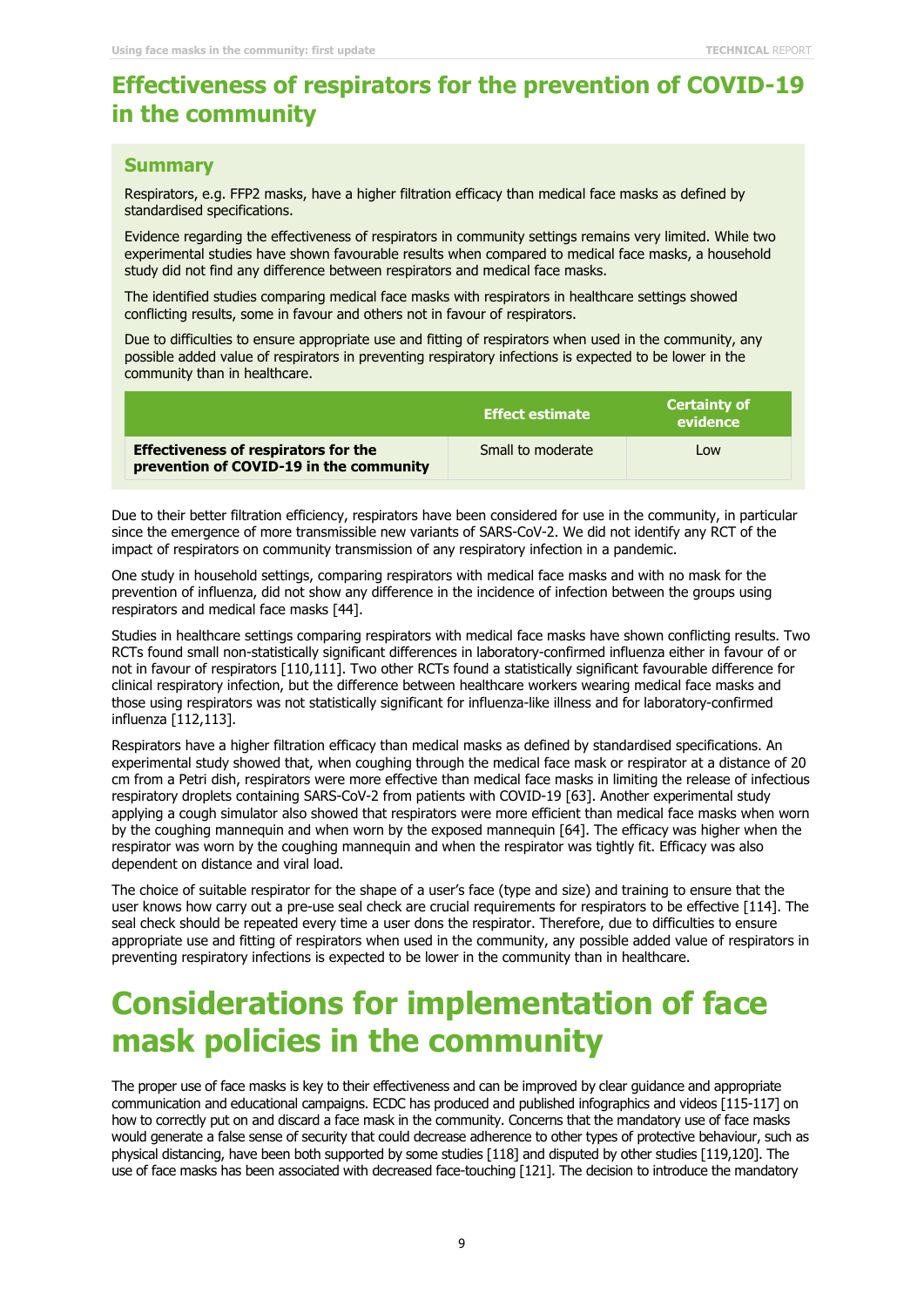use of face masks in community settings should take into account the epidemiology, the local context, the availability of face masks for the public (which should not compromise the availability of medical face masks or respirators for health and social care workers) and the resources available to monitor implementation. When non-medical face masks are used, it is advisable that masks complying with available guidelines for filtration efficacy and breathability are preferred (CEN Workshop Agreement (CWA) guidelines CWA 17553) [122].

Compliance with the use of face masks is affected by several factors, such as availability, gender, age, and perceptions of one's own vulnerability and severity of COVID-19; women and the elderly are more willing to wear face masks than men and young people. [123]. Social acceptance and perceived pressure from the family, mass media and the government are also associated with the increased use of face masks in the community. In contrast, limited knowledge of COVID-19 is linked to lower compliance with wearing a face mask [123].

## **Potential adverse effects of face mask use**

Policies on the widespread use of face masks for the prevention of COVID-19 in the community should take into account potential barriers and adverse effects [124]. People wearing a face mask may perceive anxiety and difficulty in breathing [125]. This may be pronounced in people with underlying respiratory disease. However, there is no evidence that wearing a face mask exacerbates respiratory or other diseases [126]. Of note, several studies found that there are no substantial physiological effects on wearing a face mask even during vigorous exercise [127-130]. On the other hand, there are many reports of adverse skin reactions, such as erythema and pruritus due to the prolonged use of face masks [131-141]. It should also be highlighted that the tight fit of some face masks often results in limited tolerability, discomfort and headaches [142-145].

In addition, face masks may also impede communication, especially among people with hearing impairment, due to the presence of background noise and lack of speechreading cues [146-149]. As a result, the use of face masks can impair speech perception and therefore transparent masks can be considered for communication among people with hearing difficulties [150].

The availability of medical face masks may be limited during a pandemic. This can be a serious barrier for the implementation of face mask policies in the community and needs to be addressed. The costs incurred by individuals in complying with a face mask policy could be high and should be taken in consideration. This may hamper the successful implementation of the policy. Furthermore, individuals may choose to re-use face masks designed for single use, which could result in an increased risk of self-contamination [151].

The use of non-medical face masks is an option that has been adopted widely and may successfully address the issues of availability, cost and environmental impact. Although there is no direct evidence that non-medical face masks are effective in protecting the user from COVID-19, data from experimental studies show that certain nonmedical face masks have filtration characteristics similar to that of medical face masks and that they are equally effective in reducing the release of respiratory droplets in the environment. Furthermore, non-medical face masks can easily be produced in large quantities and are reusable [152].

Finally, the potential environmental implications of the widespread use of face masks should be considered when developing a face mask policy. The production and disposal of large amounts of face masks made of synthetic materials may have a harmful impact on the environment if not appropriately managed [153].

The impact of using face masks depends on the prevalence of COVID-19 in the community and would be more pronounced in settings with widespread community transmission. In places without significant community transmission of COVID-19, the potential harms and costs may outweigh the benefits [121,153].

## **Recommendations for the use of face masks for the prevention of COVID-19 in the community**

In areas with community transmission of COVID-19, wearing a medical or non-medical face mask is recommended in confined public spaces (such as stores, supermarkets and public transport).

The use of face masks can be considered in crowded outdoor settings.

For people vulnerable to severe COVID-19, such as the elderly or those with underlying medical conditions, the use of medical face masks is recommended as a means of personal protection in the above-mentioned settings.

In households, the use of medical face masks is recommended for people with symptoms of COVID-19 or confirmed COVID-19 and for the people who share their household, especially when isolation of the person with symptoms of or confirmed COVID-19 is not possible.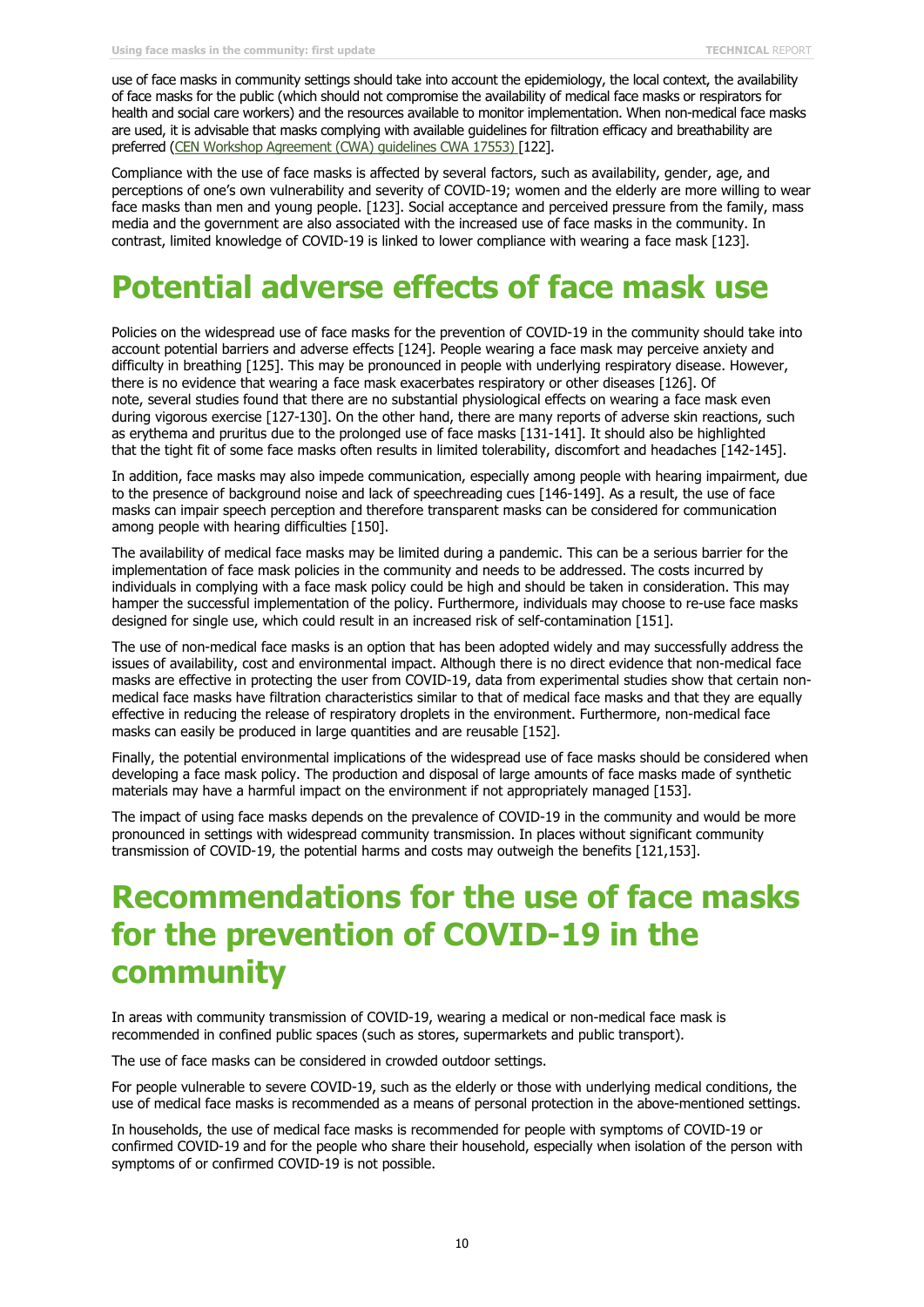The use of face masks can be considered in certain workplaces and for certain professions that involve physical proximity to many other people (such as members of the police force, cashiers – if not behind a glass partition, etc.) as a complementary measure to technical measures (for example specific ventilation in areas with particular risk of transmission) and organisational measures (e.g. limiting the access of workers in such areas).<sup>[1](#page-10-0)</sup>

When non-medical face masks are used, it is advisable that masks that comply with available guidelines for filtration efficacy and breathability are preferred.

The very limited scientific evidence on the use of respirators in the community does not support a recommendation for their mandatory use in place of other types of face masks in the community. Although respirators would not be expected to be inferior to non-medical or medical face masks, the difficulties to ensure their appropriate fitting and use when used in the community as well as potential harms related to lower breathability should be taken into account.

The use of face shields as a replacement for medical or non-medical face masks is not recommended, but can be considered when the impact of wearing a medical or non-medical face mask on communication is significant, such as for interaction with people with hearing impairment. A risk assessment should be made on individual cases. Non-medical face masks with a small transparent window but which still correctly fit the user's face can also be considered in these cases.

The use of face masks in the community should only complement and not replace other preventive measures that are recommended to reduce community transmission such as physical distancing, staying home when ill, respiratory etiquette, meticulous hand hygiene and avoiding touching the face, nose, eyes and mouth, teleworking if possible and appropriate ventilation of indoor spaces.

The appropriate use of face masks is important. The face mask should completely cover the face from the bridge of the nose down to the chin. The mask should be correctly adjusted on the bridge of the nose and to the face to minimise open space between the face and the mask. Hands should be cleaned with soap and water or alcoholbased hand sanitiser before putting on and taking off the face mask. The face mask should be removed from behind when taking it off; touching the front side should be avoided. Disposable face masks, e.g. medical face masks, should be safely disposed after use. Immediately after removing the face mask, hands should be washed or alcohol-based hand sanitiser applied. Washable, reusable face masks should be washed as soon as possible after each use, following the manufacturer's instructions. Common cotton face masks can be washed at 60° C with a common detergent. Campaigns for the appropriate use of face masks can improve the effectiveness of the measure.

Promoting compliance is recommended to increase the effectiveness of the measure. Monitoring adherence and addressing potential factors that reduce compliance are recommended.

### **Justification for the recommendations**

Although there is only low to moderate certainty of evidence for a small to moderate effect of the use of medical face masks in the community for the prevention of COVID-19, the balance of results towards a protective effect across the wide variety of studies reviewed, the very low risk of serious adverse effects and applying the precautionary principle leads us to conclude that face masks should be considered an appropriate nonpharmaceutical intervention in combination with other measures in the effort to control the COVID-19 pandemic.

For people vulnerable to severe COVID-19, the recommendation for the use of medical face masks for personal protection is based on the fact that most available evidence comes from studies on medical face masks and that they are standardised, as well as on the high impact of COVID-19 in these people.

The lack of definitively convincing evidence and of an accurate estimate of the effectiveness of face masks illustrates the challenges of the assessment of the effectiveness of public health measures at population level. RCTs are challenging to design and conduct in community settings while observational studies suffer from several forms of bias that are difficult to account for. Factors such as compliance and the large variability of transmission dynamics in different settings compound this assessment.

COVID-19: guidance for the workplace: [https://oshwiki.eu/wiki/COVID-19:\\_guidance\\_for\\_the\\_workplace](https://oshwiki.eu/wiki/COVID-19:_guidance_for_the_workplace)

COVID-19: Back to the workplace - Adapting workplaces and protecting workers <https://osha.europa.eu/en/publications/covid-19-back-workplace-adapting-workplaces-and-protecting-workers/view>

<span id="page-10-0"></span><sup>1</sup> At workplaces with risk of transmission of COVID-19, workplace risk assessments in accordance with occupational safety and health legislation will need to be revised and the occupational health and safety measures adapted in agreement with occupational safety and health services and workers, taking into account all types of risk (also taking into account the additional physical load when wearing personal protective equipment). The prevention measures should be set in a certain order of priority: technical and organisational measures have priority over personal protective measures. Where there is a safety and health committee in place, it should be consulted. More information on occupational safety and health is available at the following links:

Overview:<https://osha.europa.eu/en/themes/covid-19-resources-workplace>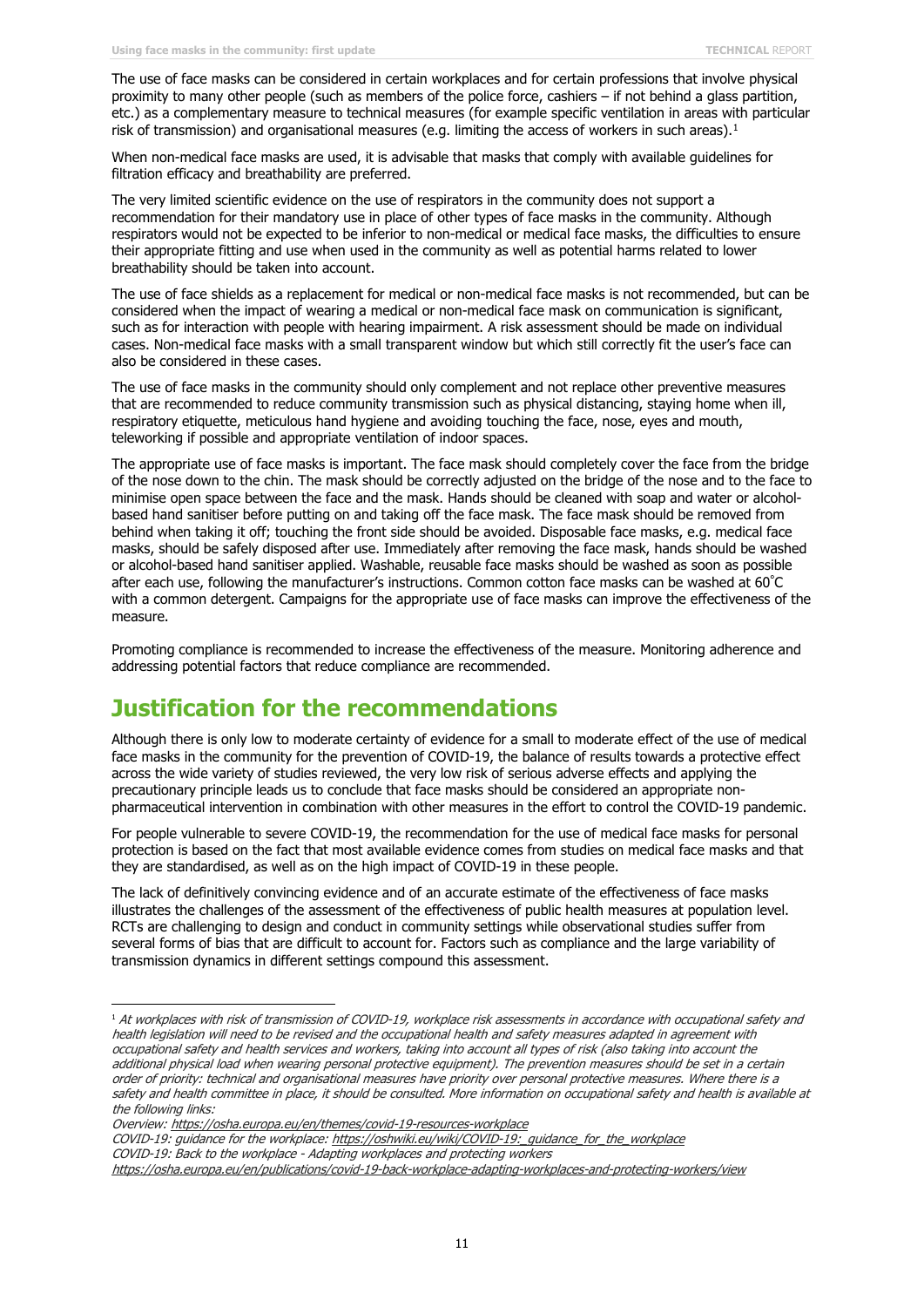There is very limited evidence from interventional or observational studies on the use of non-medical face masks, respirators and face shields in the community. Most studies on face masks in the community have assessed medical face masks. Experimental studies indicate that several types of non-medical face masks have filtration characteristics comparable to that of medical face masks.

Regarding respirators, experimental studies have confirmed that they have a better filtration efficiency than that of medical and other types of face mask. However, the effectiveness of respirators depends on their appropriate fitting and use, and decreases if fitting is not optimal. Moreover, breathability and comfort are reduced and potential skin problems more frequent with respirators, e.g. FFP2 masks, especially if used for longer duration than recommended. Some respirators with an unprotected valve to facilitate exhalation do not prevent the release of exhaled respiratory particles from the wearer into the environment and therefore may not be appropriate for use as a means of source control in the case of respiratory infections. Finally, the cost of respirators is significantly higher than that of face masks. Altogether, the anticipated added value of the universal use of respirators in the community is currently considered very low. Taking into account the potential costs and harms, a recommendation for the use of respirators in place of other types of face masks in the community is not considered currently justifiable.

Based on experimental studies, options to maximise the fitting of medical face masks have been proposed, e.g. making knots close to the mask on each of the mask's ear-loops, applying a mask fitter or wearing a non-medical cloth mask over a medical face mask [102,154]. However, the results of such experimental studies cannot be directly extrapolated to real-life situations as these options have not been shown to decrease the transmission of respiratory viral infections, nor are the face masks and other products used in such experiments representative of what is used in real life. Considerations about breathability when increasing the number of filtering layers also apply.

We did not provide recommendations for use of face masks in children. Considerations for the use of face masks in children have been published by the World Health Organization [155].

# **Limitations**

This assessment is undertaken based on facts known to ECDC at the time of publication. There are some limitations related to the methodological approach used for the literature review, e.g. search limitations, and quality and risk of bias assessment performed by one reviewer for each study among a team of 10 reviewers. The data extraction table and the risk of bias assessment were agreed and piloted within the review team. Other limitations relate to the identified evidence, such as: small number of studies addressing the primary review question; small number of randomised studies; and large heterogeneity. Although we included all studies on adverse effects identified through our search, we did not perform a systematic review of these studies nor did we include knowledge, attitude and perception (KAP) studies and surveys, so some information on adverse effects may have been missed. We did not apply a GRADE evidence-to-decision framework for the development of the recommendations.

## **Contributing ECDC experts (in alphabetical order)**

Agoritsa Baka, Helena de Carvalho Gomes, Orlando Cenciarelli, Tjede Funk, Aikaterini Mougkou, Diamantis Plachouras, Senia Rosales-Klintz, Carl Suetens, Maria Tseroni, Klaus Weist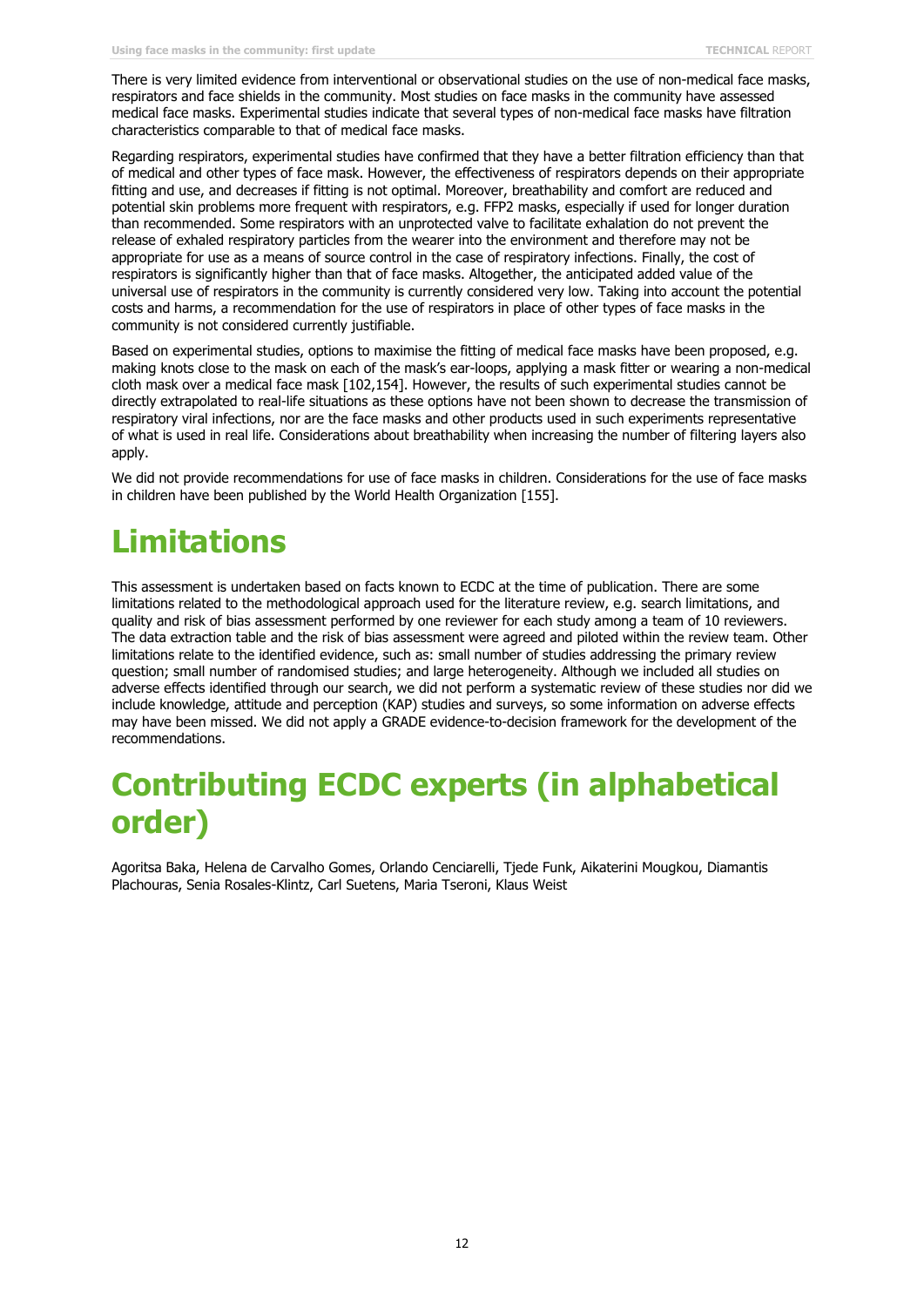## **References**

- 1. European Centre for Disease Prevention and Control (ECDC). Using face masks in the community Reducing COVID-19 transmission from potentially asymptomatic or pre-symptomatic people through the use of face masks [Internet]. Stockholm: ECDC; 2020 [cited 28 January 2021]. Available from: [https://www.ecdc.europa.eu/en/publications-data/using-face-masks-community-reducing-covid-19](https://www.ecdc.europa.eu/en/publications-data/using-face-masks-community-reducing-covid-19-transmission) [transmission.](https://www.ecdc.europa.eu/en/publications-data/using-face-masks-community-reducing-covid-19-transmission)
- 2. U.S. National Institute for Occupational Safety and Health (NIOSH). Use of Respirators and Surgical Masks for Protection Against Healthcare Hazards [Internet]. Washington, D.C., U.S.: NIOSH; 2018 [updated 19 November 2018; cited 25 January 2021]. Available from: [https://www.cdc.gov/niosh/topics/healthcarehsps/respiratory.html.](https://www.cdc.gov/niosh/topics/healthcarehsps/respiratory.html)
- 3. European Committee for Standardization (CEN). CEN/TC 205 Non-active medical devices [Internet]. Brussels, Belgium: CEN; 2019 [cited 28 January 2021]. Available from: [https://standards.cen.eu/dyn/www/f?p=204:110:0::::FSP\\_PROJECT,FSP\\_ORG\\_ID:69675,6186&cs=19F67](https://standards.cen.eu/dyn/www/f?p=204:110:0::::FSP_PROJECT,FSP_ORG_ID:69675,6186&cs=19F67DA57C81359DD409C62A083C97AD7) [DA57C81359DD409C62A083C97AD7.](https://standards.cen.eu/dyn/www/f?p=204:110:0::::FSP_PROJECT,FSP_ORG_ID:69675,6186&cs=19F67DA57C81359DD409C62A083C97AD7)
- 4. European Parliament. Regulation (EU) 2016/425 of the European Parliament and the Council of 9 March 2016 on personal protective equipment and repealing Council Directive 89/686/ ECC [Internet]. Official Journal L81, 31/3/20166 P51-98; 2016. Available from: [https://eur-lex.europa.eu/legal](https://eur-lex.europa.eu/legal-content/EN/TXT/?uri=CELEX%3A32016R0425)[content/EN/TXT/?uri=CELEX%3A32016R0425.](https://eur-lex.europa.eu/legal-content/EN/TXT/?uri=CELEX%3A32016R0425)
- 5. World Health Organization (WHO). Infection prevention and control during health care when novel coronavirus (nCoV) infection is suspected [Internet]. Geneva, Switzerland: WHO; 2020 [cited 25 January 2021]. Available from: [https://www.who.int/publications/i/item/10665-331495.](https://www.who.int/publications/i/item/10665-331495)
- 6. U.S. Centers for Disease Control and Prevention (CDC). Transmission-based precautions [Internet]. Atlanta, Georgia, U.S.2016 [updated 7 January 2016; cited 25 January 2021]. Available from: <https://www.cdc.gov/infectioncontrol/basics/transmission-based-precautions.html>
- 7. European Committee for Standardization (CEN). CEN/TC 79 Respiratory protective devices [Internet]. Brussels, Belgium: CEN; 2009 [cited 28 January 2021]. Available from: [https://standards.cen.eu/dyn/www/f?p=204:110:0::::FSP\\_PROJECT,FSP\\_ORG\\_ID:32928,6062&cs=1FC98](https://standards.cen.eu/dyn/www/f?p=204:110:0::::FSP_PROJECT,FSP_ORG_ID:32928,6062&cs=1FC98AD34A5EE26A0CB5A6155ED4D6E5E) [AD34A5EE26A0CB5A6155ED4D6E5E.](https://standards.cen.eu/dyn/www/f?p=204:110:0::::FSP_PROJECT,FSP_ORG_ID:32928,6062&cs=1FC98AD34A5EE26A0CB5A6155ED4D6E5E)
- 8. U.s. National Institute for Occupational Safety and Health (NIOSH). 42 CFR Part 84 Respiratory Protective Devices [Internet]. Washington, D.C., U.S.: NIOSH; 1997 [updated 4 March 1997; cited 25 January 2021]. Available from: [https://www.cdc.gov/niosh/npptl/topics/respirators/pt84abs2.html.](https://www.cdc.gov/niosh/npptl/topics/respirators/pt84abs2.html)
- 9. Buitrago-Garcia D, Egli-Gany D, Counotte MJ, Hossmann S, Imeri H, Ipekci AM, et al. Occurrence and transmission potential of asymptomatic and presymptomatic SARS-CoV-2 infections: A living systematic review and meta-analysis. PLoS Med. 2020;17(9):e1003346.
- 10. Leclerc Q, Fuller N, Knight L, null n, Funk S, Knight G. What settings have been linked to SARS-CoV-2 transmission clusters? [version 2; peer review: 2 approved]. Wellcome Open Research. 2020;5(83).
- 11. Pladson K. 1.8 million people in Germany could be infected with coronavirus, researchers find [Internet]. Bonn, Germany: Deutsche Welle (DW); 2020 [updated 04 May 2021; cited 4 February 2020]. Available from: [https://www.dw.com/en/18-million-people-in-germany-could-be-infected-with-coronavirus](https://www.dw.com/en/18-million-people-in-germany-could-be-infected-with-coronavirus-researchers-find/a-53330608)[researchers-find/a-53330608.](https://www.dw.com/en/18-million-people-in-germany-could-be-infected-with-coronavirus-researchers-find/a-53330608)
- 12. Azzoni T, Dampf A. Game Zero: Spread of virus linked to Champions League match [Internet]. New York, U.S.: The Associated Press (AP); 2020 [updated 25 March 2020; cited 04 February 2021]. Available from: [https://apnews.com/article/ae59cfc0641fc63afd09182bb832ebe2.](https://apnews.com/article/ae59cfc0641fc63afd09182bb832ebe2)
- 13. World Health Organization (WHO). WHO Guidelines on tuberculosis infection prevention and control, 2019 update [Internet]. Geneva, Switzerland: WHO; 2019 [cited 31 January 2021]. Available from: [https://www.who.int/tb/publications/2019/guidelines-tuberculosis-infection-prevention-2019/en/.](https://www.who.int/tb/publications/2019/guidelines-tuberculosis-infection-prevention-2019/en/)
- 14. World Health Organization (WHO). Non-pharmaceutical public health measures for mitigating the risk and impact of epidemic and pandemic influenza [Internet]. Geneva, Switzerland: WHO; 2019 [cited 31 January 2021]. Available from: [https://www.who.int/influenza/publications/public\\_health\\_measures/publication/en/.](https://www.who.int/influenza/publications/public_health_measures/publication/en/)
- 15. European Centre for Disease Prevention and Control (ECDC) and the Joint Research Centre (JRC). Response Measures Database (RMD) [Internet]. ECDC/JRC; 2021. Available from: [https://covid-](https://covid-statistics.jrc.ec.europa.eu/RMeasures)
- [statistics.jrc.ec.europa.eu/RMeasures.](https://covid-statistics.jrc.ec.europa.eu/RMeasures) 16. European Centre for Disease Prevention and Control (ECDC). Weekly COVID-19 country overview [Internet]. Stockholm: ECDC; 2021 [cited 28 January 2020]. Available from: [https://www.ecdc.europa.eu/en/covid-19/country-overviews.](https://www.ecdc.europa.eu/en/covid-19/country-overviews)
- 17. GRADE Handbook [Internet]. 2013 [cited 1 February 2021]. Available from: [https://gdt.gradepro.org/app/handbook/handbook.html#h.svwngs6pm0f2.](https://gdt.gradepro.org/app/handbook/handbook.html#h.svwngs6pm0f2)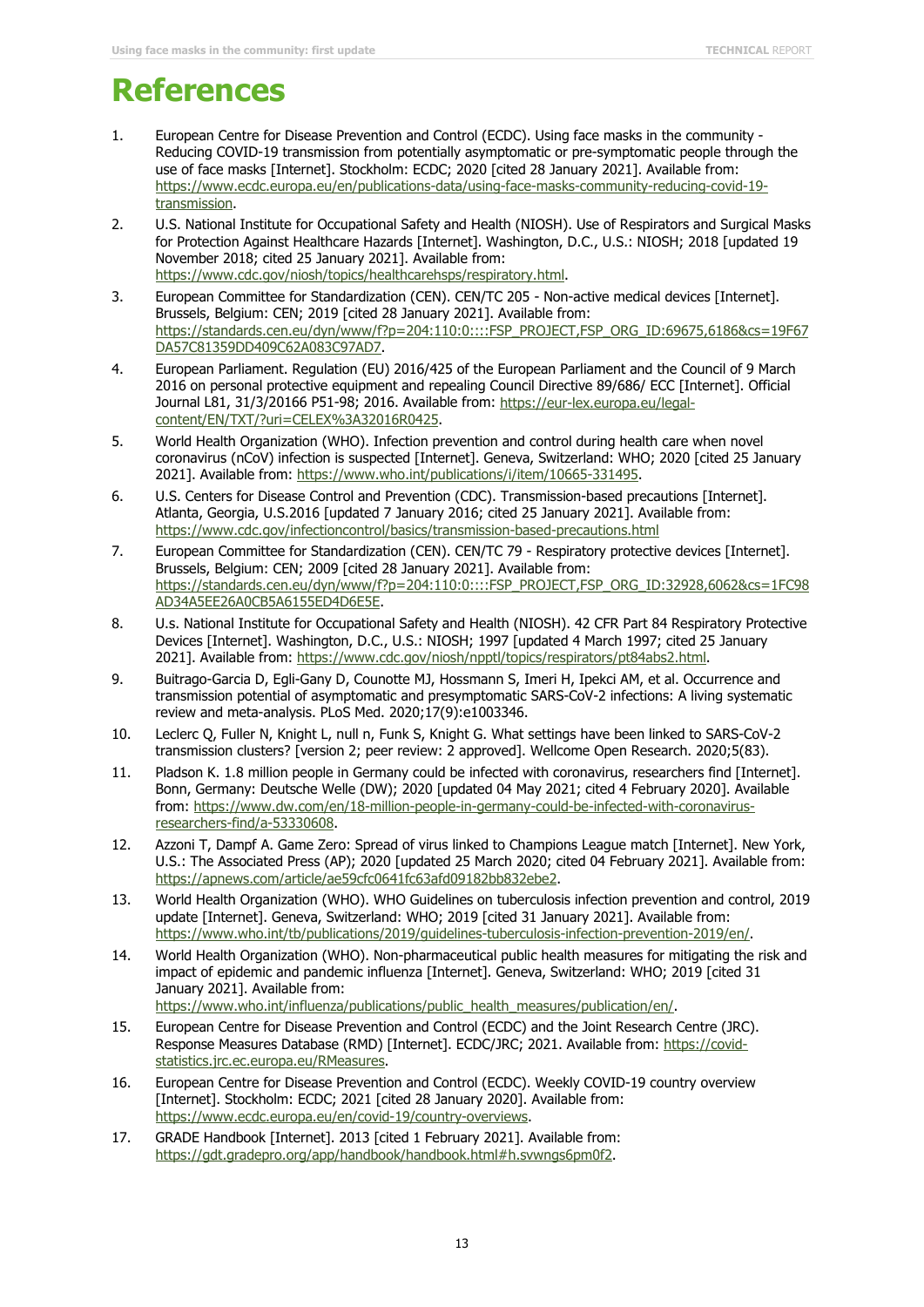- 18. McKenzie JE, Brennan SE. Chapter 12: Synthesizing and presenting findings using other methods. 2020. In: Cochrane Handbook for Systematic Reviews of Interventions version 61 (updated September 2020) [Internet]. Cochrane. Available from: [https://training.cochrane.org/handbook/current/chapter-12.](https://training.cochrane.org/handbook/current/chapter-12)
- 19. Bundgaard H, Bundgaard JS, Raaschou-Pedersen DET, von Buchwald C, Todsen T, Norsk JB, et al. Effectiveness of Adding a Mask Recommendation to Other Public Health Measures to Prevent SARS-CoV-2 Infection in Danish Mask Wearers : A Randomized Controlled Trial. Ann Intern Med. 2020.
- 20. Doung-Ngern P, Suphanchaimat R, Panjangampatthana A, Janekrongtham C, Ruampoom D, Daochaeng N, et al. Case-Control Study of Use of Personal Protective Measures and Risk for SARS-CoV 2 Infection, Thailand. Emerg Infect Dis. 2020;26(11):2607-16.
- 21. Lopez L, Weber G, Nguyen T, Kleimola K, Bereda M, Liu Y, et al. Seroprevalence of anti-SARS-CoV-2 IgG Antibodies in the Staff of a Public School System in the Midwestern United States. medRxiv [preprint]. 2020. DOI: [http://dx.doi.org/10.1101/2020.10.23.20218651.](http://dx.doi.org/10.1101/2020.10.23.20218651) Available from: [https://www.medrxiv.org/content/10.1101/2020.10.23.20218651v1.](https://www.medrxiv.org/content/10.1101/2020.10.23.20218651v1)
- 22. Payne DC, Smith-Jeffcoat SE, Nowak G, Chukwuma U, Geibe JR, Hawkins RJ, et al. SARS-CoV-2 Infections and Serologic Responses from a Sample of U.S. Navy Service Members - USS Theodore Roosevelt, April 2020. MMWR Morb Mortal Wkly Rep. 2020;69(23):714-21.
- 23. Hong LX, Lin A, He ZB, Zhao HH, Zhang JG, Zhang C, et al. Mask wearing in pre-symptomatic patients prevents SARS-CoV-2 transmission: An epidemiological analysis. Travel Med Infect Dis. 2020;36:101803.
- 24. Wang Y, Tian H, Zhang L, Zhang M, Guo D, Wu W, et al. Reduction of secondary transmission of SARS-CoV-2 in households by face mask use, disinfection and social distancing: a cohort study in Beijing, China. BMJ Glob Health. 2020;5(5).
- 25. Cheng VC, Wong SC, Chuang VW, So SY, Chen JH, Sridhar S, et al. The role of community-wide wearing of face mask for control of coronavirus disease 2019 (COVID-19) epidemic due to SARS-CoV-2. J Infect. 2020;81(1):107-14.
- 26. Li Y, Zhang R, Zhao J, Molina MJ. Understanding transmission and intervention for the COVID-19 pandemic in the United States. Sci Total Environ. 2020;748:141560.
- 27. Bo Y, Guo C, Lin C, Zeng Y, Li HB, Zhang Y, et al. Effectiveness of non-pharmaceutical interventions on COVID-19 transmission in 190 countries from 23 January to 13 April 2020. Int J Infect Dis. 2020.
- 28. Kenyon C. Widespread use of face masks in public may slow the spread of SARS CoV-2: an ecological study. medRxiv [preprint]. 2020. DOI: [https://doi.org/10.1101/2020.03.31.20048652.](https://doi.org/10.1101/2020.03.31.20048652) Available from: [http://medrxiv.org/content/early/2020/04/06/2020.03.31.20048652.abstract.](http://medrxiv.org/content/early/2020/04/06/2020.03.31.20048652.abstract)
- 29. Mitze T, Kosfeld R, Rode J, Wälde K. Face Masks Considerably Reduce Covid-19 Cases in Germany. Proc Natl Acad Sci U S A. 2020;117(51):32293-301.
- 30. Miyazawa D, Kaneko G. Face mask wearing rate predicts country's COVID-19 death rates. medRxiv [preprint]. 2020. DOI: 10.1101/2020.06.22.20137745. Available from: [http://medrxiv.org/content/early/2020/06/23/2020.06.22.20137745.abstract.](http://medrxiv.org/content/early/2020/06/23/2020.06.22.20137745.abstract)
- 31. Maloney MJ, Rhodes NJ, Yarnold PR. Mask mandates can limit COVID spread: Quantitative assessment of month-over-month effectiveness of governmental policies in reducing the number of new COVID-19 cases in 37 US States and the District of Columbia. medRxiv [preprint]. 2020. DOI: 10.1101/2020.10.06.20208033. Available from: [http://medrxiv.org/content/early/2020/10/08/2020.10.06.20208033.abstract.](http://medrxiv.org/content/early/2020/10/08/2020.10.06.20208033.abstract)
- 32. Von Batten K. The Effects of Statewide Stay-at-Home Orders, Mandatory Protective Face Mask Provisions, and COVID-19 Testing on the Number of Confirmed COVID-19 Infections. SSRN [preprint]. 2020. DOI: 10.2139/ssrn.3616422. Available from: [https://papers.ssrn.com/sol3/papers.cfm?abstract\\_id=3616422.](https://papers.ssrn.com/sol3/papers.cfm?abstract_id=3616422)
- 33. Van Dyke ME, Rogers TM, Pevzner E, Satterwhite CL, Shah HB, Beckman WJ, et al. Trends in County-Level COVID-19 Incidence in Counties With and Without a Mask Mandate - Kansas, June 1-August 23, 2020. MMWR Morb Mortal Wkly Rep. 2020;69(47):1777-81.
- 34. Karaivanov A, er, Lu SE, Shigeoka H, Chen C, Pamplona S. Face Masks, Public Policies and Slowing the Spread of COVID-19: Evidence from Canada. SSRN [preprint]. 2020. DOI: 10.3386/w27891. Available from:

[https://coronavirus.1science.com/api/resolver/?id=c588d0356e9dbb1aca979417a5351e0ec3aa29d9&idx=](https://coronavirus.1science.com/api/resolver/?id=c588d0356e9dbb1aca979417a5351e0ec3aa29d9&idx=4) [4.](https://coronavirus.1science.com/api/resolver/?id=c588d0356e9dbb1aca979417a5351e0ec3aa29d9&idx=4)

- 35. Kanu FA, Smith EE, Offutt-Powell T, Hong R, Dinh TH, Pevzner E. Declines in SARS-CoV-2 Transmission, Hospitalizations, and Mortality After Implementation of Mitigation Measures- Delaware, March-June 2020. MMWR Morb Mortal Wkly Rep. 2020;69(45):1691-4.
- 36. Çelebi G, Pişkin N, Bekleviç A, Altunay Y, Keleş AS, Tüz MA, et al. Specific risk factors for SARS-CoV-2 transmission among health care workers in a university hospital. Am J Infect Control. 2020.
- 37. Chatterjee P, Anand T, Singh K, Rasaily R, Singh R, Das S, et al. Healthcare workers & SARS-CoV-2 infection in India: A case-control investigation in the time of COVID-19. Indian J Med Res. 2020;151(5):459-67.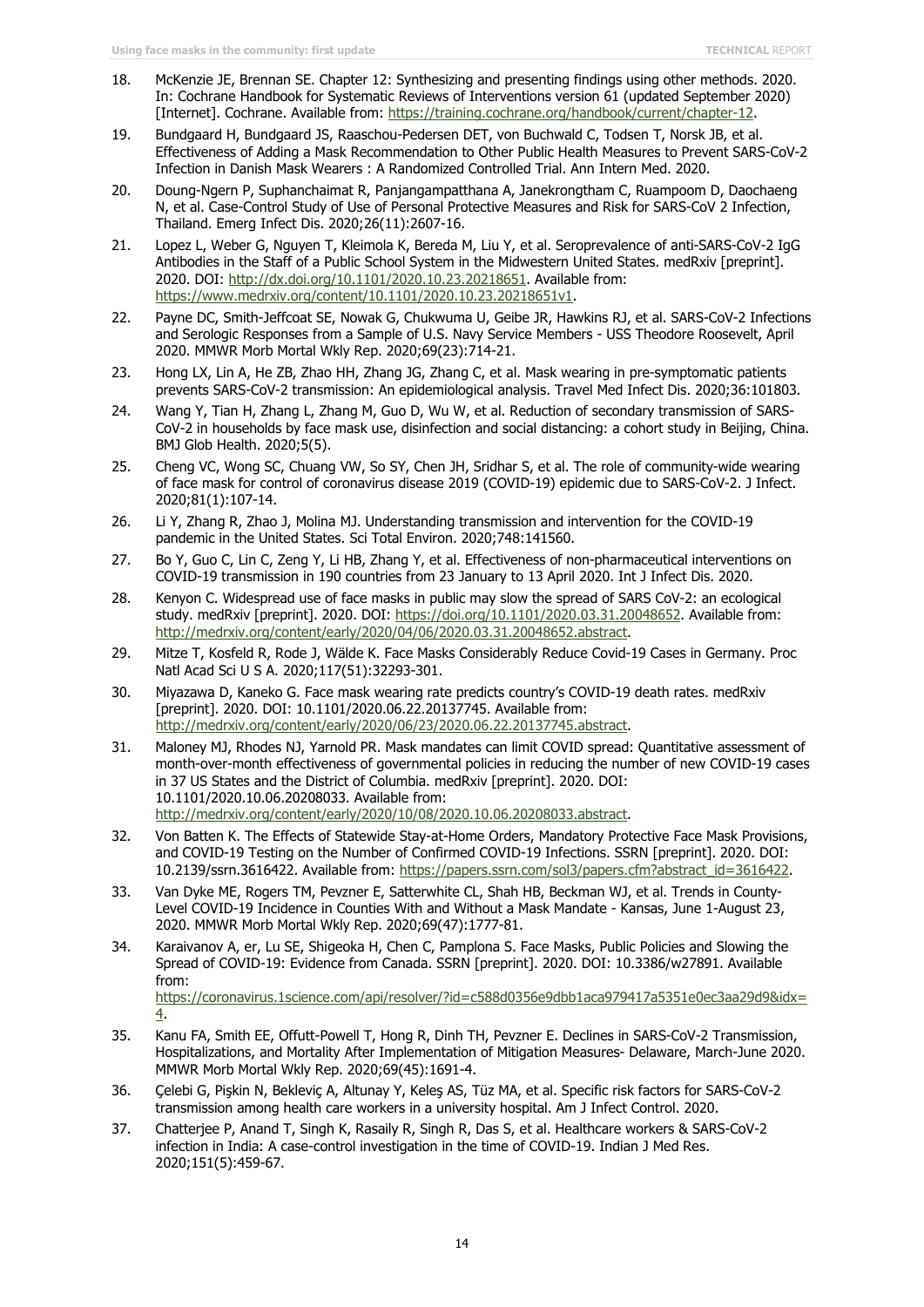- 38. Self WH, Tenforde MW, Stubblefield WB, Feldstein LR, Steingrub JS, Shapiro NI, et al. Seroprevalence of SARS-CoV-2 Among Frontline Health Care Personnel in a Multistate Hospital Network - 13 Academic Medical Centers, April-June 2020. MMWR Morb Mortal Wkly Rep. 2020;69(35):1221-6.
- 39. Saban O, Levy J, Chowers I. Risk of SARS-CoV-2 transmission to medical staff and patients from an exposure to a COVID-19-positive ophthalmologist. Graefes Arch Clin Exp Ophthalmol. 2020;258(10):2271- 4.
- 40. Sims MD, Maine GN, Childers KL, Podolsky RH, Voss DR, Berkiw-Scenna N, et al. COVID-19 seropositivity and asymptomatic rates in healthcare workers are associated with job function and masking. Clin Infect Dis. 2020.
- 41. Akinbami LJ, Vuong N, Petersen LR, Sami S, Patel A, Lukacs SL, et al. SARS-CoV-2 Seroprevalence among Healthcare, First Response, and Public Safety Personnel, Detroit Metropolitan Area, Michigan, USA, May-June 2020. Emerg Infect Dis. 2020;26(12).
- 42. Oksanen L-MAH, Sanmark E, Oksanen S, Anttila V-J, Paterno JJ, Lappalainen M, et al. Healthcare workers high COVID-19 infection rate: the source of infections and potential for respirators and surgical masks to reduce occupational infections. medRxiv [preprint]. 2020. DOI: 10.1101/2020.08.17.20176842. Available from: [https://www.medrxiv.org/content/10.1101/2020.08.17.20176842v1.](https://www.medrxiv.org/content/10.1101/2020.08.17.20176842v1)
- 43. Larson EL, Ferng YH, Wong-McLoughlin J, Wang S, Haber M, Morse SS. Impact of non-pharmaceutical interventions on URIs and influenza in crowded, urban households. Public health reports (Washington, DC : 1974). 2010;125(2):178-91.
- 44. MacIntyre CR, Cauchemez S, Dwyer DE, Seale H, Cheung P, Browne G, et al. Face mask use and control of respiratory virus transmission in households. Emerg Infect Dis. 2009;15(2):233-41.
- 45. Suess T, Remschmidt C, Schink SB, Schweiger B, Nitsche A, Schroeder K, et al. The role of facemasks and hand hygiene in the prevention of influenza transmission in households: results from a cluster randomised trial; Berlin, Germany, 2009-2011. BMC Infec Dis. 2012;12(1):26.
- 46. Canini L, Andréoletti L, Ferrari P, D'Angelo R, Blanchon T, Lemaitre M, et al. Surgical Mask to Prevent Influenza Transmission in Households: A Cluster Randomized Trial. PLoS One. 2010;5(11):e13998.
- 47. Cowling BJ. Facemasks and Hand Hygiene to Prevent Influenza Transmission in Households. Ann Intern Med. 2009;151(7):437-46.
- 48. Cowling BJ, Fung ROP, Cheng CKY, Fang VJ, Chan KH, Seto WH, et al. Preliminary Findings of a Randomized Trial of Non-Pharmaceutical Interventions to Prevent Influenza Transmission in Households. PLoS One. 2008;3(5):e2101.
- 49. Simmerman JM, Suntarattiwong P, Levy J, Jarman RG, Kaewchana S, Gibbons RV, et al. Findings from a household randomized controlled trial of hand washing and face masks to reduce influenza transmission in Bangkok, Thailand. Influenza Other Respir Viruses. 2011;5(4):256-67.
- 50. Alfelali M, Haworth EA, Barasheed O, Badahdah AM, Bokhary H, Tashani M, et al. Facemask against viral respiratory infections among Hajj pilgrims: A challenging clusterrandomized trial. PLoS One. 2020;15(10).
- 51. Aiello AE, Perez V, Coulborn RM, Davis BM, Uddin M, Monto AS. Facemasks, Hand Hygiene, and Influenza among Young Adults: A Randomized Intervention Trial. PLoS One. 2012;7(1):e29744.
- 52. Wu J, Xu F, Zhou W, Feikin DR, Lin C-Y, He X, et al. Risk factors for SARS among persons without known contact with SARS patients, Beijing, China. Emerg Infect Dis. 2004;10(2):210-6.
- 53. Lau JTF, Tsui H, Lau M, Yang X. SARS transmission, risk factors, and prevention in Hong Kong. Emerg Infect Dis. 2004;10(4):587-92.
- 54. Tuan PA, Horby P, Dinh PN, Mai LTQ, Zambon M, Shah J, et al. SARS transmission in Vietnam outside of the health-care setting. Epidemiology and Infection. 2006;135(3):392-401.
- 55. Jacobs JL, Ohde S, Takahashi O, Tokuda Y, Omata F, Fukui T. Use of surgical face masks to reduce the incidence of the common cold among health care workers in Japan: a randomized controlled trial. Am J Infect Control. 2009;37(5):417-9.
- 56. Nishiyama A, Wakasugi N, Kirikae T, Quy T, Ha le D, Ban VV, et al. Risk factors for SARS infection within hospitals in Hanoi, Vietnam. Jpn J Infect Dis. 2008;61(5):388-90.
- 57. Teleman MD, Boudville IC, Heng BH, Zhu D, Leo YS. Factors associated with transmission of severe acute respiratory syndrome among health-care workers in Singapore. Epidemiol Infect. 2004;132(5):797-803.
- 58. Nishiura H, Kuratsuji T, Quy T, Phi NC, Van Ban V, Ha LE, et al. Rapid awareness and transmission of severe acute respiratory syndrome in Hanoi French Hospital, Vietnam. The American journal of tropical medicine and hygiene. 2005;73(1):17-25.
- 59. Seto WH, Tsang D, Yung RW, Ching TY, Ng TK, Ho M, et al. Effectiveness of precautions against droplets and contact in prevention of nosocomial transmission of severe acute respiratory syndrome (SARS). Lancet (London, England). 2003;361(9368):1519-20.
- 60. Loeb M, McGeer A, Henry B, Ofner M, Rose D, Hlywka T, et al. SARS among critical care nurses, Toronto. Emerg Infect Dis. 2004;10(2):251-5.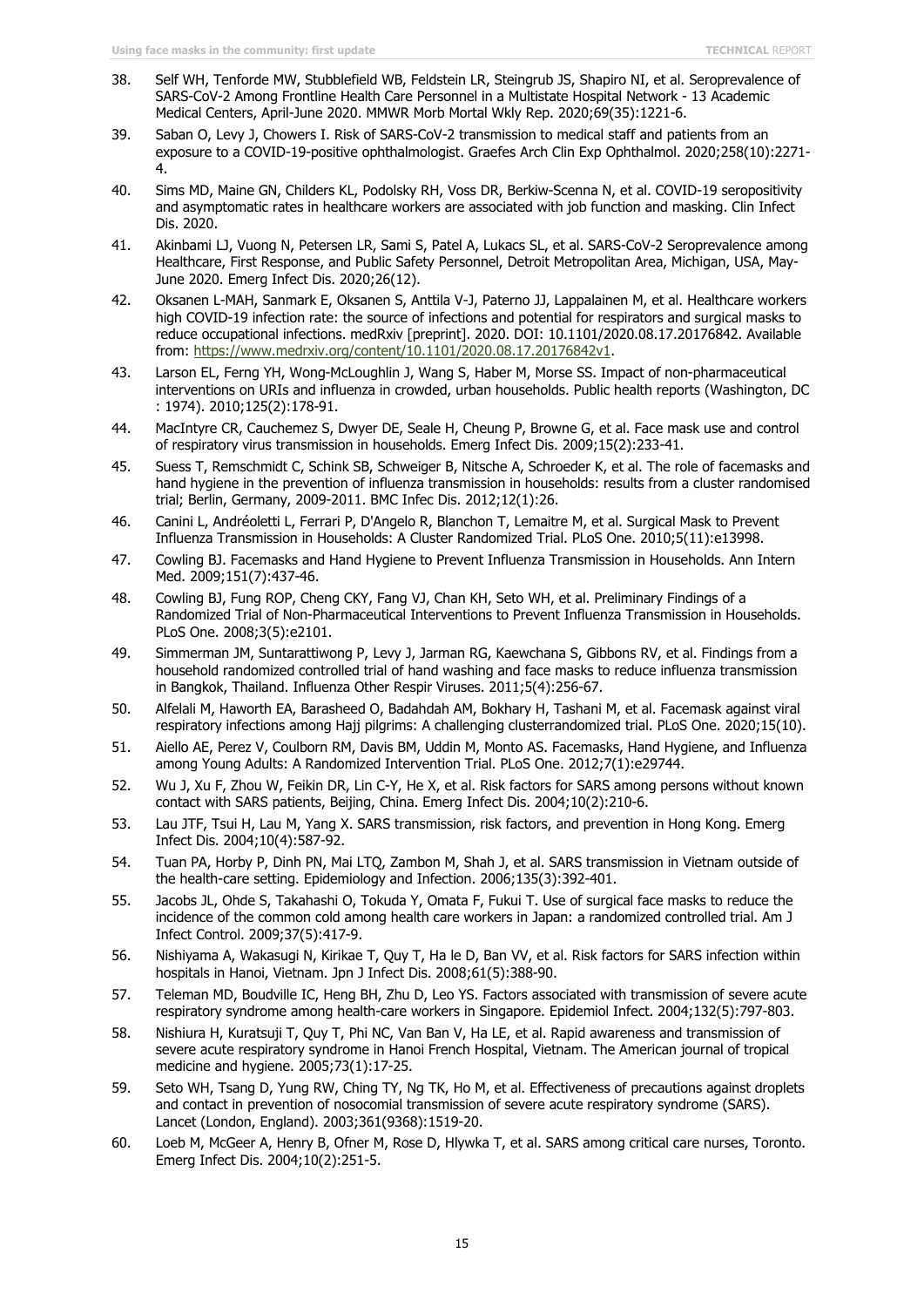- 61. MacIntyre CR, Zhang Y, Chughtai AA, Seale H, Zhang D, Chu Y, et al. Cluster randomised controlled trial to examine medical mask use as source control for people with respiratory illness. BMJ Open. 2016;6(12):e012330.
- 62. Sung AD, Sung JAM, Thomas S, Hyslop T, Gasparetto C, Long G, et al. Universal Mask Usage for Reduction of Respiratory Viral Infections After Stem Cell Transplant: A Prospective Trial. Clin Infect Dis. 2016;63(8):999-1006.
- 63. Kim MC, Bae S, Kim JY, Park SY, Lim JS, Sung M, et al. Effectiveness of surgical, KF94, and N95 respirator masks in blocking SARS-CoV-2: a controlled comparison in 7 patients. Infect Dis (Lond). 2020:1-5.
- 64. Ueki H, Furusawa Y, Iwatsuki-Horimoto K, Imai M, Kabata H, Nishimura H, et al. Effectiveness of Face Masks in Preventing Airborne Transmission of SARS-CoV-2. mSphere. 2020;5(5).
- 65. Arumuru V, Pasa J, Samantaray SS. Experimental visualization of sneezing and efficacy of face masks and shields. Phys Fluids (1994). 2020;32(11):115129.
- 66. Chan JFW, Yuan S, Zhang AJ, Poon VKM, Chan CCS, Lee ACY, et al. Surgical mask partition reduces the risk of non-contact transmission in a golden Syrian hamster model for Coronavirus Disease 2019 (COVID-19). Clin Infect Dis. 2020.
- 67. MacIntyre CR, Seale H, Dung TC, Hien NT, Nga PT, Chughtai AA, et al. A cluster randomised trial of cloth masks compared with medical masks in healthcare workers. BMJ Open. 2015;5(4):e006577.
- 68. Carnino JM, Ryu S, Ni K, Jin Y. Pretreated household materials carry similar filtration protection against pathogens when compared with surgical masks. Am J Infect Control. 2020;48(8):883-9.
- 69. Derrick JL, Gomersall CD. Protecting healthcare staff from severe acute respiratory syndrome: filtration capacity of multiple surgical masks. J Hosp Infect. 2005;59(4):365-8.
- 70. Ho KF, Lin LY, Weng SP, Chuang KJ. Medical mask versus cotton mask for preventing respiratory droplet transmission in micro environments. Sci Total Environ. 2020;735:139510.
- 71. Kähler CJ, Hain R. Fundamental protective mechanisms of face masks against droplet infections. J Aerosol Sci. 2020;148:105617.
- 72. Ma QX, Shan H, Zhang HL, Li GM, Yang RM, Chen JM. Potential utilities of mask-wearing and instant hand hygiene for fighting SARS-CoV-2. J Med Virol. 2020.
- 73. Zangmeister CD, Radney JG, Vicenzi EP, Weaver JL. Filtration Efficiencies of Nanoscale Aerosol by Cloth Mask Materials Used to Slow the Spread of SARS-CoV-2. ACS Nano. 2020;14(7):9188-200.
- 74. Hao W, Parasch A, Williams S, Li J, Ma H, Burken J, et al. Filtration performances of non-medical materials as candidates for manufacturing facemasks and respirators. Int J Hyg Environ Health. 2020;229:113582.
- 75. Hill WC, Hull MS, MacCuspie RI. Testing of Commercial Masks and Respirators and Cotton Mask Insert Materials using SARS-CoV-2 Virion-Sized Particulates: Comparison of Ideal Aerosol Filtration Efficiency versus Fitted Filtration Efficiency. Nano Lett. 2020;20(10):7642-7.
- 76. Li Y, Wong T, Chung J, Guo YP, Hu JY, Guan YT, et al. In vivo protective performance of N95 respirator and surgical facemask. Am J Ind Med. 2006;49(12):1056-65.
- 77. Teesing GR, van Straten B, de Man P, Horeman-Franse T. Is there an adequate alternative to commercially manufactured face masks? A comparison of various materials and forms. J Hosp Infect. 2020;106(2):246-53.
- 78. Wang D, You Y, Zhou X, Zong Z, Huang H, Zhang H, et al. Selection of homemade mask materials for preventing transmission of COVID-19: A laboratory study. PLoS One. 2020;15(10):e0240285.
- 79. Zhao M, Liao L, Xiao W, Yu X, Wang H, Wang Q, et al. Household Materials Selection for Homemade Cloth Face Coverings and Their Filtration Efficiency Enhancement with Triboelectric Charging. Nano Lett. 2020;20(7):5544-52.
- 80. Li IWS, Fan JKM, Lai ACK, Lo CM. Home-made masks with filtration efficiency for nano-aerosols for community mitigation of COVID-19 pandemic. Public Health. 2020;188:42-50.
- 81. Maurer L, Peris D, Kerl J, Guenther F, Koehler D, Dellweg D. Community Masks During the SARS-CoV-2 Pandemic: Filtration Efficacy and Air Resistance. J Aerosol Med Pul Drug Deliv. 2020.
- 82. Verma S, Dhanak M, Frankenfield J. Visualizing the effectiveness of face masks in obstructing respiratory jets. Phys Fluids (1994). 2020;32(6):061708.
- 83. Whiley H, Keerthirathne TP, Nisar MA, White MAF, Ross KE. Viral Filtration Efficiency of Fabric Masks Compared with Surgical and N95 Masks. Pathogens. 2020;9(9).
- 84. Xiao L, Sakagami H, Miwa N. A new method for testing filtration efficiency of mask materials under sneeze-like pressure. In Vivo. 2020;34:1637-44.
- 85. Konda A, Prakash A, Moss GA, Schmoldt M, Grant GD, Guha S. Aerosol Filtration Efficiency of Common Fabrics Used in Respiratory Cloth Masks. ACS Nano. 2020;14(5):6339-47.
- 86. Lai ACK, Poon CKM, Cheung ACT. Effectiveness of facemasks to reduce exposure hazards for airborne infections among general populations. J R Soc Interface. 2012;9(70):938-48.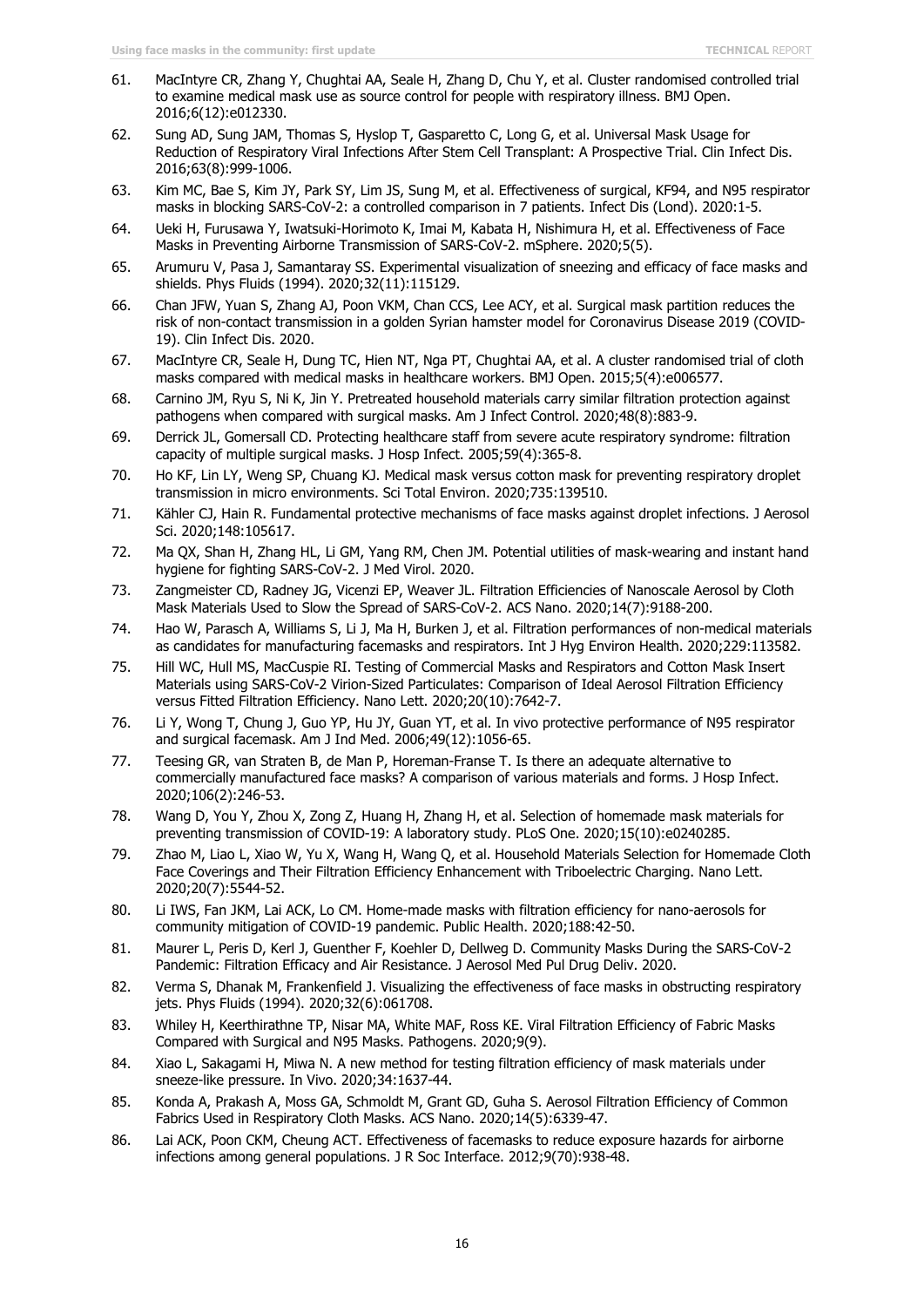- 87. Li Y, Guo YP, Wong KCT, Chung WYJ, Gohel MDI, Leung HMP. Transmission of communicable respiratory infections and facemasks. J Multidiscip Healthc. 2008;1:17-27.
- 88. Wen Z, Yu L, Yang W, Hu L, Li N, Wang J, et al. Assessment the protection performance of different level personal respiratory protection masks against viral aerosol. Aerobiologia. 2013;29(3):365-72.
- 89. Asadi S, Cappa CD, Barreda S, Wexler AS, Bouvier NM, Ristenpart WD. Efficacy of masks and face coverings in controlling outward aerosol particle emission from expiratory activities. Sci Rep. 2020;10(1):15665.
- 90. Aydin O, Emon B, Cheng S, Hong L, Chamorro LP, Saif MTA. Performance of fabrics for home-made masks against the spread of COVID-19 through droplets: A quantitative mechanistic study. Extreme Mech Lett. 2020;40:100924.
- 91. Bandiera L, Pavar G, Pisetta G, Otomo S, Mangano E, Seckl JR, et al. Face Coverings and Respiratory Tract Droplet Dispersion. medRxiv [preprint]. 2020. DOI: 10.1101/2020.08.11.20145086. Available from: [http://medrxiv.org/content/early/2020/08/14/2020.08.11.20145086.abstract.](http://medrxiv.org/content/early/2020/08/14/2020.08.11.20145086.abstract)
- 92. Foschini M, Monte AF, Mendes AC, Scarabucci RJ, Maletta A, Giuliani CD, et al. Aerosol blocking assessment by different types of fabrics for homemade respiratory masks: spectroscopy and imaging study. medRxiv [preprint]. 2020. DOI: [https://doi.org/10.1101/2020.05.26.20100529.](https://doi.org/10.1101/2020.05.26.20100529) Available from: [https://www.medrxiv.org/content/10.1101/2020.05.26.20100529v1.](https://www.medrxiv.org/content/10.1101/2020.05.26.20100529v1)
- 93. Lindsley WG, Blachere FM, Law B, F. o, Beezhold DH, Noti JD. Efficacy of face masks, neck gaiters and face shields for reducing the expulsion of simulated cough-generated aerosols. Aerosol Science and Technology. 2021.
- 94. Loupa G, Karali D, RAPSOMANIKIS S. Aerosol filtering efficiency of respiratory face masks used during the COVID-19 pandemic. medRxiv [preprint]. 2020. DOI: 10.1101/2020.07.16.20155119. Available from: [https://www.medrxiv.org/content/10.1101/2020.07.16.20155119v1.](https://www.medrxiv.org/content/10.1101/2020.07.16.20155119v1)
- 95. Lustig SR, Biswakarma JJH, Rana D, Tilford SH, Hu W, Su M, et al. Effectiveness of Common Fabrics to Block Aqueous Aerosols of Virus-like Nanoparticles. ACS Nano. 2020;14(6):7651-8.
- 96. Mueller AV, Eden MJ, Oakes JM, Bellini C, Fernandez LA. Assessment of Fabric Masks as Alternatives to Standard Surgical Masks in Terms of Particle Filtration Efficiency. Matter. 2020;3(3):950-62.
- 97. O'Kelly E, Pirog S, Ward J, Clarkson PJ. Ability of fabric face mask materials to filter ultrafine particles at coughing velocity. BMJ Open. 2020;10(9):e039424.
- 98. Ronen A, Rotter H, Elisha S, Sevilia S, Parizer B, Hafif N, et al. Examining the protection efficacy of face shields against cough aerosol droplets using water sensitive papers. medRxiv [preprint]. 2020. DOI: 10.1101/2020.07.06.20147090. Available from: [https://www.medrxiv.org/content/10.1101/2020.07.06.20147090v2.](https://www.medrxiv.org/content/10.1101/2020.07.06.20147090v2)
- 99. Varallyay C, Li N, Case B, Wolf B. Material Suitability Testing for Non-Medical Grade Community Face Masks to Decrease Viral Transmission during a Pandemic. Disaster Med Public Health Prep. 2020:1-19.
- 100. Viola IM, Peterson B, Pisetta G, Pavar G, Akhtar H, Menoloascina F, et al. Face Coverings, Aerosol Dispersion and Mitigation of Virus Transmission Risk. arXiv [preprint]. 2020. DOI: 10.1109/OJEMB.2021.3053215. Available from: [https://arxiv.org/abs/2005.10720.](https://arxiv.org/abs/2005.10720)
- 101. Li L, Niu M, Zhu Y. Assessing the effectiveness of using various face coverings to mitigate the transport of airborne particles produced by coughing indoors. Aerosol Science and Technology. 2020.
- 102. Clapp PW, Sickbert-Bennett EE, Samet JM, Berntsen J, Zeman KL, Anderson DJ, et al. Evaluation of Cloth Masks and Modified Procedure Masks as Personal Protective Equipment for the Public During the COVID-19 Pandemic. JAMA Intern Med. 2020.
- 103. Pei C, Ou Q, Kim SC, Chen SC, Pui DYH. Alternative face masks made of common materials for general public: Fractional filtration efficiency and breathability perspective. Aerosol and Air Quality Research. 2020;20(12):2581-91.
- 104. Wang P, Liu Z, Chen DR. Performance of composite filters assembled from multiple layers of basic filtration media. Aerosol and Air Quality Research. 2020;20(11):2299-308.
- 105. Eurofins. New EU CEN guidelines for Community masks | Quality & Compliance [Internet]. Luxembourg, Luxembourg 2020. Available from: [https://www.eurofins.com/consumer-product-testing/covid-19](https://www.eurofins.com/consumer-product-testing/covid-19-product-testing/cwa-cen-mask-testing/) [product-testing/cwa-cen-mask-testing/.](https://www.eurofins.com/consumer-product-testing/covid-19-product-testing/cwa-cen-mask-testing/)
- 106. Association Française de Normalisation (AFNOR). AFNOR Spec Barrier masks V1.0 [Internet]. Paris, France: AFNOR; 2020 [updated 27 March 2020; cited 31 January 2021]. Available from: [https://masques](https://masques-barrieres.afnor.org/home/TelechargementS76?culture=en-GB)[barrieres.afnor.org/home/TelechargementS76?culture=en-GB.](https://masques-barrieres.afnor.org/home/TelechargementS76?culture=en-GB)
- 107. Davies A, Thompson K-A, Giri K, Kafatos G, Walker J, Bennett A. Testing the efficacy of homemade masks: would they protect in an influenza pandemic? Disaster Med Public Health Prep. 2013;7(4):413-8.
- 108. Lindsley WG, Noti JD, Blachere FM, Szalajda JV, Beezhold DH. Efficacy of face shields against cough aerosol droplets from a cough simulator. Journal of occupational and environmental hygiene. 2014;11(8):509-18.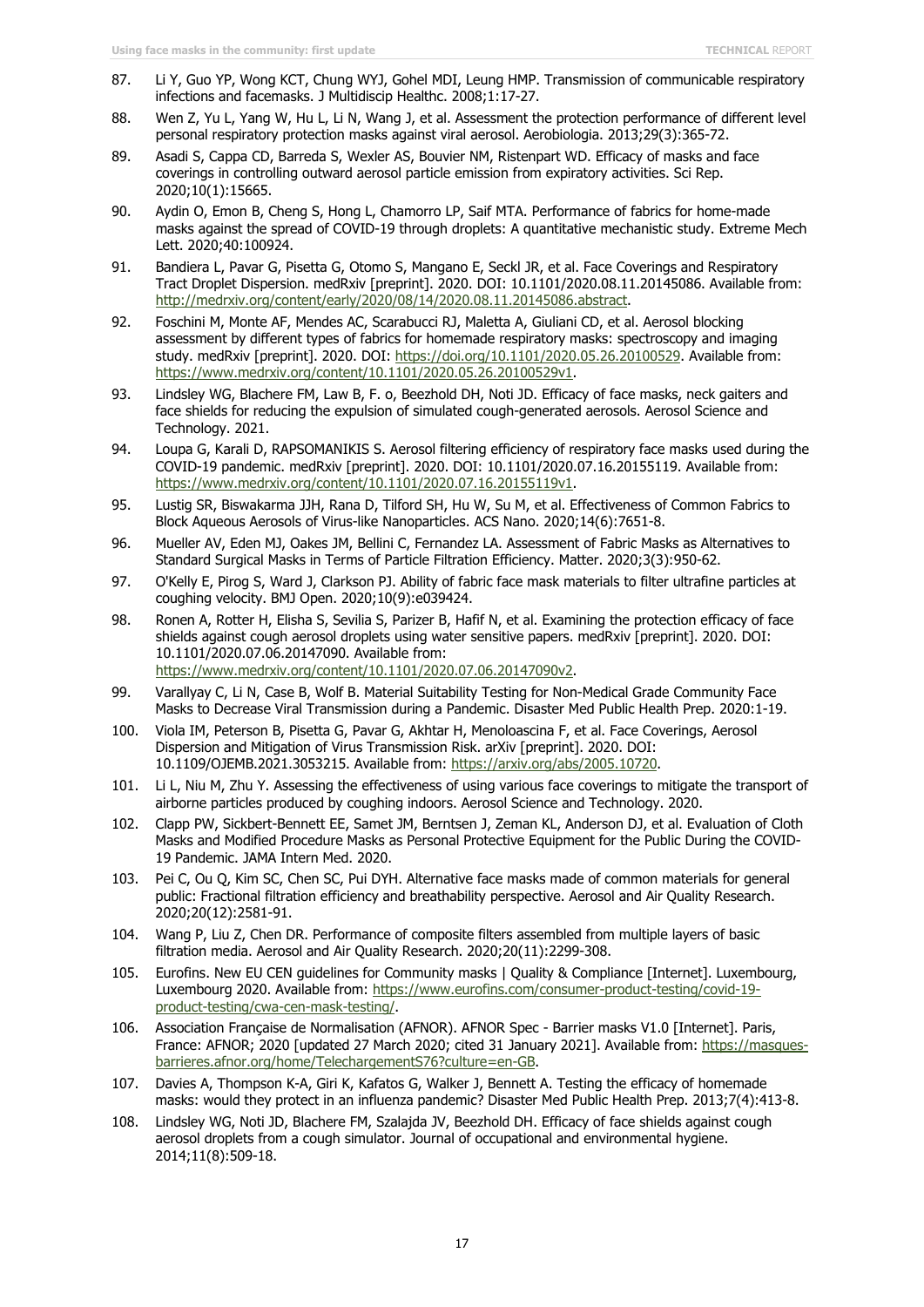- 109. Bhaskar ME, Arun S. SARS-CoV-2 Infection Among Community Health Workers in India Before and After Use of Face Shields. JAMA. 2020;324(13):1348-9.
- 110. Radonovich LJ, Jr., Simberkoff MS, Bessesen MT, Brown AC, Cummings DAT, Gaydos CA, et al. N95 Respirators vs Medical Masks for Preventing Influenza Among Health Care Personnel: A Randomized Clinical Trial. JAMA. 2019;322(9):824-33.
- 111. Loeb M, Dafoe N, Mahony J, John M, Sarabia A, Glavin V, et al. Surgical Mask vs N95 Respirator for Preventing Influenza Among Health Care Workers: A Randomized Trial. JAMA. 2009;302(17):1865-71.
- 112. MacIntyre CR, Wang Q, Cauchemez S, Seale H, Dwyer DE, Yang P, et al. A cluster randomized clinical trial comparing fit-tested and non-fit-tested N95 respirators to medical masks to prevent respiratory virus infection in health care workers. Influenza Other Respir Viruses. 2011;5(3):170-9.
- 113. MacIntyre CR, Wang Q, Seale H, Yang P, Shi W, Gao Z, et al. A randomized clinical trial of three options for N95 respirators and medical masks in health workers. American journal of respiratory and critical care medicine. 2013;187(9):960-6.
- 114. Health and Safety Executive (HSE). Fit testing face masks to avoid transmission during the coronavirus pandemic [Internet]. Bootle, Engalnd: HSE; 2020 [updated 31 December 2020; cited 08 February 2021]. Available from: [https://www.hse.gov.uk/coronavirus/ppe-face-masks/face-mask-ppe-rpe.htm.](https://www.hse.gov.uk/coronavirus/ppe-face-masks/face-mask-ppe-rpe.htm)
- 115. European Centre for Disease Prevention and Control (ECDC). Infographic: Using face masks in the community [Internet]. Stockholm: ECDC; 2020 [updated 14 April 2020; cited 31 January 2021]. Available from: [https://www.ecdc.europa.eu/en/publications-data/infographic-using-face-masks-community.](https://www.ecdc.europa.eu/en/publications-data/infographic-using-face-masks-community)
- 116. European Centre for Disease Prevention and Control (ECDC). Video on COVID-19: Do you know how to wear a face mask properly? (long version) [Internet]. Stockholm: ECDC; 2020 [updated 28 August 2020; cited 31 January 2021]. Available from: [https://www.ecdc.europa.eu/en/publications-data/video-covid-19](https://www.ecdc.europa.eu/en/publications-data/video-covid-19-do-you-know-how-wear-face-mask-properly-long-version) [do-you-know-how-wear-face-mask-properly-long-version.](https://www.ecdc.europa.eu/en/publications-data/video-covid-19-do-you-know-how-wear-face-mask-properly-long-version)
- 117. European Centre for Disease Prevention and Control (ECDC). Video on COVID-19: How to wear your single use face mask? (short version) [Internet]. Stockholm: ECDC; 2020 [updated 28 August 2020; cited 31 January 2021]. Available from: [https://www.ecdc.europa.eu/en/publications-data/video-covid-19-how](https://www.ecdc.europa.eu/en/publications-data/video-covid-19-how-wear-your-single-use-face-mask-short-version)[wear-your-single-use-face-mask-short-version.](https://www.ecdc.europa.eu/en/publications-data/video-covid-19-how-wear-your-single-use-face-mask-short-version)
- 118. Cartaud A, Quesque F, Coello Y. Wearing a face mask against Covid-19 results in a reduction of social distancing. PLoS One. 2020;15(12):e0243023.
- 119. Mantzari E, Rubin GJ, Marteau TM. Is risk compensation threatening public health in the covid-19 pandemic? BMJ. 2020;370:m2913.
- 120. Seres G, Balleyer AH, Cerutti N, Friedrichsen J, Süer M. Face Mask Use and Physical Distancing before and after Mandatory Masking: Evidence from Public Waiting Lines. SSRN [preprint]. 2020. DOI: 10.2139/ssrn.3641367. Available from: [https://papers.ssrn.com/sol3/papers.cfm?abstract\\_id=3641367.](https://papers.ssrn.com/sol3/papers.cfm?abstract_id=3641367)
- 121. Chen Y-J, Qin G, Chen J, Xu J-L, Feng D-Y, Wu X-Y, et al. Comparison of Face-Touching Behaviors Before and During the Coronavirus Disease 2019 Pandemic. JAMA Network Open. 2020;3(7):e2016924-e.
- 122. European Committee for Standardization (CEN). CEN publishes a free workshop agreement on community face coverings [Internet]. Brussels: CEN-CENELEC; 2020 [updated 17 June 2020; cited 10 February 2021]. Available from: [https://www.cencenelec.eu/news/press\\_releases/Pages/PR-2020-004.aspx.](https://www.cencenelec.eu/news/press_releases/Pages/PR-2020-004.aspx)
- 123. Seale H, Dyer CEF, Abdi I, Rahman KM, Sun Y, Qureshi MO, et al. Improving the impact of nonpharmaceutical interventions during COVID-19: examining the factors that influence engagement and the impact on individuals. BMC Infec Dis. 2020;20(1):607.
- 124. Bakhit M, Krzyzaniak N, Scott AM, Clark J, Glasziou P, Del Mar C. Downsides of face masks and possible mitigation strategies: a systematic review and meta-analysis. medRxiv [preprint]. 2020. DOI: 10.1101/2020.06.16.20133207. Available from: [https://www.medrxiv.org/content/10.1101/2020.06.16.20133207v1.](https://www.medrxiv.org/content/10.1101/2020.06.16.20133207v1)
- 125. Bhutani M, Hernandez P, Yang C, Bourbeau J, Licskai C, Dechman G, et al. Canadian Thoracic Society recommendations regarding the use of face masks by the public during the SARS-CoV-2 (COVID-19) pandemic. Canadian Journal of Respiratory, Critical Care, and Sleep Medicine. 2020:1-2.
- 126. Özdemir L, Azizoğlu M, Yapıcı D. Respirators used by healthcare workers due to the COVID-19 outbreak increase end-tidal carbon dioxide and fractional inspired carbon dioxide pressure. J Clin Anesth. 2020;66:109901.
- 127. Ciocan C, Clari M, Fabbro D, De Piano ML, Garzaro G, Godono A, et al. Impact of wearing a surgical mask on respiratory function in view of a widespread use during COVID-19 outbreak. A case-series study. Med Lav. 2020;111(5):354-64.
- 128. Dattel AR, O'toole NM, Lopez G, Byrnes KP. Face mask effects of co2, heart rate, respiration rate, and oxygen saturation on instructor pilots. Collegiate Aviation Review. 2020;38(2):1-11.
- 129. Shaw K, Butcher S, Ko J, Zello GA, Chilibeck PD. Wearing of Cloth or Disposable Surgical Face Masks has no Effect on Vigorous Exercise Performance in Healthy Individuals. Int J Environ Res Public Health. 2020;17(21).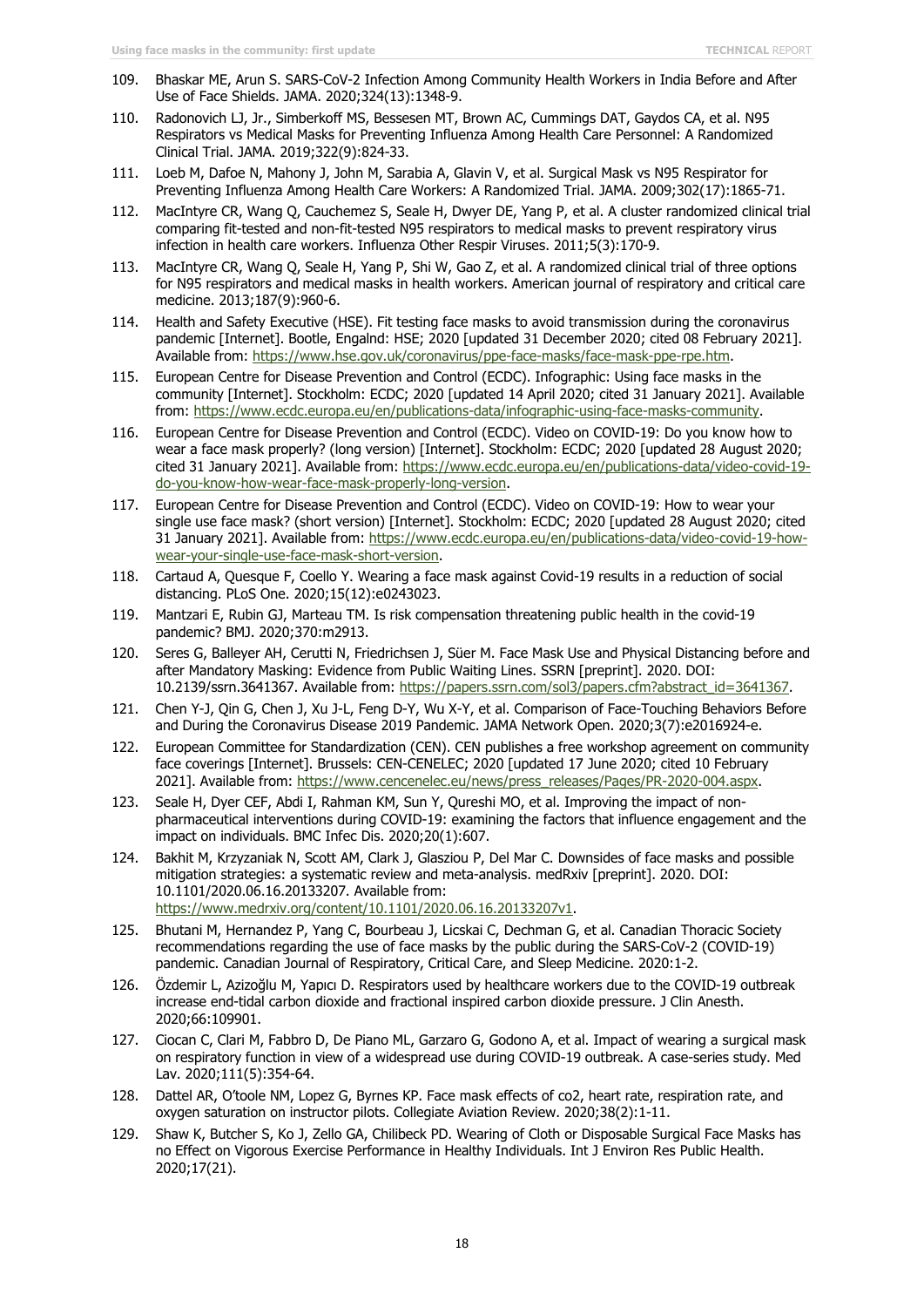- 130. Chan NC, Li K, Hirsh J. Peripheral Oxygen Saturation in Older Persons Wearing Nonmedical Face Masks in Community Settings. JAMA. 2020.
- 131. Techasatian L, Lebsing S, Uppala R, Thaow, ee W, Chaiyarit J, et al. The Effects of the Face Mask on the Skin Underneath: A Prospective Survey During the COVID-19 Pandemic. J Prim Care Community Health. 2020;11:2150132720966167.
- 132. Singh M, Pawar M, Bothra A, Maheshwari A, Dubey V, Tiwari A, et al. Personal protective equipment induced facial dermatoses in healthcare workers managing Coronavirus disease 2019. J Eur Acad Dermatol Venereol. 2020;34(8):e378-e80.
- 133. Purushothaman PK, Priyangha E, Vaidhyswaran R. Effects of Prolonged Use of Facemask on Healthcare Workers in Tertiary Care Hospital During COVID-19 Pandemic. Indian J Otolaryngol Head Neck Surg. 2020:1-7.
- 134. Hu K, Fan J, Li X, Gou X, Li X, Zhou X. The adverse skin reactions of health care workers using personal protective equipment for COVID-19. Medicine. 2020;99(24):e20603.
- 135. Battista RA, Ferraro M, Piccioni LO, Malzanni GE, Bussi M. Personal Protective Equipment (PPE) in COVID 19 Pandemic: Related Symptoms and Adverse Reactions in Healthcare Workers and General Population. J Occup Environ Med. 2020.
- 136. Xie Z, Yang YX, Zhang H. Mask-induced contact dermatitis in handling COVID-19 outbreak. Contact Dermatitis. 2020;83(2):166-7.
- 137. Szepietowski JC, Matusiak Ł, Szepietowska M, Krajewski PK, Białynicki-Birula R. Face Mask-induced Itch: A Self-questionnaire Study of 2,315 Responders During the COVID-19 Pandemic. Acta Derm Venereol. 2020;100(10):adv00152.
- 138. Krajewski PK, Matusiak Ł, Szepietowska M, Białynicki-Birula R, Szepietowski JC. Increased Prevalence of Face Mask-Induced Itch in Health Care Workers. Biology (Basel). 2020;9(12).
- 139. Marinova E, Dabov D, Zdravkov Y. Ophthalmic complaints in face-mask wearing: prevalence, treatment, and prevention with a potential protective effect against SARS-CoV-2. Biotechnology and Biotechnological Equipment. 2020;34(1):1323-36.
- 140. Foo CCI, Goon ATJ, Leow YH, Goh CL. Adverse skin reactions to personal protective equipment against severe acute respiratory syndrome - A descriptive study in Singapore. Contact Dermatitis. 2006;55(5):291-4.
- 141. Hua W, Zuo Y, Wan R, Xiong L, Tang J, Zou L, et al. Short-term skin reactions following use of N95 respirators and medical masks. Contact Dermatitis. 2020;83(2):115-21.
- 142. Ong JJY, Bharatendu C, Goh Y, Tang JZY, Sooi KWX, Tan YL, et al. Headaches Associated With Personal Protective Equipment – A Cross-Sectional Study Among Frontline Healthcare Workers During COVID-19. Headache. 2020;60(5):864-77.
- 143. Lim ECH, Seet RCS, Lee KH, Wilder-Smith EPV, Chuah BYS, Ong BKC. Headaches and the N95 face-mask amongst healthcare providers. Acta Neurol Scand. 2006;113(3):199-202.
- 144. Ramirez-Moreno JM, Ceberino D, Gonzalez A, Rebollo B, Macias P, Hariramani R, et al. Mask-associated de novo headache in healthcare workers during the Covid-19 pandemic. Occup Environ Med. 2020.
- 145. Klimek L, Huppertz T, Alali A, Spielhaupter M, Hörmann K, Matthias C, et al. A New Form of Irritant Rhinitis to Filtering Face-Piece Particle (FFP) Masks (FFP2/N95/KN95 Respirators) during COVID-19 Pandemic. World Allergy Organ J. 2020:100474.
- 146. Chodosh J, Weinstein BE, Blustein J. Face masks can be devastating for people with hearing loss. BMJ. 2020;370:m2683.
- 147. Naylor G, Burke LA, Holman JA. Covid-19 Lockdown Affects Hearing Disability and Handicap in Diverse Ways: A Rapid Online Survey Study. Ear Hear. 2020;41(6):1442-9.
- 148. Bandaru SV, Augustine AM, Lepcha A, Sebastian S, Gowri M, Philip A, et al. The effects of N95 mask and face shield on speech perception among healthcare workers in the coronavirus disease 2019 pandemic scenario. J Laryngol Otol. 2020:1-4.
- 149. Agarwal A, Agarwal S, Motiani P. Difficulties Encountered While Using PPE Kits and How to Overcome Them: An Indian Perspective. Cureus. 2020;12(11):e11652.
- 150. Ribeiro VV, Dassie-Leite AP, Pereira EC, Santos ADN, Martins P, Irineu RA. Effect of Wearing a Face Mask on Vocal Self-Perception during a Pandemic. J Voice. 2020.
- 151. Chughtai AA, Stelzer-Braid S, Rawlinson W, Pontivivo G, Wang Q, Pan Y, et al. Contamination by respiratory viruses on outer surface of medical masks used by hospital healthcare workers. BMC Infec Dis. 2019;19(1).
- 152. Chughtai AA, Seale H, Macintyre CR. Effectiveness of Cloth Masks for Protection Against Severe Acute Respiratory Syndrome Coronavirus 2. Emerg Infect Dis. 2020;26(10).
- 153. Aragaw TA. Surgical face masks as a potential source for microplastic pollution in the COVID-19 scenario. Mar Poll Bull. 2020;159:111517.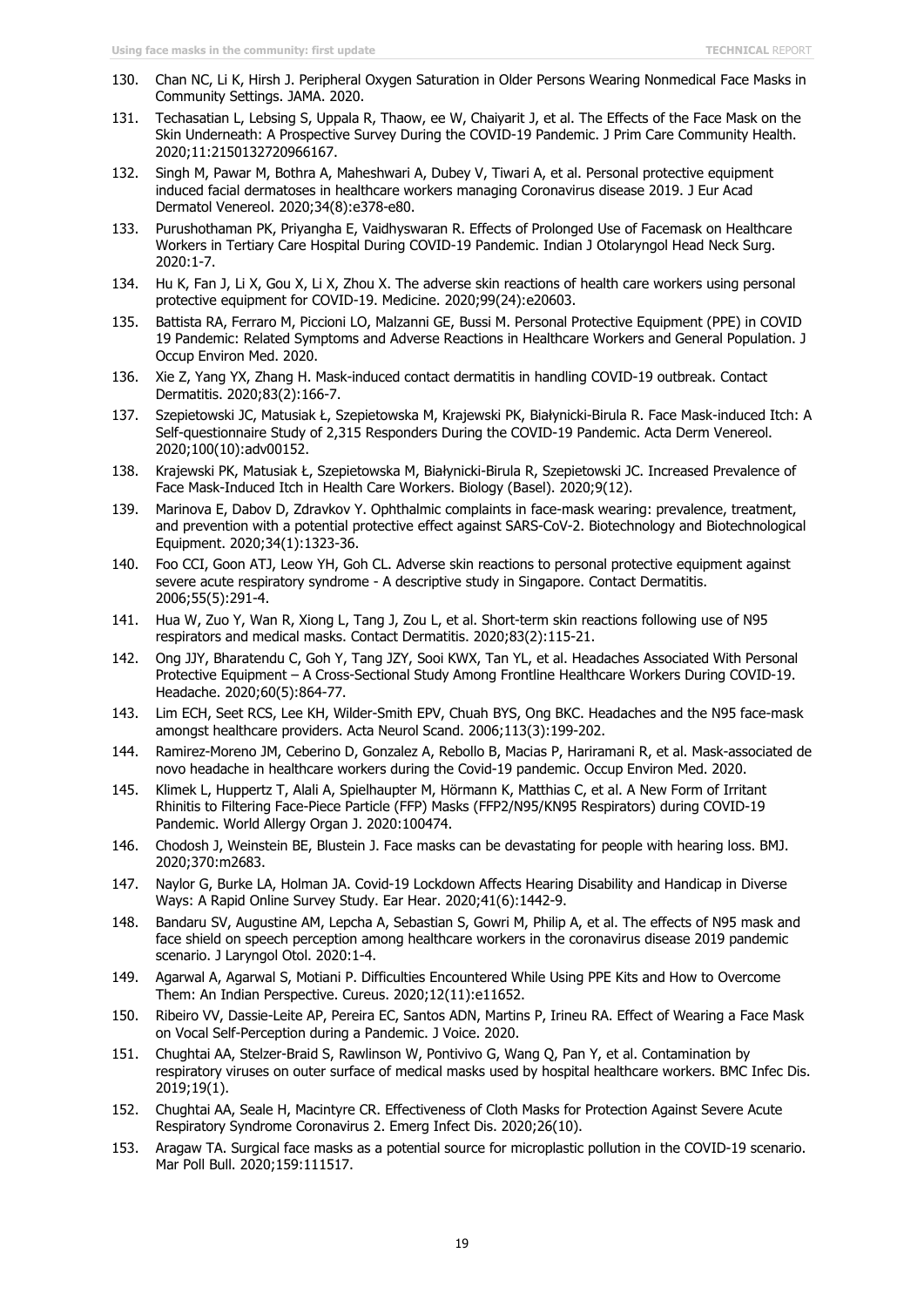- 154. Brooks JT, Beezhold DH, Noti JD, Coyle JP, Derk RC, Blachere FM, et al. Maximizing Fit for Cloth and Medical Procedure Masks to Improve Performance and Reduce SARS-CoV-2 Transmission and Exposure. MMWR Morb Mortal Wkly Rep. 2021;ePub: 10 February 2021. DOI: [http://dx.doi.org/10.15585/mmwr.mm7007e1external.](http://dx.doi.org/10.15585/mmwr.mm7007e1external)
- 155. World Health Organization (WHO). Mask use in the context of COVID-19: interim guidance, 1 December 2020 [Internet]. Geneva, Switzerland: WHO; 2020 [cited 15 February 2020]. Available from: [https://apps.who.int/iris/handle/10665/337199.](https://apps.who.int/iris/handle/10665/337199)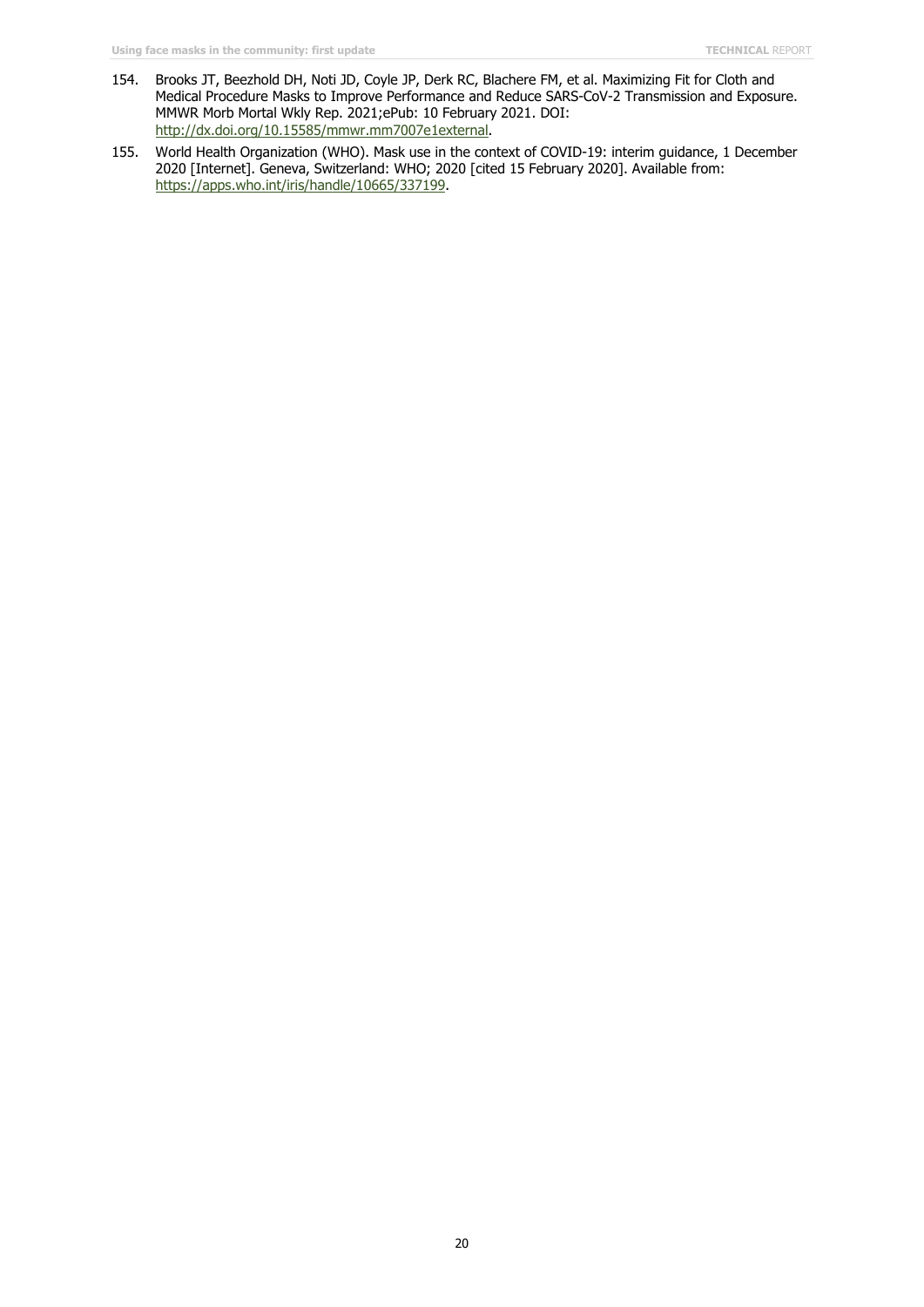## **Annex**

**Table. Certainty assessment and summary of findings from interventional and observational studies included in the systematic review (GRADE) [1]**

| <b>Certainty assessment</b>                                                                   |                                       |                | <b>Summary of findings</b>                                                                                                       |                                                                    |               |             |                                                              |                                                                                              |                                                                                             |                                                                                                                                                                                     |                  |
|-----------------------------------------------------------------------------------------------|---------------------------------------|----------------|----------------------------------------------------------------------------------------------------------------------------------|--------------------------------------------------------------------|---------------|-------------|--------------------------------------------------------------|----------------------------------------------------------------------------------------------|---------------------------------------------------------------------------------------------|-------------------------------------------------------------------------------------------------------------------------------------------------------------------------------------|------------------|
| <b>Number of studies</b>                                                                      | Design                                | <b>Setting</b> | <b>Risk of bias</b>                                                                                                              | <b>Indirectness</b>                                                | Inconsistency | Imprecision | Other<br>considerations                                      | <b>Number of</b><br>persons<br>intervention/no<br>of cases (for<br>observational<br>studies) | Number of<br>persons<br>comparison /<br>no of controls<br>(for<br>observational<br>studies) | <b>Effect estimate</b>                                                                                                                                                              | <b>Certainty</b> |
| Question: Effectiveness of medical face masks for the prevention of COVID-19 in the community |                                       |                |                                                                                                                                  |                                                                    |               |             |                                                              |                                                                                              |                                                                                             |                                                                                                                                                                                     | Moderate<br>Low  |
| One [2]                                                                                       | RCT,<br>SARS-<br>CoV-2                | Community      | Serious.<br>intervention<br>bias due to<br>participants in<br>intervention<br>group not<br>consistently<br>wearing face<br>masks | No                                                                 | N/A           | No          | Low community<br>transmission at<br>the time of the<br>study | 3 0 3 0                                                                                      | 2 9 9 4                                                                                     | OR: 0.82 (0.53-1.23) p<br>0.33                                                                                                                                                      | Moderate         |
| One [3]                                                                                       | Case-<br>control<br>SARS-<br>CoV-2    | Community      | Serious                                                                                                                          | No                                                                 | N/A           | No          | No                                                           | 211                                                                                          | 839                                                                                         | OR: 0.16 (0.07-0.36) p <<br>0.001                                                                                                                                                   | Low              |
| Four [4-7]                                                                                    | Cross-<br>sectional<br>SARS-<br>CoV-2 | Community      | Very serious<br>Two studies<br>not providing<br>adjusted<br>estimates of<br>the effect                                           | Serious<br>One study in<br>US Navy ship,<br>one study in<br>school | No            | No          | No                                                           | 174                                                                                          | 1 0 8 2                                                                                     | One study with<br>favourable non-<br>statistically significant<br>effect (OR 0.58)<br>Three studies with very<br>favourable statistically<br>significant effect (OR<br>$0.21 - 0.3$ | Low              |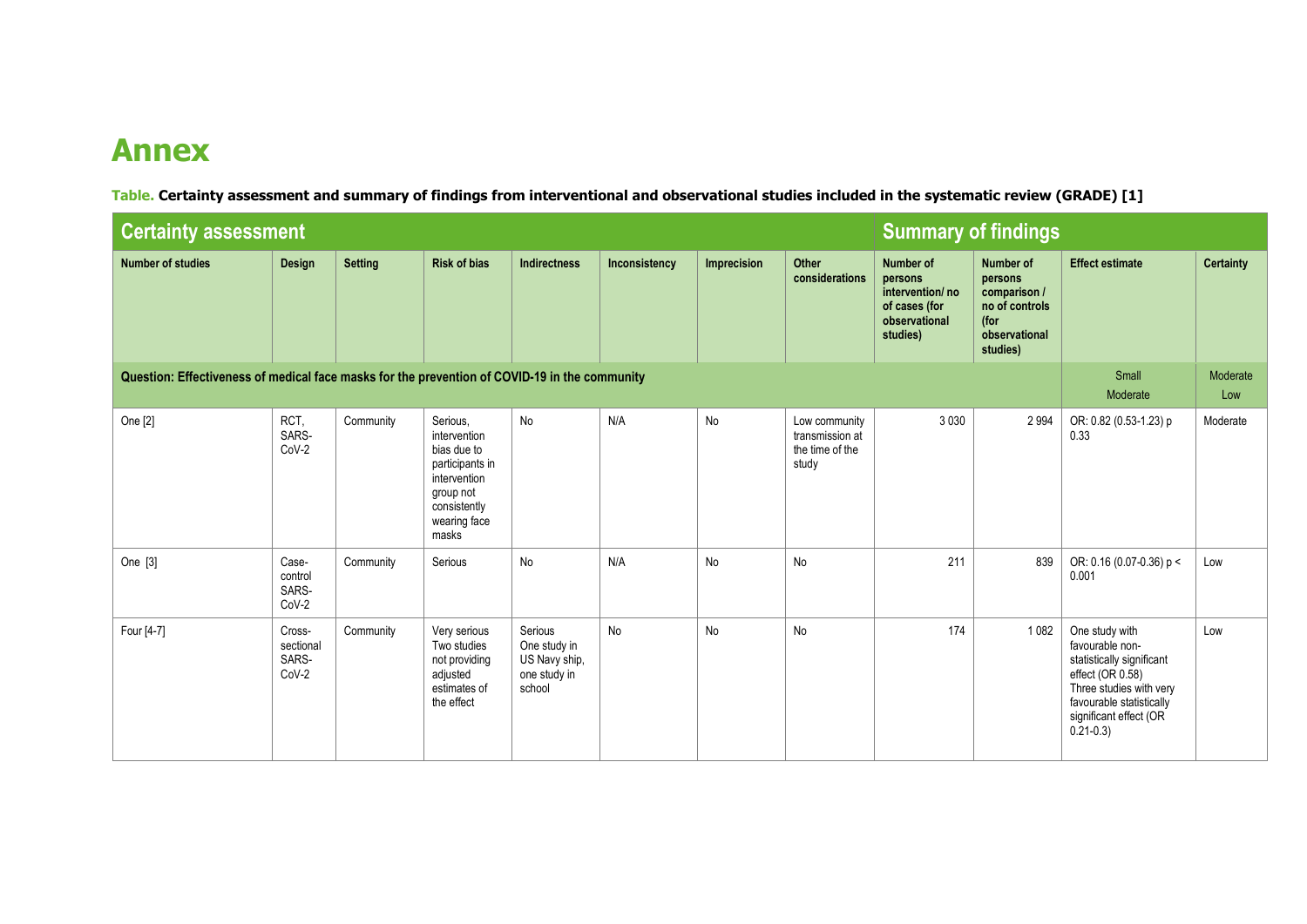| <b>Certainty assessment</b> |                                       |                         |                     |                                |                                                                                                                                                            |                                                             |                         | <b>Summary of findings</b>                                                                   |                                                                                             |                                                                                                                                                                                                                                                                                                                                                                                                                                                            |                  |
|-----------------------------|---------------------------------------|-------------------------|---------------------|--------------------------------|------------------------------------------------------------------------------------------------------------------------------------------------------------|-------------------------------------------------------------|-------------------------|----------------------------------------------------------------------------------------------|---------------------------------------------------------------------------------------------|------------------------------------------------------------------------------------------------------------------------------------------------------------------------------------------------------------------------------------------------------------------------------------------------------------------------------------------------------------------------------------------------------------------------------------------------------------|------------------|
| <b>Number of studies</b>    | Design                                | <b>Setting</b>          | <b>Risk of bias</b> | <b>Indirectness</b>            | Inconsistency                                                                                                                                              | Imprecision                                                 | Other<br>considerations | <b>Number of</b><br>persons<br>intervention/no<br>of cases (for<br>observational<br>studies) | Number of<br>persons<br>comparison /<br>no of controls<br>(for<br>observational<br>studies) | <b>Effect estimate</b>                                                                                                                                                                                                                                                                                                                                                                                                                                     | <b>Certainty</b> |
| 11 [8-18]                   | Ecological<br>SARS-<br>CoV-2          | Community               | Very serious        | No                             | No. All studies<br>except one (No<br>214) indicated<br>effect of use of<br>mask as the<br>COVID-19 cases<br>were reduced<br>during the period<br>of study. | No                                                          | No                      | Not possible to<br>measure. Multiple<br>countries and<br>regions included                    | Not possible to<br>measure.<br>Multiple<br>countries and<br>regions<br>included             | Nine studies indicated<br>reduction in the number<br>of COVID-19 cases<br>ranging from 6% to 82%<br>or with p value ranging<br>from p<0.000 to p<0.021<br>and one study showed a<br>significant reduction in<br>the number of deaths due<br>to COVID-19 (p<0.001).<br>One study did not find a<br>significant decrease in<br>the number of new daily<br>COVID-19 cases in the<br>month before vs. after<br>introduction of mandatory<br>use of face masks. | Very low         |
| Eight [19-26]               | Clustered<br>RCT,<br>other<br>viruses | Community,<br>Household | Serious             | Yes<br>influenza,<br>household | Yes                                                                                                                                                        | Yes<br>Multiple<br>endpoints with<br>conflicting<br>results | <b>No</b>               | 2 2 3 7                                                                                      | 3745                                                                                        | One study with<br>unfavourable statistically<br>significant effect for one<br>outcome but non-<br>significant effect for<br>second outcome<br>Three studies with<br>unfavourable non-<br>statistically significant<br>effect<br>Four studies with<br>favourable non-<br>statistically significant<br>effect (Two studies with<br>statistically significant<br>effect in subgroup<br>analysis including only<br>early mask use)                             | Low              |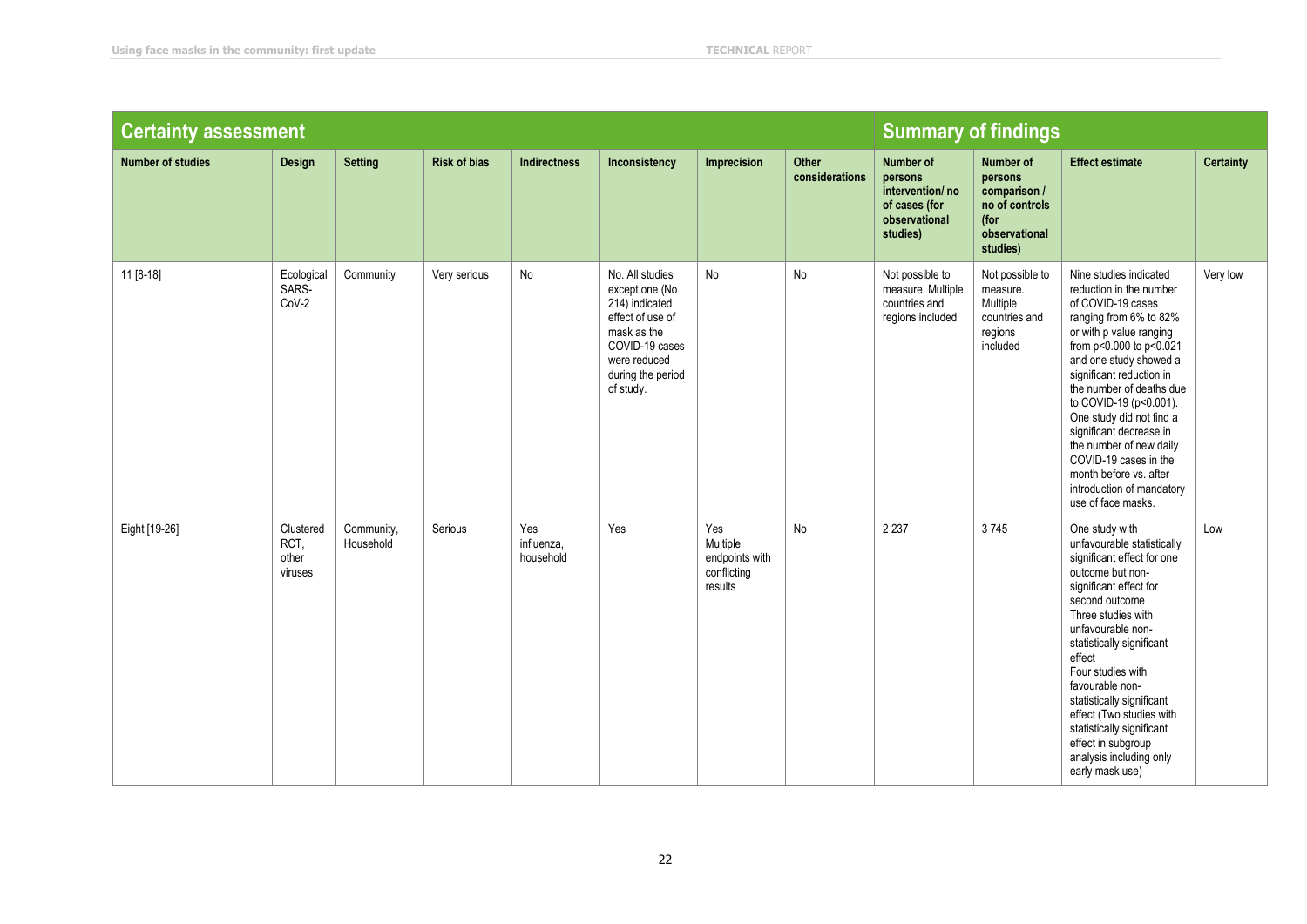| <b>Certainty assessment</b> |                                             |                                                                                | <b>Summary of findings</b>                                                        |                                                            |                |             |                         |                                                                                       |                                                                                             |                                                                                                                                                                                                                                                                                            |                  |
|-----------------------------|---------------------------------------------|--------------------------------------------------------------------------------|-----------------------------------------------------------------------------------|------------------------------------------------------------|----------------|-------------|-------------------------|---------------------------------------------------------------------------------------|---------------------------------------------------------------------------------------------|--------------------------------------------------------------------------------------------------------------------------------------------------------------------------------------------------------------------------------------------------------------------------------------------|------------------|
| <b>Number of studies</b>    | Design                                      | <b>Setting</b>                                                                 | <b>Risk of bias</b>                                                               | <b>Indirectness</b>                                        | Inconsistency  | Imprecision | Other<br>considerations | Number of<br>persons<br>intervention/no<br>of cases (for<br>observational<br>studies) | Number of<br>persons<br>comparison /<br>no of controls<br>(for<br>observational<br>studies) | <b>Effect estimate</b>                                                                                                                                                                                                                                                                     | <b>Certainty</b> |
| Two [27,28]                 | Clustered<br>RCT.<br>other<br>viruses       | Community,<br>Other settings<br>(university<br>residence halls.<br>Hadj tents) | Serious                                                                           | Yes<br>influenza,<br>special<br>community<br>settings      | Yes            | Yes         | No                      | 4 6 0 9                                                                               | 4 3 7 5                                                                                     | One study with<br>favourable non-<br>statistically significant<br>effect (One study with<br>statistically significant<br>difference in subgroup<br>analysis)<br>One study with<br>unfavourable non-<br>statistically significant<br>effect                                                 | Low              |
| Two [29,30]                 | Case-<br>control<br>other<br>viruses        | Community                                                                      | Serious                                                                           | Serious                                                    | No             | No          | No                      | 424                                                                                   | 941                                                                                         | Two studies with very<br>favourable statistically<br>significant effect OR 0.3-<br>$0.\overline{36}$                                                                                                                                                                                       | Low              |
| One [31]                    | Clustered<br><b>RCT</b><br>other<br>viruses | Healthcare                                                                     | Serious<br>(relatively small<br>studies and<br>several type of<br>biases present) | Very serious,<br>(healthcare<br>setting, other<br>viruses) | Not applicable | Yes         | Small study             | 17                                                                                    | 15                                                                                          | One study with non-<br>significant favourable<br>effect<br>The study did not<br>demonstrate a benefit of<br>mask use in healthcare<br>workers in terms of cold<br>symptoms or getting<br>colds. In fact, subjects in<br>mask group significantly<br>more likely to experience<br>headache. | Very low         |
| Two [32,33]                 | Case-<br>control<br>SARS-<br>$CoV-2$        | Healthcare                                                                     | Serious                                                                           | Serious.<br>healthcare<br>setting                          | No             | No          | No                      | 425                                                                                   | 507                                                                                         | Two studies with very<br>favourable statistically<br>significant effect.<br>One study with OR 0.35 p<br>< 0.001                                                                                                                                                                            | Low              |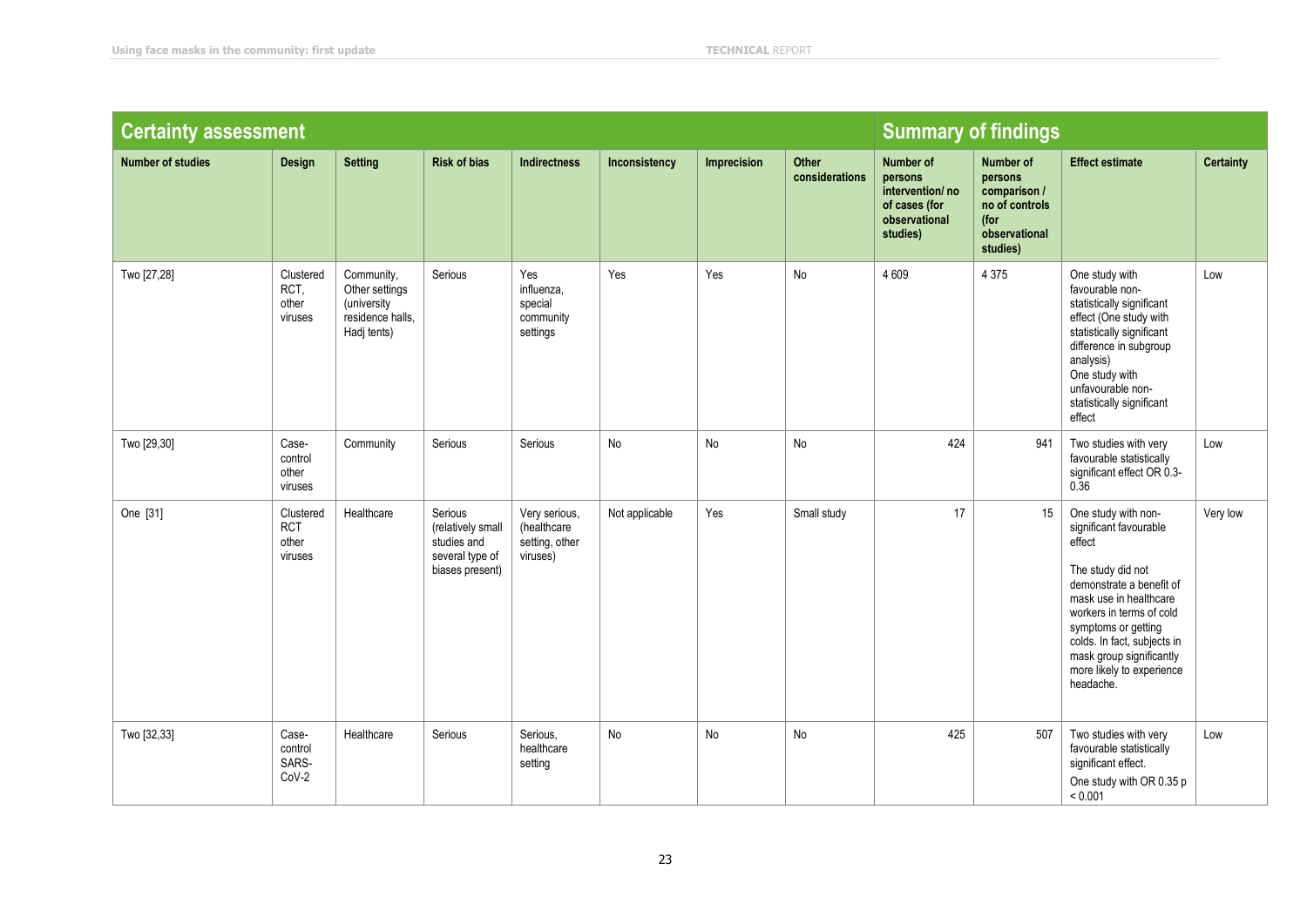| <b>Certainty assessment</b> |                                         |                | <b>Summary of findings</b>           |                                   |                                                                                                                                                                                                                                    |                                                                                                                  |                                                                                                                                                                                    |                                                                                       |                                                                                             |                                                                                                                                                                                                                                                                                                                                                                                                             |                  |
|-----------------------------|-----------------------------------------|----------------|--------------------------------------|-----------------------------------|------------------------------------------------------------------------------------------------------------------------------------------------------------------------------------------------------------------------------------|------------------------------------------------------------------------------------------------------------------|------------------------------------------------------------------------------------------------------------------------------------------------------------------------------------|---------------------------------------------------------------------------------------|---------------------------------------------------------------------------------------------|-------------------------------------------------------------------------------------------------------------------------------------------------------------------------------------------------------------------------------------------------------------------------------------------------------------------------------------------------------------------------------------------------------------|------------------|
| <b>Number of studies</b>    | <b>Design</b>                           | <b>Setting</b> | <b>Risk of bias</b>                  | <b>Indirectness</b>               | Inconsistency                                                                                                                                                                                                                      | Imprecision                                                                                                      | Other<br>considerations                                                                                                                                                            | Number of<br>persons<br>intervention/no<br>of cases (for<br>observational<br>studies) | Number of<br>persons<br>comparison /<br>no of controls<br>(for<br>observational<br>studies) | <b>Effect estimate</b>                                                                                                                                                                                                                                                                                                                                                                                      | <b>Certainty</b> |
|                             |                                         |                |                                      |                                   |                                                                                                                                                                                                                                    |                                                                                                                  |                                                                                                                                                                                    |                                                                                       |                                                                                             | One study with aOR 0.13<br>p 0.04 for not staying in<br>the same personnel<br>break room with other<br>colleagues without a<br>mask for >15 min                                                                                                                                                                                                                                                             |                  |
| Five [34-38]                | Cross-<br>sectional<br>SARS-<br>$CoV-2$ | Healthcare     | Serious,<br>several types<br>of bias | Serious,<br>healthcare<br>setting | No/Serious:<br>Multiple studies<br>found a<br>descriptive effect<br>of mask use on<br>seroprevalence,<br>but another study<br>also had higher<br>infections among<br>those using<br>masks compared<br>to those using<br>face masks | Serious, no<br>extensive<br>analysis for<br>multiple<br>studies, more<br>descriptive,<br>rather small<br>studies | Not necessarily<br>applicable to<br>community<br>settings. Some<br>studies<br>compared to<br>"incorrect mask<br>use" and not<br>"no mask use"<br>due to<br>requirements<br>for HCW | $>46$                                                                                 | $>96$                                                                                       | Four studies with<br>favourable results: mask<br>use/consistent mask use<br>group had lower<br>proportion/rate of<br>infection/seropositivity,<br>patients more frequently<br>did not wear a mask<br>One study with<br>unfavourable effect<br>(higher % of healthcare)<br>workers wearing a face<br>mask got infected<br>compared to no mask<br>use - no infection in FFP2<br>group) - no effect<br>measure | Low              |
| One [39]                    | Cross-<br>sectional<br>other<br>viruses | Community      | Serious                              | Serious                           | No                                                                                                                                                                                                                                 | Serious                                                                                                          | No                                                                                                                                                                                 | 9                                                                                     | 147                                                                                         | One study with favourable<br>not statistically significant<br>effect<br>OR 0 (0.00-20.93) p 1                                                                                                                                                                                                                                                                                                               | Very low         |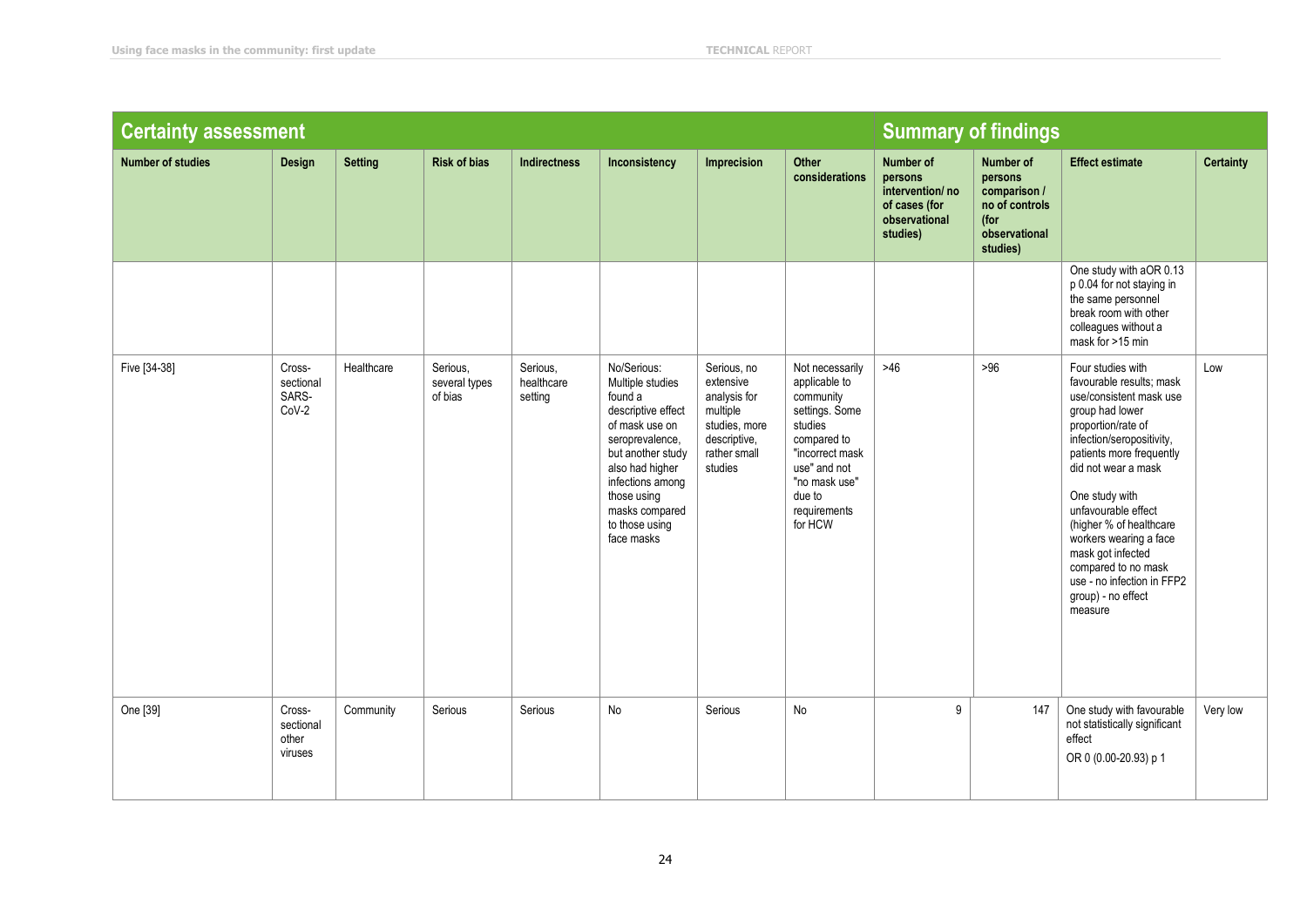| <b>Certainty assessment</b>                                                    |                                         |                |                     |                                                                                                                                         |               |             |                         | <b>Summary of findings</b>                                                                   |                                                                                             |                                                                                                                                                                                                                                                                                                                                                                                                                                                                                                                                                   |                  |
|--------------------------------------------------------------------------------|-----------------------------------------|----------------|---------------------|-----------------------------------------------------------------------------------------------------------------------------------------|---------------|-------------|-------------------------|----------------------------------------------------------------------------------------------|---------------------------------------------------------------------------------------------|---------------------------------------------------------------------------------------------------------------------------------------------------------------------------------------------------------------------------------------------------------------------------------------------------------------------------------------------------------------------------------------------------------------------------------------------------------------------------------------------------------------------------------------------------|------------------|
| <b>Number of studies</b>                                                       | Design                                  | <b>Setting</b> | <b>Risk of bias</b> | <b>Indirectness</b>                                                                                                                     | Inconsistency | Imprecision | Other<br>considerations | <b>Number of</b><br>persons<br>intervention/no<br>of cases (for<br>observational<br>studies) | Number of<br>persons<br>comparison /<br>no of controls<br>(for<br>observational<br>studies) | <b>Effect estimate</b>                                                                                                                                                                                                                                                                                                                                                                                                                                                                                                                            | <b>Certainty</b> |
| Four [40-43]                                                                   | Case-<br>control<br>other<br>viruses    | Healthcare     | Serious             | Very serious<br>healthcare<br>setting,<br>different virus                                                                               | No            | No          | No                      | 394                                                                                          | 260                                                                                         | Four studies with very<br>favourable statistically<br>significant effect (aOR:<br>$0.08 - 0.29$<br>One study with<br>favourable but non-<br>statistically significant<br>effect (very few<br>participants without face<br>mask)                                                                                                                                                                                                                                                                                                                   | Low              |
| Two [44,45]                                                                    | Cross-<br>sectional<br>other<br>viruses | Healthcare     | Serious             | Very serious,<br>healthcare<br>setting, other<br>viruses, only<br>involvement in<br>aerosol<br>generating<br>procedures in<br>one study | Yes           | No          | No                      | 1598                                                                                         | 101                                                                                         | One study with very<br>favourable direction of<br>effect and significant<br>difference when<br>comparing always wearing<br>any mask vs not wearing<br>any mask and non-<br>significant difference when<br>comparing always wearing<br>a surgical mask vs not<br>wearing any mask<br>One study with favourable<br>not significant direction of<br>effect for wearing either a<br>medical face masks or a<br>N95 respirator and for<br>wearing a N95 respirator<br>and unfavourable not<br>significant effect for<br>wearing a medical face<br>mask | Very low         |
| Question: Effectiveness of face masks as source control (protection of others) |                                         |                |                     |                                                                                                                                         |               |             |                         |                                                                                              |                                                                                             | Small                                                                                                                                                                                                                                                                                                                                                                                                                                                                                                                                             | Low              |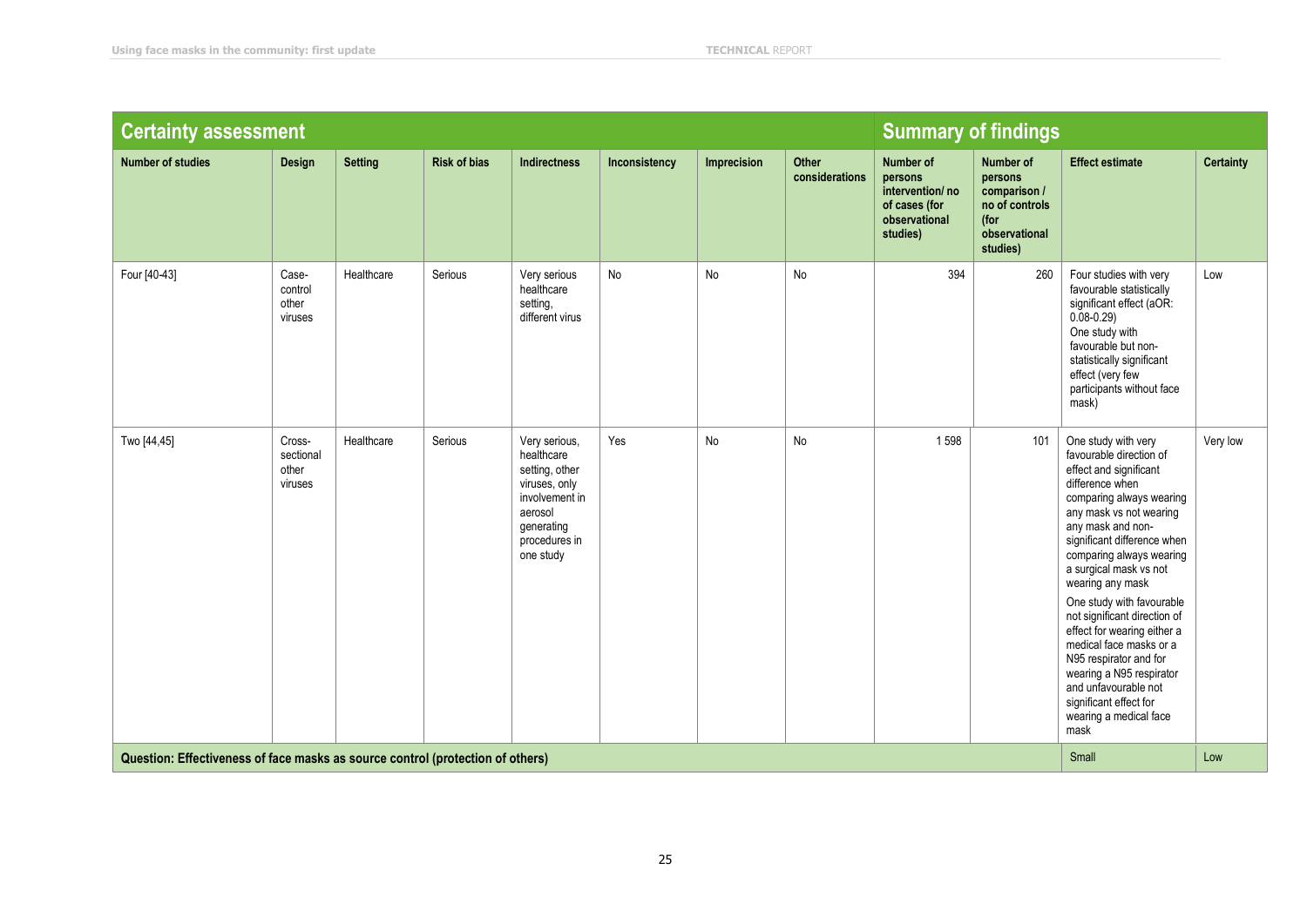| <b>Certainty assessment</b>                                                                       |                                       |                |                     |                     |               |             |                                                                                                                          | <b>Summary of findings</b>                                                                   |                                                                                             |                                                                                                                                                                                                                                                                                    |                  |
|---------------------------------------------------------------------------------------------------|---------------------------------------|----------------|---------------------|---------------------|---------------|-------------|--------------------------------------------------------------------------------------------------------------------------|----------------------------------------------------------------------------------------------|---------------------------------------------------------------------------------------------|------------------------------------------------------------------------------------------------------------------------------------------------------------------------------------------------------------------------------------------------------------------------------------|------------------|
| <b>Number of studies</b>                                                                          | Design                                | <b>Setting</b> | <b>Risk of bias</b> | <b>Indirectness</b> | Inconsistency | Imprecision | Other<br>considerations                                                                                                  | <b>Number of</b><br>persons<br>intervention/no<br>of cases (for<br>observational<br>studies) | Number of<br>persons<br>comparison /<br>no of controls<br>(for<br>observational<br>studies) | <b>Effect estimate</b>                                                                                                                                                                                                                                                             | <b>Certainty</b> |
| One [6]                                                                                           | Cross-<br>sectional<br>SARS-<br>CoV-2 | Community      | Serious             | No                  | N/A           | No          | No                                                                                                                       | 24                                                                                           | 197                                                                                         | One study with<br>favourable direction of<br>effect and statistically<br>significant result                                                                                                                                                                                        | Very low         |
| One [46]                                                                                          | Before-<br>after,<br>other<br>viruses | Healthcare     | Serious             | Yes                 | N/A           | No          | No                                                                                                                       | 911                                                                                          | 920                                                                                         | One study with<br>favourable direction of<br>effect and statistically<br>significant result                                                                                                                                                                                        | Low              |
| One [21]                                                                                          | Clustered<br>RCT,<br>other<br>viruses | Household      | Serious             | Yes                 | N/A           | Yes         | Small number<br>of outcomes<br>Intervention<br>bias due to<br>patients in<br>control group<br>also wearing<br>face masks | 123                                                                                          | 122                                                                                         | The study did not find a<br>significant benefit of<br>medical masks as source<br>control, but rates of<br>clinical respiratory<br>infection and influenza-<br>like illness in household<br>members were<br>consistently lower in the<br>mask arm compared with<br>the control arm. | Low              |
| Question: Effectiveness of non-medical face masks for the prevention of COVID-19 in the community |                                       |                |                     |                     |               |             |                                                                                                                          |                                                                                              |                                                                                             |                                                                                                                                                                                                                                                                                    |                  |
| One [47]                                                                                          | Clustered<br><b>RCT</b>               | Healthcare     | Serious             | Yes                 | N/A           | Yes         | <b>No</b>                                                                                                                | 569                                                                                          | 580                                                                                         | One study with<br>unfavourable direction of<br>effect for cloth masks and<br>statistically significant<br>result for clinical<br>respiratory disease and<br>influenza-like illness                                                                                                 | Very low         |
| Question: Effectiveness of respirators for the prevention of COVID-19 in the community            |                                       |                |                     |                     |               |             |                                                                                                                          |                                                                                              |                                                                                             |                                                                                                                                                                                                                                                                                    |                  |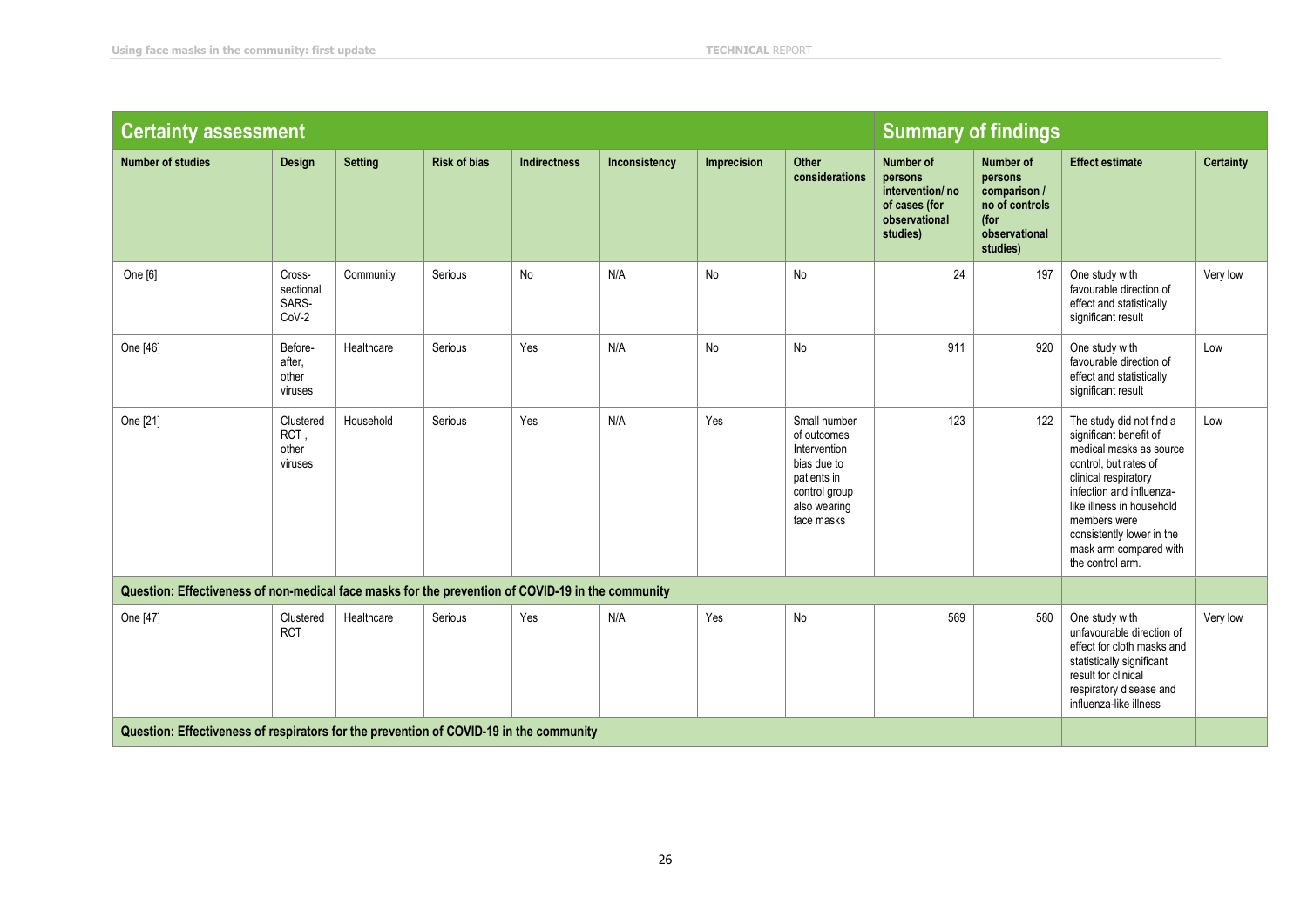| <b>Certainty assessment</b> |                                      |                |                     |                     |               |             |                         | <b>Summary of findings</b>                                                            |                                                                                             |                                                                                                                                                                                                                                                                                                                                                                                                                                |                  |
|-----------------------------|--------------------------------------|----------------|---------------------|---------------------|---------------|-------------|-------------------------|---------------------------------------------------------------------------------------|---------------------------------------------------------------------------------------------|--------------------------------------------------------------------------------------------------------------------------------------------------------------------------------------------------------------------------------------------------------------------------------------------------------------------------------------------------------------------------------------------------------------------------------|------------------|
| <b>Number of studies</b>    | Design                               | <b>Setting</b> | <b>Risk of bias</b> | <b>Indirectness</b> | Inconsistency | Imprecision | Other<br>considerations | Number of<br>persons<br>intervention/no<br>of cases (for<br>observational<br>studies) | Number of<br>persons<br>comparison /<br>no of controls<br>(for<br>observational<br>studies) | <b>Effect estimate</b>                                                                                                                                                                                                                                                                                                                                                                                                         | <b>Certainty</b> |
| One [20]                    | Clustered<br><b>RCT</b>              | Household      | No                  | Yes                 | N/A           | Yes         | No                      | 538                                                                                   | 296                                                                                         | One study found small<br>non-statistically<br>significant favourable<br>effect of respirators<br>compared to no mask<br>and a small non-<br>statistically significant<br>unfavourable effect of<br>medical face masks<br>compared to no mask                                                                                                                                                                                   | Low              |
| Four [48-51]                | <b>RCT</b><br>other<br>viruses       | Healthcare     | Serious             | Yes                 | Yes           | Yes         | No                      | 4 2 6 0                                                                               | 3 3 4 7                                                                                     | Two studies found small<br>non-statistically<br>significant differences in<br>laboratory confirmed<br>influenza both favourable<br>and unfavourable for<br>respirators<br>Two studies with<br>statistically significant<br>favourable difference in<br>clinical respiratory<br>infection, but not<br>statistically significant<br>difference in influenza-<br>like illness and<br>laboratory-confirmed<br>influenza infection. | Low              |
| One [43]                    | Case-<br>control<br>other<br>viruses | Healthcare     | Serious             | Yes                 | Yes           | No          | No                      | 13                                                                                    | 241                                                                                         | One study with no<br>difference between<br>respirators and medical<br>mask (zero infections in<br>both groups)                                                                                                                                                                                                                                                                                                                 | Low              |

N/A: not applicable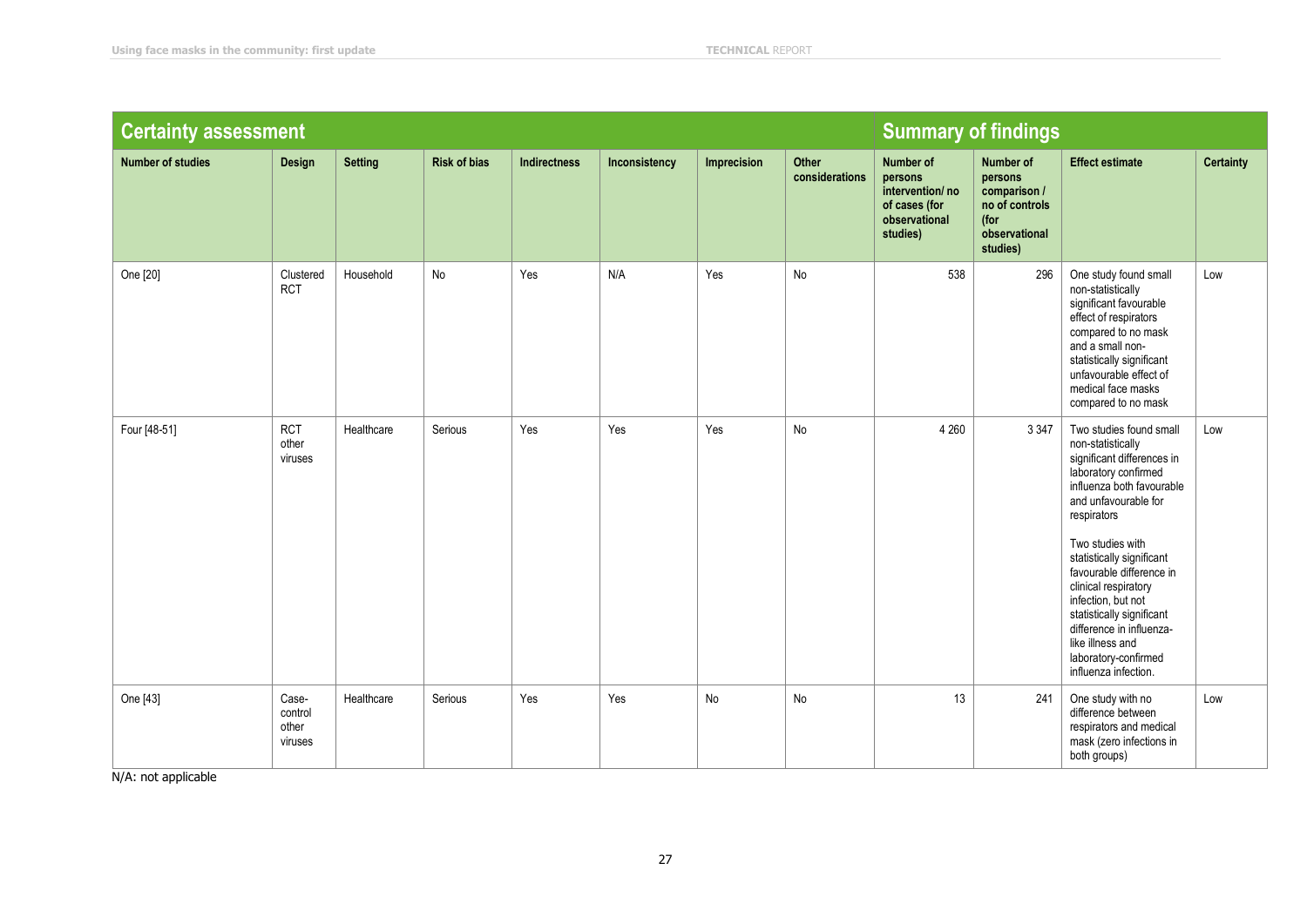# **References**

- 1. GRADEpro: Guideline Development Tool [Software]. McMaster University (developed by Evidence Prime, Inc.); 2020. Available from: [https://gradepro.org/.](https://gradepro.org/)
- 2. Bundgaard H, Bundgaard JS, Raaschou-Pedersen DET, von Buchwald C, Todsen T, Norsk JB, et al. Effectiveness of Adding a Mask Recommendation to Other Public Health Measures to Prevent SARS-CoV-2 Infection in Danish Mask Wearers : A Randomized Controlled Trial. Ann Intern Med. 2020.
- 3. Doung-Ngern P, Suphanchaimat R, Panjangampatthana A, Janekrongtham C, Ruampoom D, Daochaeng N, et al. Case-Control Study of Use of Personal Protective Measures and Risk for SARS-CoV 2 Infection, Thailand. Emerg Infect Dis. 2020;26(11):2607-16.
- 4. Lopez L, Weber G, Nguyen T, Kleimola K, Bereda M, Liu Y, et al. Seroprevalence of anti-SARS-CoV-2 IgG Antibodies in the Staff of a Public School System in the Midwestern United States. medRxiv [preprint]. 2020. DOI: [http://dx.doi.org/10.1101/2020.10.23.20218651.](http://dx.doi.org/10.1101/2020.10.23.20218651) Available from: [https://www.medrxiv.org/content/10.1101/2020.10.23.20218651v1.](https://www.medrxiv.org/content/10.1101/2020.10.23.20218651v1)
- 5. Payne DC, Smith-Jeffcoat SE, Nowak G, Chukwuma U, Geibe JR, Hawkins RJ, et al. SARS-CoV-2 Infections and Serologic Responses from a Sample of U.S. Navy Service Members - USS Theodore Roosevelt, April 2020. MMWR Morb Mortal Wkly Rep. 2020;69(23):714-21.
- 6. Hong LX, Lin A, He ZB, Zhao HH, Zhang JG, Zhang C, et al. Mask wearing in pre-symptomatic patients prevents SARS-CoV-2 transmission: An epidemiological analysis. Travel Med Infect Dis. 2020;36:101803.
- 7. Wang Y, Tian H, Zhang L, Zhang M, Guo D, Wu W, et al. Reduction of secondary transmission of SARS-CoV-2 in households by face mask use, disinfection and social distancing: a cohort study in Beijing, China. BMJ Glob Health. 2020;5(5).
- 8. Cheng VC, Wong SC, Chuang VW, So SY, Chen JH, Sridhar S, et al. The role of community-wide wearing of face mask for control of coronavirus disease 2019 (COVID-19) epidemic due to SARS-CoV-2. J Infect. 2020;81(1):107-14.
- 9. Li Y, Zhang R, Zhao J, Molina MJ. Understanding transmission and intervention for the COVID-19 pandemic in the United States. Sci Total Environ. 2020;748:141560.
- 10. Kenyon C. Widespread use of face masks in public may slow the spread of SARS CoV-2: an ecological study. medRxiv [preprint]. 2020. DOI: [https://doi.org/10.1101/2020.03.31.20048652.](https://doi.org/10.1101/2020.03.31.20048652) Available from: [http://medrxiv.org/content/early/2020/04/06/2020.03.31.20048652.abstract.](http://medrxiv.org/content/early/2020/04/06/2020.03.31.20048652.abstract)
- 11. Mitze T, Kosfeld R, Rode J, Wälde K. Face Masks Considerably Reduce Covid-19 Cases in Germany. Proc Natl Acad Sci U S A. 2020;117(51):32293-301.
- 12. Miyazawa D, Kaneko G. Face mask wearing rate predicts country's COVID-19 death rates. medRxiv [preprint]. 2020. DOI: 10.1101/2020.06.22.20137745. Available from: [http://medrxiv.org/content/early/2020/06/23/2020.06.22.20137745.abstract.](http://medrxiv.org/content/early/2020/06/23/2020.06.22.20137745.abstract)
- 13. Maloney MJ, Rhodes NJ, Yarnold PR. Mask mandates can limit COVID spread: Quantitative assessment of month-over-month effectiveness of governmental policies in reducing the number of new COVID-19 cases in 37 US States and the District of Columbia. medRxiv [preprint]. 2020. DOI: 10.1101/2020.10.06.20208033. Available from: [http://medrxiv.org/content/early/2020/10/08/2020.10.06.20208033.abstract.](http://medrxiv.org/content/early/2020/10/08/2020.10.06.20208033.abstract)
- 14. Von Batten K. The Effects of Statewide Stay-at-Home Orders, Mandatory Protective Face Mask Provisions, and COVID-19 Testing on the Number of Confirmed COVID-19 Infections. SSRN [preprint]. 2020. DOI: 10.2139/ssrn.3616422. Available from: [https://papers.ssrn.com/sol3/papers.cfm?abstract\\_id=3616422.](https://papers.ssrn.com/sol3/papers.cfm?abstract_id=3616422)
- 15. Van Dyke ME, Rogers TM, Pevzner E, Satterwhite CL, Shah HB, Beckman WJ, et al. Trends in County-Level COVID-19 Incidence in Counties With and Without a Mask Mandate - Kansas, June 1-August 23, 2020. MMWR Morb Mortal Wkly Rep. 2020;69(47):1777-81.
- 16. Karaivanov A, er, Lu SE, Shigeoka H, Chen C, Pamplona S. Face Masks, Public Policies and Slowing the Spread of COVID-19: Evidence from Canada. SSRN [preprint]. 2020. DOI: 10.3386/w27891. Available from: [https://coronavirus.1science.com/api/resolver/?id=c588d0356e9dbb1aca979417a5351e0ec3aa29d9&idx=](https://coronavirus.1science.com/api/resolver/?id=c588d0356e9dbb1aca979417a5351e0ec3aa29d9&idx=4) [4.](https://coronavirus.1science.com/api/resolver/?id=c588d0356e9dbb1aca979417a5351e0ec3aa29d9&idx=4)
- 17. Kanu FA, Smith EE, Offutt-Powell T, Hong R, Dinh TH, Pevzner E. Declines in SARS-CoV-2 Transmission, Hospitalizations, and Mortality After Implementation of Mitigation Measures- Delaware, March-June 2020. MMWR Morb Mortal Wkly Rep. 2020;69(45):1691-4.
- 18. Bo Y, Guo C, Lin C, Zeng Y, Li HB, Zhang Y, et al. Effectiveness of non-pharmaceutical interventions on COVID-19 transmission in 190 countries from 23 January to 13 April 2020. Int J Infect Dis. 2020.
- 19. Larson EL, Ferng YH, Wong-McLoughlin J, Wang S, Haber M, Morse SS. Impact of non-pharmaceutical interventions on URIs and influenza in crowded, urban households. Public health reports (Washington, DC : 1974). 2010;125(2):178-91.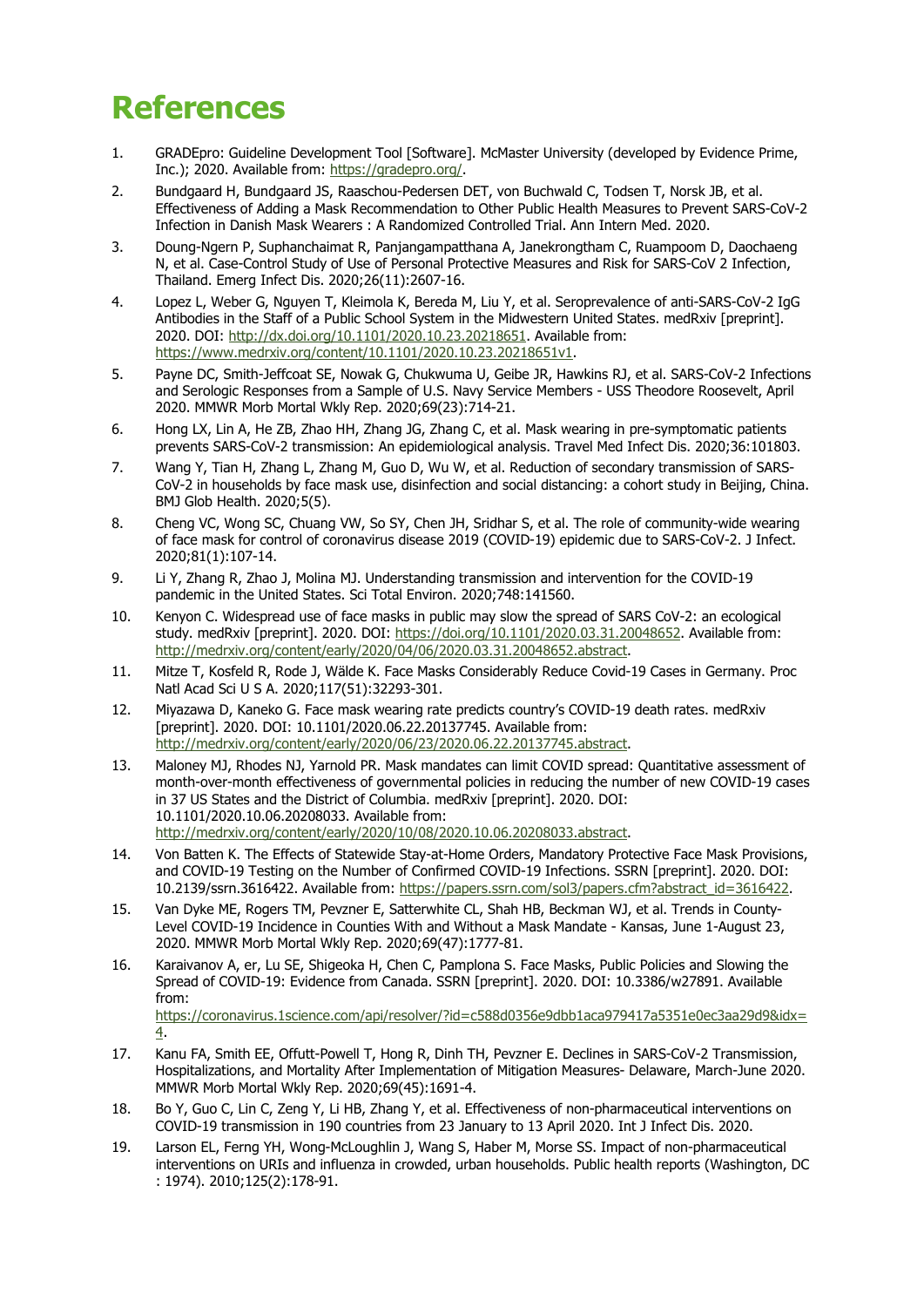- 20. MacIntyre CR, Cauchemez S, Dwyer DE, Seale H, Cheung P, Browne G, et al. Face mask use and control of respiratory virus transmission in households. Emerg Infect Dis. 2009;15(2):233-41.
- 21. MacIntyre CR, Zhang Y, Chughtai AA, Seale H, Zhang D, Chu Y, et al. Cluster randomised controlled trial to examine medical mask use as source control for people with respiratory illness. BMJ Open. 2016;6(12):e012330.
- 22. Suess T, Remschmidt C, Schink SB, Schweiger B, Nitsche A, Schroeder K, et al. The role of facemasks and hand hygiene in the prevention of influenza transmission in households: results from a cluster randomised trial; Berlin, Germany, 2009-2011. BMC Infec Dis. 2012;12(1):26.
- 23. Canini L, Andréoletti L, Ferrari P, D'Angelo R, Blanchon T, Lemaitre M, et al. Surgical Mask to Prevent Influenza Transmission in Households: A Cluster Randomized Trial. PLoS One. 2010;5(11):e13998.
- 24. Cowling BJ. Facemasks and Hand Hygiene to Prevent Influenza Transmission in Households. Ann Intern Med. 2009;151(7):437-46.
- 25. Simmerman JM, Suntarattiwong P, Levy J, Jarman RG, Kaewchana S, Gibbons RV, et al. Findings from a household randomized controlled trial of hand washing and face masks to reduce influenza transmission in Bangkok, Thailand. Influenza Other Respir Viruses. 2011;5(4):256-67.
- 26. Cowling BJ, Fung ROP, Cheng CKY, Fang VJ, Chan KH, Seto WH, et al. Preliminary Findings of a Randomized Trial of Non-Pharmaceutical Interventions to Prevent Influenza Transmission in Households. PLoS One. 2008;3(5):e2101.
- 27. Aiello AE, Murray GF, Perez V, Coulborn RM, Davis BM, Uddin M, et al. Mask use, hand hygiene, and seasonal influenza-like illness among young adults: a randomized intervention trial. J Infect Dis. 2010;201(4):491-8.
- 28. Alfelali M, Haworth EA, Barasheed O, Badahdah AM, Bokhary H, Tashani M, et al. Facemask against viral respiratory infections among Hajj pilgrims: A challenging clusterrandomized trial. PLoS One. 2020;15(10).
- 29. Wu J, Xu F, Zhou W, Feikin DR, Lin C-Y, He X, et al. Risk factors for SARS among persons without known contact with SARS patients, Beijing, China. Emerg Infect Dis. 2004;10(2):210-6.
- 30. Lau JTF, Tsui H, Lau M, Yang X. SARS transmission, risk factors, and prevention in Hong Kong. Emerg Infect Dis. 2004;10(4):587-92.
- 31. Jacobs JL, Ohde S, Takahashi O, Tokuda Y, Omata F, Fukui T. Use of surgical face masks to reduce the incidence of the common cold among health care workers in Japan: a randomized controlled trial. Am J Infect Control. 2009;37(5):417-9.
- 32. Çelebi G, Pişkin N, Bekleviç A, Altunay Y, Keleş AS, Tüz MA, et al. Specific risk factors for SARS-CoV-2 transmission among health care workers in a university hospital. Am J Infect Control. 2020.
- 33. Chatterjee P, Anand T, Singh K, Rasaily R, Singh R, Das S, et al. Healthcare workers & SARS-CoV-2 infection in India: A case-control investigation in the time of COVID-19. Indian J Med Res. 2020;151(5):459-67.
- 34. Self WH, Tenforde MW, Stubblefield WB, Feldstein LR, Steingrub JS, Shapiro NI, et al. Seroprevalence of SARS-CoV-2 Among Frontline Health Care Personnel in a Multistate Hospital Network - 13 Academic Medical Centers, April-June 2020. MMWR Morb Mortal Wkly Rep. 2020;69(35):1221-6.
- 35. Saban O, Levy J, Chowers I. Risk of SARS-CoV-2 transmission to medical staff and patients from an exposure to a COVID-19-positive ophthalmologist. Graefes Arch Clin Exp Ophthalmol. 2020;258(10):2271- 4.
- 36. Sims MD, Maine GN, Childers KL, Podolsky RH, Voss DR, Berkiw-Scenna N, et al. COVID-19 seropositivity and asymptomatic rates in healthcare workers are associated with job function and masking. Clin Infect Dis. 2020.
- 37. Akinbami LJ, Vuong N, Petersen LR, Sami S, Patel A, Lukacs SL, et al. SARS-CoV-2 Seroprevalence among Healthcare, First Response, and Public Safety Personnel, Detroit Metropolitan Area, Michigan, USA, May-June 2020. Emerg Infect Dis. 2020;26(12).
- 38. Oksanen L-MAH, Sanmark E, Oksanen S, Anttila V-J, Paterno JJ, Lappalainen M, et al. Healthcare workers high COVID-19 infection rate: the source of infections and potential for respirators and surgical masks to reduce occupational infections. medRxiv [preprint]. 2020. DOI: 10.1101/2020.08.17.20176842. Available from: [https://www.medrxiv.org/content/10.1101/2020.08.17.20176842v1.](https://www.medrxiv.org/content/10.1101/2020.08.17.20176842v1)
- 39. Tuan PA, Horby P, Dinh PN, Mai LTQ, Zambon M, Shah J, et al. SARS transmission in Vietnam outside of the health-care setting. Epidemiology and Infection. 2006;135(3):392-401.
- 40. Nishiyama A, Wakasugi N, Kirikae T, Quy T, Ha le D, Ban VV, et al. Risk factors for SARS infection within hospitals in Hanoi, Vietnam. Jpn J Infect Dis. 2008;61(5):388-90.
- 41. Teleman MD, Boudville IC, Heng BH, Zhu D, Leo YS. Factors associated with transmission of severe acute respiratory syndrome among health-care workers in Singapore. Epidemiol Infect. 2004;132(5):797-803.